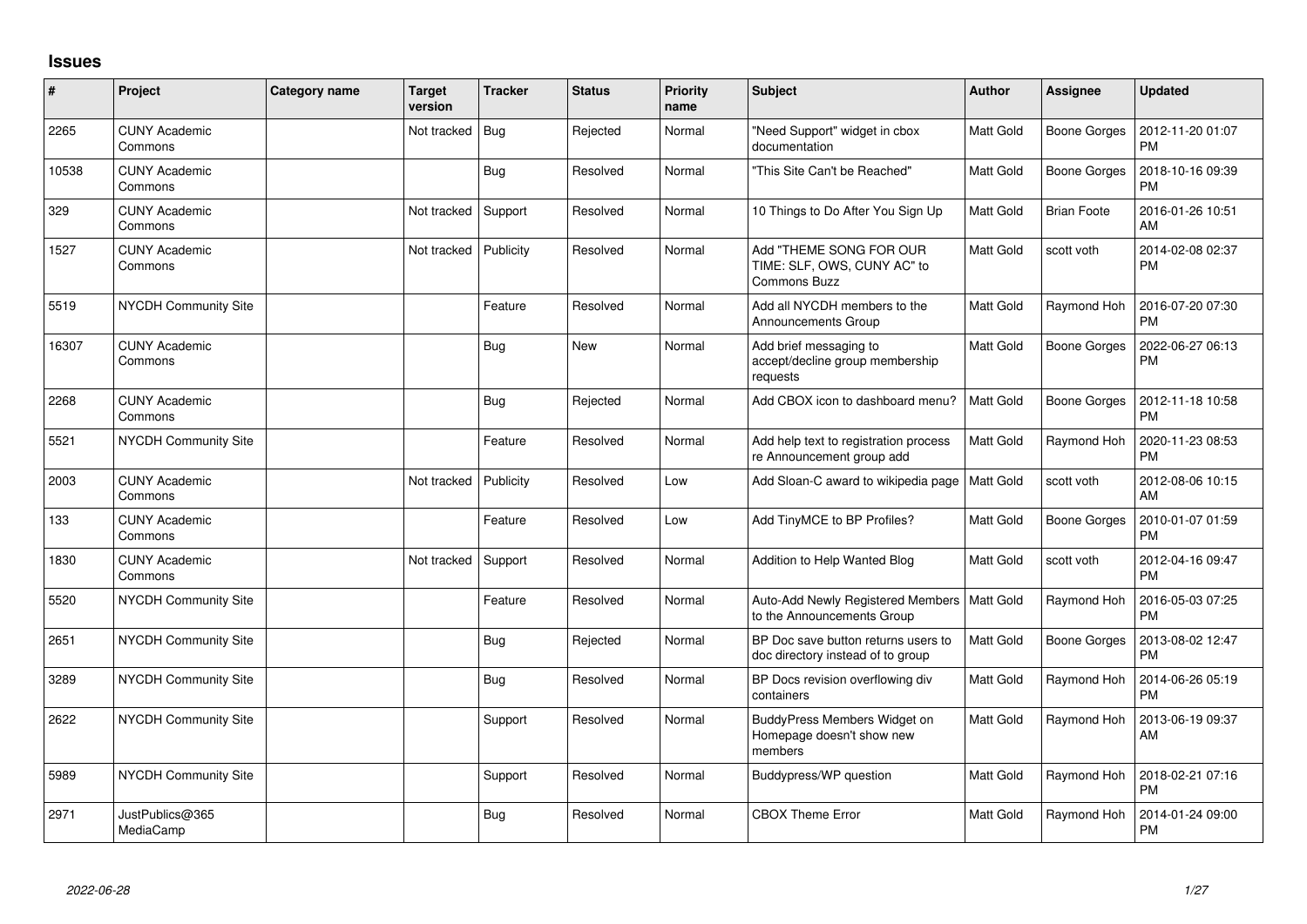| $\vert$ # | Project                         | Category name | <b>Target</b><br>version | <b>Tracker</b> | <b>Status</b> | <b>Priority</b><br>name | <b>Subject</b>                                                                        | <b>Author</b>    | <b>Assignee</b>     | <b>Updated</b>                |
|-----------|---------------------------------|---------------|--------------------------|----------------|---------------|-------------------------|---------------------------------------------------------------------------------------|------------------|---------------------|-------------------------------|
| 2267      | <b>CUNY Academic</b><br>Commons |               |                          | <b>Bug</b>     | Resolved      | Normal                  | Change "Cbox" to "CBOX" in<br>Dashboard Menu                                          | <b>Matt Gold</b> | Boone Gorges        | 2012-11-18 11:01<br><b>PM</b> |
| 10563     | <b>CUNY Academic</b><br>Commons |               | 1.13.12                  | <b>Bug</b>     | Resolved      | Urgent                  | cllicking on links from site menu leads<br>to 500 error                               | <b>Matt Gold</b> | Boone Gorges        | 2018-10-23 10:48<br>AM        |
| 12341     | <b>CUNY Academic</b><br>Commons |               |                          | <b>Bug</b>     | Abandoned     | High                    | Commons down                                                                          | Matt Gold        |                     | 2020-02-11 10:45<br>AM        |
| 14951     | <b>CUNY Academic</b><br>Commons |               | Not tracked              | Bug            | Resolved      | Normal                  | Commons down                                                                          | <b>Matt Gold</b> | Boone Gorges        | 2021-11-23 04:21<br><b>PM</b> |
| 7689      | <b>CUNY Academic</b><br>Commons |               |                          | Bug            | Duplicate     | Immediate               | Commons in Blank State                                                                | <b>Matt Gold</b> | <b>Boone Gorges</b> | 2017-02-15 10:19<br><b>PM</b> |
| 8161      | <b>CUNY Academic</b><br>Commons |               |                          | <b>Bug</b>     | Rejected      | Normal                  | Contact form info sent to Commons<br>email                                            | <b>Matt Gold</b> | Boone Gorges        | 2017-05-21 10:52<br><b>PM</b> |
| 13949     | <b>CUNY Academic</b><br>Commons |               | Not tracked              | Bug            | <b>New</b>    | Normal                  | Continued debugging of runaway<br>MySQL connections                                   | Matt Gold        | Boone Gorges        | 2021-09-14 10:42<br>AM        |
| 8837      | <b>CUNY Academic</b><br>Commons |               | Not tracked              | Feature        | Assigned      | Normal                  | Create a form to request info from<br>people requesting premium themes<br>and plugins | Matt Gold        | Marilyn Weber       | 2017-11-14 03:35<br>PM        |
| 2787      | <b>CUNY Academic</b><br>Commons |               | Not tracked              | <b>Bug</b>     | Resolved      | Normal                  | Create annotated screenshot for<br>portfolio codex page                               | <b>Matt Gold</b> | scott voth          | 2014-02-08 02:38<br><b>PM</b> |
| 3014      | <b>CUNY Academic</b><br>Commons |               | Not tracked              | Outreach       | Resolved      | Normal                  | Create homepage slide for CUE<br>conference                                           | <b>Matt Gold</b> | scott voth          | 2014-02-08 01:40<br><b>PM</b> |
| 1870      | <b>CUNY Academic</b><br>Commons |               | Not tracked              | Publicity      | Resolved      | Normal                  | Create Homepage Slide for Fashion<br><b>Studies Conference</b>                        | Matt Gold        | scott voth          | 2014-02-08 02:37<br><b>PM</b> |
| 2980      | <b>CUNY Academic</b><br>Commons |               |                          | Support        | Resolved      | Normal                  | Create Instructions for Inviting People   Matt Gold<br>to Groups and Blogs            |                  | scott voth          | 2014-02-08 02:12<br><b>PM</b> |
| 10950     | <b>CUNY Academic</b><br>Commons |               |                          | Support        | Resolved      | High                    | Create slide for system maintenance                                                   | Matt Gold        | scott voth          | 2019-01-12 10:23<br>AM        |
| 1869      | <b>CUNY Academic</b><br>Commons |               | Not tracked              | Support        | Resolved      | Normal                  | Create Slide for Victorian Conference                                                 | <b>Matt Gold</b> | scott voth          | 2012-06-08 10:29<br><b>PM</b> |
| 9242      | <b>NYCDH Community Site</b>     |               |                          | <b>Bug</b>     | Resolved      | Normal                  | Default subscription to NYCDH<br>Announcements group                                  | Matt Gold        | Raymond Hoh         | 2018-02-22 12:47<br><b>PM</b> |
| 49        | <b>CUNY Academic</b><br>Commons |               |                          | <b>Bug</b>     | Resolved      | High                    | Development Site Showing Up in<br>Google Results                                      | Matt Gold        | Zach Davis          | 2009-10-20 06:23<br><b>PM</b> |
| 10325     | <b>NYCDH Community Site</b>     |               |                          | Bug            | Resolved      | Normal                  | Digest email formatting                                                               | Matt Gold        | Raymond Hoh         | 2018-09-14 09:34<br><b>PM</b> |
| 68        | <b>CUNY Academic</b><br>Commons |               |                          | Feature        | Resolved      | Normal                  | Email Addresses for the Commons                                                       | Matt Gold        |                     | 2010-03-01 12:18<br><b>PM</b> |
| 9076      | <b>NYCDH Community Site</b>     |               |                          | Bug            | Resolved      | Normal                  | Email group subscription reset<br>erroneously                                         | <b>Matt Gold</b> | Raymond Hoh         | 2018-09-25 09:52<br>AM        |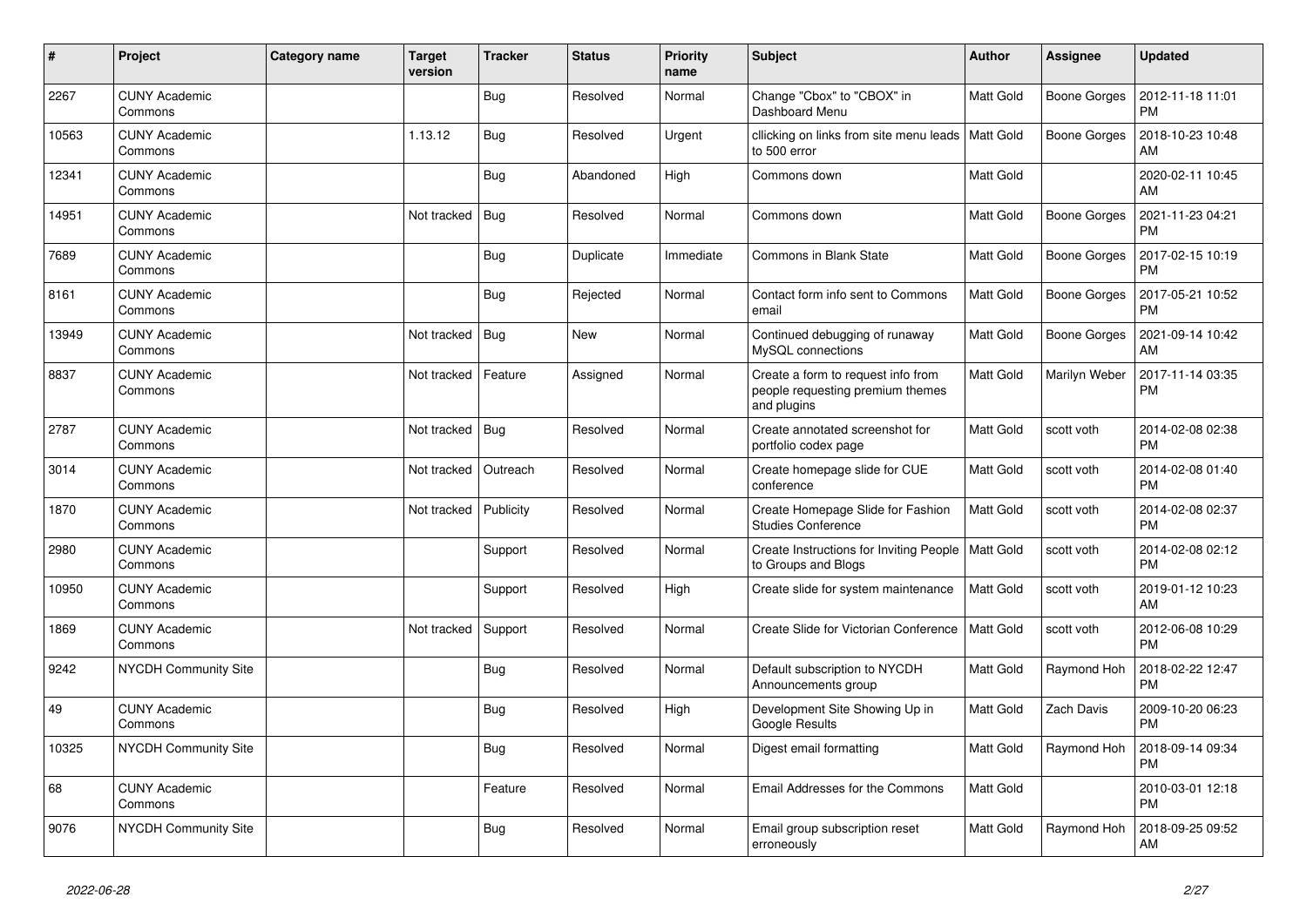| $\pmb{\sharp}$ | Project                         | <b>Category name</b> | <b>Target</b><br>version | <b>Tracker</b> | <b>Status</b> | <b>Priority</b><br>name | <b>Subject</b>                                                      | <b>Author</b>    | <b>Assignee</b>     | <b>Updated</b>                |
|----------------|---------------------------------|----------------------|--------------------------|----------------|---------------|-------------------------|---------------------------------------------------------------------|------------------|---------------------|-------------------------------|
| 7448           | <b>NYCDH Community Site</b>     |                      |                          | <b>Bug</b>     | Duplicate     | Normal                  | Email subscription changed                                          | <b>Matt Gold</b> | Raymond Hoh         | 2018-02-21 07:20<br><b>PM</b> |
| 4763           | NYCDH Community Site            |                      |                          | Bug            | Resolved      | Normal                  | Embedded HTML link doesn't appear<br>in email notification          | <b>Matt Gold</b> | Raymond Hoh         | 2015-10-10 10:11<br>AM        |
| 5939           | <b>NYCDH Community Site</b>     |                      |                          | <b>Bug</b>     | Resolved      | Normal                  | Embedded link doesn't come through<br>CBOX/NYCDH email notification | <b>Matt Gold</b> | Raymond Hoh         | 2018-02-21 07:16<br><b>PM</b> |
| 8406           | <b>NYCDH Community Site</b>     |                      |                          | Feature        | Resolved      | Normal                  | Error message for WP-Cerber<br>lockouts                             | Matt Gold        | Raymond Hoh         | 2018-02-22 09:26<br>AM        |
| 5530           | NYCDH Community Site            |                      |                          | <b>Bug</b>     | Resolved      | Normal                  | Error updating plugin                                               | <b>Matt Gold</b> | Raymond Hoh         | 2018-02-21 07:16<br><b>PM</b> |
| 4235           | <b>CUNY Academic</b><br>Commons |                      | Not tracked              | Design/UX      | Assigned      | Normal                  | Explore user experience around<br>comments on forum topics vs docs  | Matt Gold        | Samantha<br>Raddatz | 2015-07-21 10:23<br>AM        |
| 304            | <b>CUNY Academic</b><br>Commons |                      | Not tracked              | Feature        | Rejected      | Normal                  | Feature Roadmap                                                     | Matt Gold        | <b>Boone Gorges</b> | 2010-08-30 04:38<br><b>PM</b> |
| 2148           | <b>CUNY Academic</b><br>Commons |                      | Not tracked              | Publicity      | Resolved      | Normal                  | Feature SmashingMag article in<br>Commons Buzz, Gallery Slide       | <b>Matt Gold</b> | scott voth          | 2014-02-08 02:38<br><b>PM</b> |
| 14737          | <b>CUNY Academic</b><br>Commons |                      |                          | <b>Bug</b>     | Duplicate     | Normal                  | Final step of group/site clone reloads<br>page                      | <b>Matt Gold</b> | <b>Boone Gorges</b> | 2021-08-31 11:41<br><b>AM</b> |
| 3429           | <b>NYCDH Community Site</b>     |                      |                          | Bug            | Resolved      | Normal                  | Forum Attachments not working                                       | <b>Matt Gold</b> | Raymond Hoh         | 2014-09-01 04:04<br><b>PM</b> |
| 2584           | <b>NYCDH Community Site</b>     |                      |                          | <b>Bug</b>     | Resolved      | Normal                  | Forum disabled                                                      | <b>Matt Gold</b> | Raymond Hoh         | 2013-06-13 01:46<br><b>PM</b> |
| 8582           | NYCDH Community Site            |                      |                          | Bug            | Resolved      | High                    | Forum post doesn't work                                             | Matt Gold        | Raymond Hoh         | 2018-02-21 07:13<br><b>PM</b> |
| 5447           | <b>NYCDH Community Site</b>     |                      |                          | <b>Bug</b>     | Resolved      | Normal                  | Forum post notification doesn't note<br>presence of an attachment   | Matt Gold        | Raymond Hoh         | 2016-04-15 12:19<br><b>PM</b> |
| 2582           | NYCDH Community Site            |                      |                          | <b>Bug</b>     | Rejected      | High                    | Forum posting/notification problem                                  | <b>Matt Gold</b> | Raymond Hoh         | 2013-05-20 09:16<br><b>PM</b> |
| 9112           | <b>CUNY Academic</b><br>Commons |                      | Not tracked              | <b>Bug</b>     | Resolved      | High                    | GCDI site down                                                      | Matt Gold        | Boone Gorges        | 2018-01-23 10:18<br><b>PM</b> |
| 2815           | <b>NYCDH Community Site</b>     |                      |                          | Bug            | Resolved      | Normal                  | Group Activity dates don't match<br>latest activity                 | <b>Matt Gold</b> | Raymond Hoh         | 2013-10-14 11:40<br><b>PM</b> |
| 4640           | <b>CUNY Academic</b><br>Commons |                      |                          | <b>Bug</b>     | Resolved      | Normal                  | Group forum problem                                                 | <b>Matt Gold</b> | <b>Boone Gorges</b> | 2015-09-21 03:44<br><b>PM</b> |
| 11456          | <b>NYCDH Community Site</b>     |                      |                          | <b>Bug</b>     | Resolved      | Normal                  | Group has no admins                                                 | <b>Matt Gold</b> | Raymond Hoh         | 2019-06-01 04:24<br><b>PM</b> |
| 12185          | <b>CUNY Academic</b><br>Commons |                      | 1.16.1                   | Bug            | Resolved      | Immediate               | Group links not working                                             | <b>Matt Gold</b> | Boone Gorges        | 2019-12-10 10:35<br>AM        |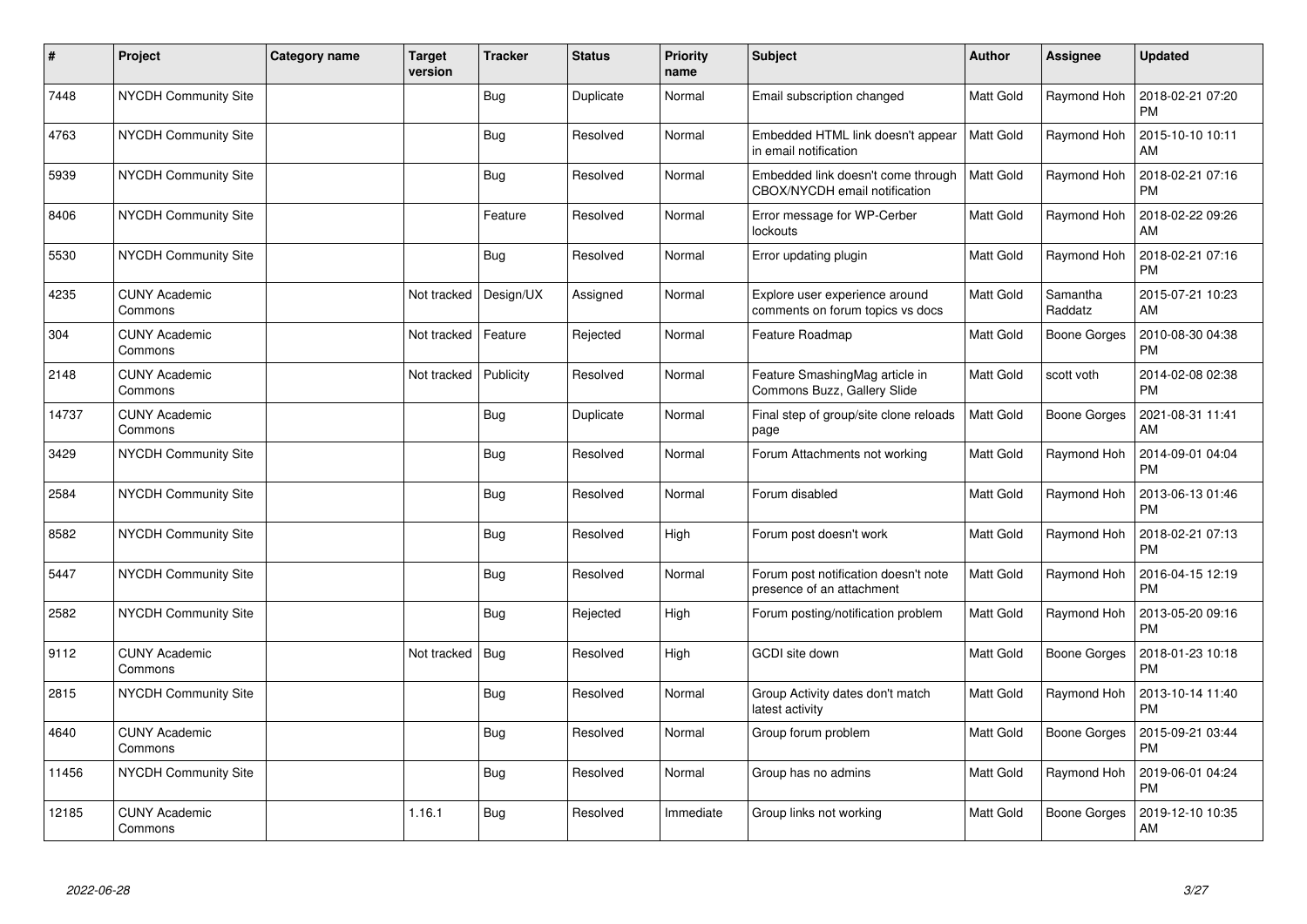| $\sharp$ | Project                         | <b>Category name</b> | <b>Target</b><br>version | <b>Tracker</b> | <b>Status</b> | <b>Priority</b><br>name | <b>Subject</b>                                                       | <b>Author</b>    | Assignee            | <b>Updated</b>                |
|----------|---------------------------------|----------------------|--------------------------|----------------|---------------|-------------------------|----------------------------------------------------------------------|------------------|---------------------|-------------------------------|
| 3642     | <b>CUNY Academic</b><br>Commons |                      |                          | Bug            | Rejected      | Normal                  | Group search hanging                                                 | <b>Matt Gold</b> | <b>Boone Gorges</b> | 2014-11-10 12:50<br><b>PM</b> |
| 3286     | NYCDH Community Site            |                      |                          | <b>Bug</b>     | Resolved      | Normal                  | Have BP Docs take on Access<br>Defaults of group                     | Matt Gold        | Raymond Hoh         | 2018-02-21 07:23<br><b>PM</b> |
| 8239     | <b>CUNY Academic</b><br>Commons |                      |                          | Bug            | Duplicate     | Normal                  | Help page should have an email<br>address on it                      | <b>Matt Gold</b> | Paige Dupont        | 2017-10-11 11:28<br>AM        |
| 11610    | <b>CUNY Academic</b><br>Commons |                      | 1.15.5                   | <b>Bug</b>     | Resolved      | Normal                  | Homepage thumbnails not loading                                      | Matt Gold        | Boone Gorges        | 2019-06-29 10:38<br><b>PM</b> |
| 11619    | <b>CUNY Academic</b><br>Commons |                      | 1.15.5                   | <b>Bug</b>     | Rejected      | Normal                  | Homepage thumbnails not loading                                      | Matt Gold        | Raymond Hoh         | 2019-07-09 03:49<br><b>AM</b> |
| 12433    | <b>NYCDH Community Site</b>     |                      |                          | Bug            | Resolved      | Normal                  | hyperlinks not accepted in forum post                                | <b>Matt Gold</b> | Raymond Hoh         | 2020-11-23 08:42<br><b>PM</b> |
| 5742     | NYCDH Community Site            |                      |                          | <b>Bug</b>     | Resolved      | Normal                  | images in slideshow not working                                      | Matt Gold        | Raymond Hoh         | 2016-07-20 07:24<br><b>PM</b> |
| 2423     | <b>CUNY Academic</b><br>Commons |                      | Not tracked              | Feature        | Resolved      | Normal                  | Incorporate posts from Brian's<br>Footnotes blog into the News blog? | <b>Matt Gold</b> | <b>Brian Foote</b>  | 2013-02-13 07:24<br>AM        |
| 26       | <b>CUNY Academic</b><br>Commons |                      |                          | <b>Bug</b>     | Resolved      | Normal                  | <b>Install Akismet Sitewide</b>                                      | <b>Matt Gold</b> | Matt Gold           | 2009-09-22 11:43<br><b>PM</b> |
| 3287     | NYCDH Community Site            |                      |                          | <b>Bug</b>     | Resolved      | Normal                  | Link to Private Doc bounces<br>non-logged-in users to homepage       | <b>Matt Gold</b> | Raymond Hoh         | 2014-06-25 05:30<br><b>PM</b> |
| 3640     | <b>CUNY Academic</b><br>Commons |                      | Future<br>release        | <b>Bug</b>     | Rejected      | Normal                  | Logged out of commons when trying<br>to publish a post               | <b>Matt Gold</b> | Daniel Jones        | 2015-03-09 11:27<br>AM        |
| 12893    | NYCDH Community Site            |                      |                          | <b>Bug</b>     | Resolved      | Normal                  | Login issue                                                          | Matt Gold        | Raymond Hoh         | 2020-06-05 10:31<br>AM        |
| 1500     | <b>CUNY Academic</b><br>Commons |                      | Not tracked              | Publicity      | Resolved      | Normal                  | Make Article Titles on Commons<br><b>Buzz Links</b>                  | Matt Gold        | scott voth          | 2011-12-31 03:53<br><b>PM</b> |
| 2888     | <b>NYCDH Community Site</b>     |                      |                          | Feature        | Resolved      | Normal                  | Make Text Posting the Default?                                       | Matt Gold        | Raymond Hoh         | 2018-02-21 07:14<br><b>PM</b> |
| 2618     | NYCDH Community Site            |                      |                          | <b>Bug</b>     | Assigned      | Low                     | Mark blogs as spam when created by<br>users marked as spam           | Matt Gold        | <b>Boone Gorges</b> | 2013-06-09 11:38<br><b>PM</b> |
| 11280    | <b>NYCDH Community Site</b>     |                      |                          | Bug            | Resolved      | Normal                  | Member search not working                                            | <b>Matt Gold</b> | Raymond Hoh         | 2019-04-01 06:23<br><b>PM</b> |
| 16020    | <b>CUNY Academic</b><br>Commons |                      |                          | Support        | Rejected      | Normal                  | Metaslider Pro                                                       | Matt Gold        | Boone Gorges        | 2022-05-10 10:43<br>AM        |
| 8992     | <b>NYCDH Community Site</b>     |                      |                          | Bug            | Assigned      | Normal                  | Multiple RBE error reports                                           | <b>Matt Gold</b> | Raymond Hoh         | 2017-12-11 05:43<br><b>PM</b> |
| 5440     | <b>CUNY Academic</b><br>Commons |                      |                          | <b>Bug</b>     | Rejected      | Normal                  | New account notification email<br>question                           | <b>Matt Gold</b> | Raymond Hoh         | 2016-04-21 12:12<br>AM        |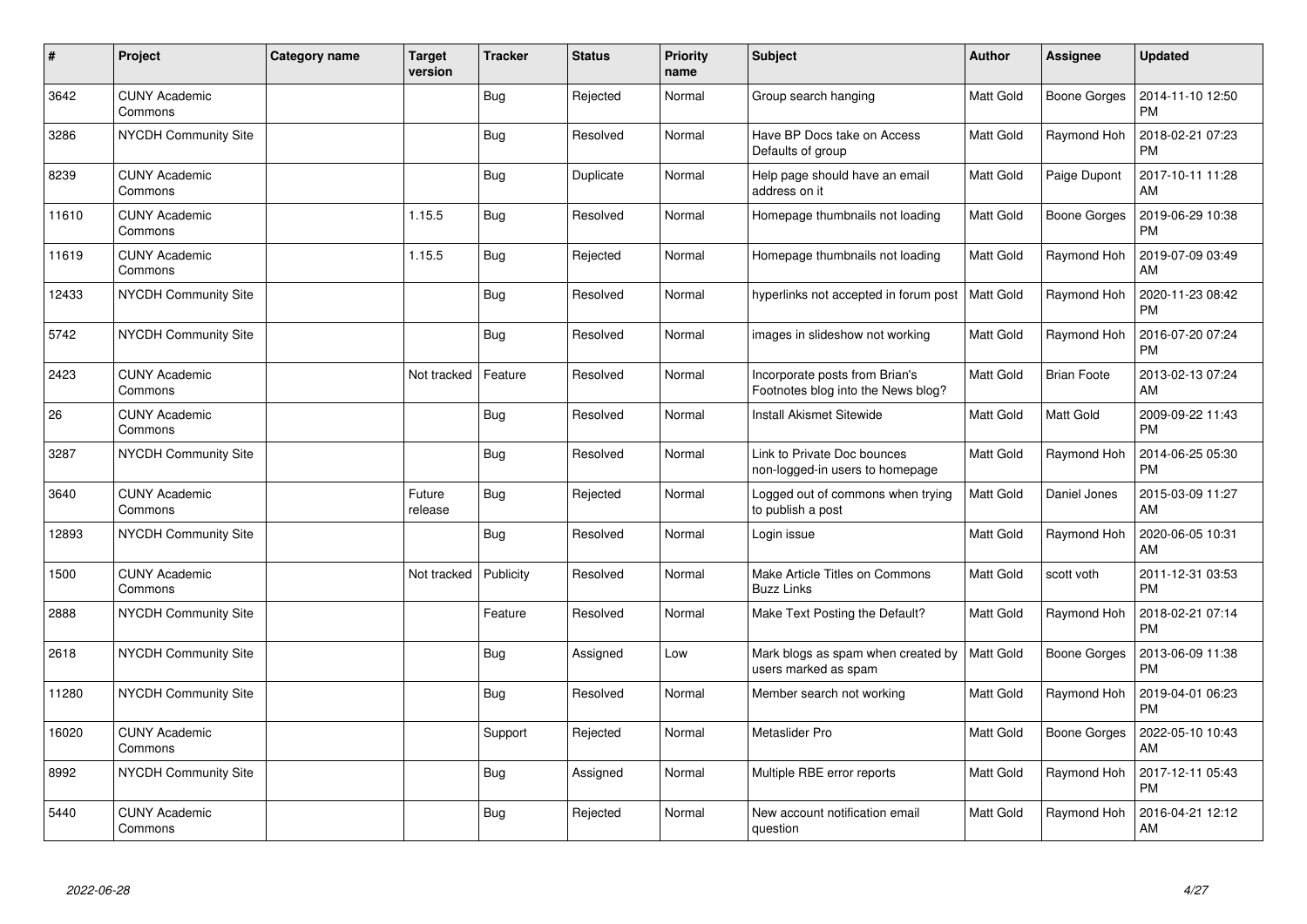| #     | Project                         | <b>Category name</b> | Target<br>version | <b>Tracker</b> | <b>Status</b> | <b>Priority</b><br>name | <b>Subject</b>                                                              | <b>Author</b>    | <b>Assignee</b>     | <b>Updated</b>                |
|-------|---------------------------------|----------------------|-------------------|----------------|---------------|-------------------------|-----------------------------------------------------------------------------|------------------|---------------------|-------------------------------|
| 4196  | <b>CUNY Academic</b><br>Commons |                      |                   | Bug            | Rejected      | High                    | News feed weirdness                                                         | <b>Matt Gold</b> | Boone Gorges        | 2015-06-25 03:41<br><b>PM</b> |
| 4736  | <b>NYCDH Community Site</b>     |                      |                   | <b>Bug</b>     | Resolved      | Normal                  | NYCDH email notifications don't list<br>attachments                         | <b>Matt Gold</b> | Raymond Hoh         | 2015-10-08 09:35<br><b>PM</b> |
| 4178  | <b>NYCDH Community Site</b>     |                      |                   | Outreach       | Resolved      | Normal                  | Please export member email<br>addresses for a site-wide mailing             | Matt Gold        | Raymond Hoh         | 2015-06-19 04:40<br>AM        |
| 5445  | <b>NYCDH Community Site</b>     |                      |                   | <b>Bug</b>     | Resolved      | Normal                  | Private group question                                                      | Matt Gold        | Raymond Hoh         | 2016-04-13 01:58<br><b>PM</b> |
| 8050  | NYCDH Community Site            |                      |                   | <b>Bug</b>     | Rejected      | Normal                  | problem resetting pw                                                        | <b>Matt Gold</b> | Raymond Hoh         | 2017-04-27 03:54<br><b>PM</b> |
| 8397  | NYCDH Community Site            |                      |                   | Bug            | Resolved      | Normal                  | Profile question                                                            | Matt Gold        | Raymond Hoh         | 2018-02-21 07:21<br><b>PM</b> |
| 5430  | NYCDH Community Site            |                      |                   | Support        | Resolved      | Normal                  | Question about deleting account                                             | <b>Matt Gold</b> | Raymond Hoh         | 2018-02-21 07:15<br><b>PM</b> |
| 9115  | <b>CUNY Academic</b><br>Commons |                      | Not tracked       | Support        | Resolved      | Normal                  | question about invite by email                                              | <b>Matt Gold</b> | Matt Gold           | 2018-02-13 11:14<br>AM        |
| 5274  | <b>CUNY Academic</b><br>Commons |                      |                   | <b>Bug</b>     | Resolved      | Normal                  | RBE - received erroneous notification<br>of reply not being posted          | Matt Gold        |                     | 2016-02-29 03:46<br><b>PM</b> |
| 3263  | <b>NYCDH Community Site</b>     |                      |                   | <b>Bug</b>     | Resolved      | Normal                  | RBE could not be posted                                                     | <b>Matt Gold</b> | Raymond Hoh         | 2014-06-24 10:48<br><b>PM</b> |
| 2649  | <b>NYCDH Community Site</b>     |                      |                   | <b>Bug</b>     | Resolved      | Normal                  | RBE problems                                                                | <b>Matt Gold</b> | Raymond Hoh         | 2013-10-11 02:04<br><b>PM</b> |
| 15247 | NYCDH Community Site            |                      |                   | <b>Bug</b>     | Resolved      | Normal                  | Registration issue                                                          | Matt Gold        | Raymond Hoh         | 2022-02-03 08:02<br><b>PM</b> |
| 1197  | <b>CUNY Academic</b><br>Commons |                      | 1.3.13            | Feature        | Resolved      | Low                     | <b>Remove Quotation Marks from Email</b><br>Notifications of Uploaded Files | Matt Gold        | Boone Gorges        | 2012-04-16 03:11<br><b>PM</b> |
| 5954  | <b>CUNY Academic</b><br>Commons |                      | Not tracked       | Feature        | Resolved      | Normal                  | replace video on homepage with<br>featured sites/groups                     | <b>Matt Gold</b> | Boone Gorges        | 2016-09-23 02:23<br><b>PM</b> |
| 4641  | <b>CUNY Academic</b><br>Commons |                      | Not tracked       | Bug            | Resolved      | Normal                  | Reply by email going to the wrong<br>address                                | Matt Gold        | <b>Boone Gorges</b> | 2015-09-21 04:05<br><b>PM</b> |
| 3266  | <b>NYCDH Community Site</b>     |                      |                   | Bug            | Resolved      | Normal                  | Report of difficulty posting the<br>NYCDH forum                             | Matt Gold        | Raymond Hoh         | 2014-06-12 03:27<br><b>PM</b> |
| 5840  | NYCDH Community Site            |                      |                   | Bug            | Resolved      | Normal                  | request membership in private group<br>issue                                | <b>Matt Gold</b> | Raymond Hoh         | 2016-07-26 06:58<br>AM        |
| 2814  | <b>NYCDH Community Site</b>     |                      |                   | Feature        | Resolved      | Normal                  | <b>Restricting Sign-Ups</b>                                                 | <b>Matt Gold</b> | Raymond Hoh         | 2014-01-24 09:16<br><b>PM</b> |
| 2773  | NYCDH Community Site            |                      |                   | Bug            | Resolved      | Urgent                  | Severe site weirdness                                                       | <b>Matt Gold</b> | Raymond Hoh         | 2018-02-21 07:13<br><b>PM</b> |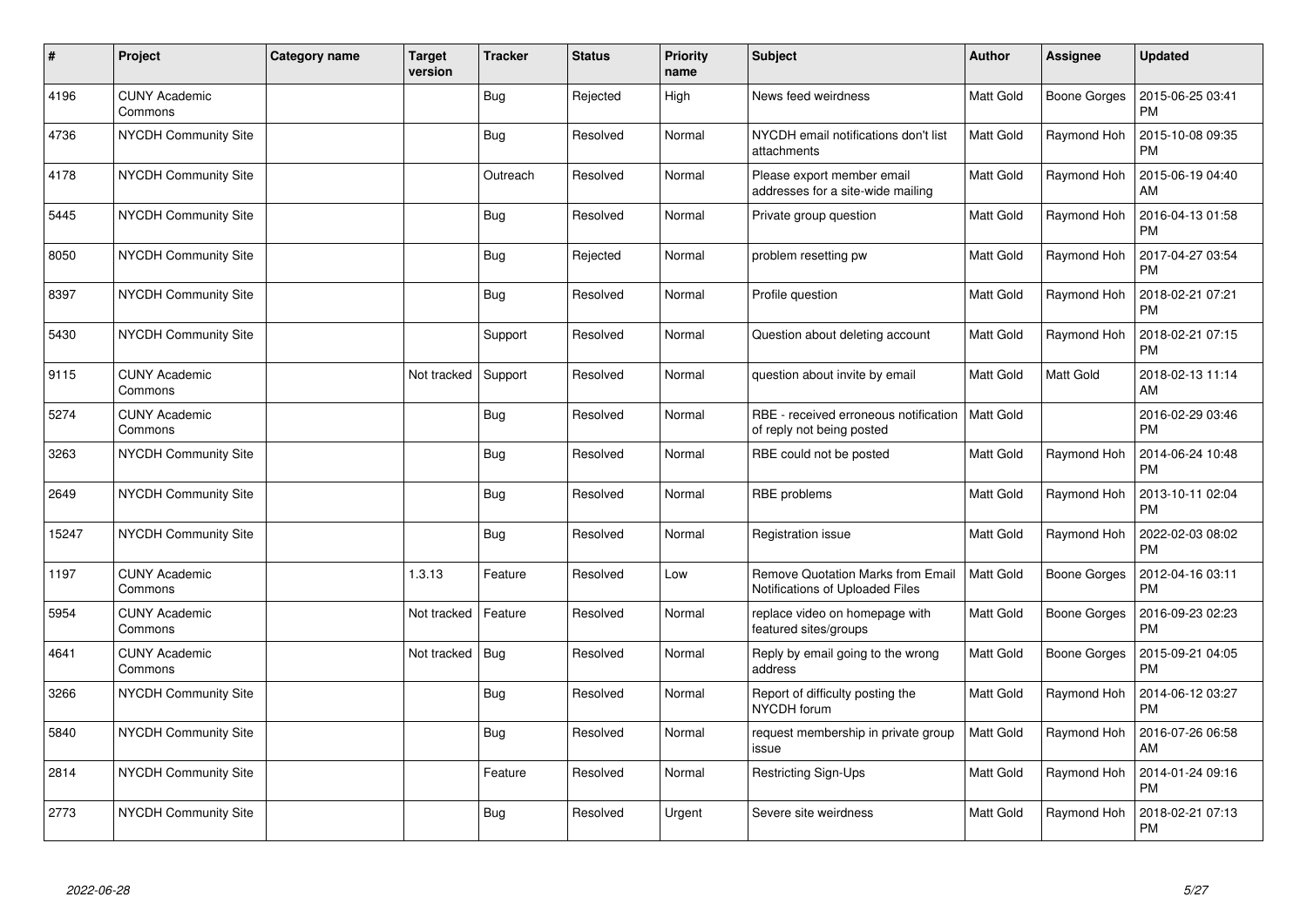| #     | Project                         | Category name | <b>Target</b><br>version | <b>Tracker</b> | <b>Status</b> | <b>Priority</b><br>name | <b>Subject</b>                                                               | <b>Author</b>    | Assignee     | <b>Updated</b>                |
|-------|---------------------------------|---------------|--------------------------|----------------|---------------|-------------------------|------------------------------------------------------------------------------|------------------|--------------|-------------------------------|
| 2590  | <b>CUNY Academic</b><br>Commons |               | Not tracked              | Feature        | Resolved      | Normal                  | Show Marilyn and Erika how to<br>create homepage slides                      | <b>Matt Gold</b> | scott voth   | 2014-02-08 10:09<br><b>AM</b> |
| 14896 | <b>CUNY Academic</b><br>Commons |               |                          | Bug            | Resolved      | Urgent                  | site down for maintenance                                                    | <b>Matt Gold</b> | Boone Gorges | 2021-10-26 11:01<br>AM        |
| 2233  | <b>CUNY Academic</b><br>Commons |               | Not tracked              | Support        | Resolved      | Normal                  | Slider plugin                                                                | Matt Gold        |              | 2013-03-01 11:06<br>AM        |
| 2690  | NYCDH Community Site            |               |                          | <b>Bug</b>     | Resolved      | Normal                  | Spam Registrations                                                           | Matt Gold        | Raymond Hoh  | 2013-10-29 09:21<br><b>PM</b> |
| 2628  | <b>NYCDH Community Site</b>     |               |                          | Bug            | Resolved      | Low                     | Spam User Changes Password                                                   | <b>Matt Gold</b> | Raymond Hoh  | 2018-02-21 07:18<br><b>PM</b> |
| 11000 | <b>NYCDH Community Site</b>     |               |                          | <b>Bug</b>     | Rejected      | Normal                  | SSL / link redirection issue for DH<br>Week site from NYCDH homepage         | <b>Matt Gold</b> | Raymond Hoh  | 2019-01-24 10:00<br><b>PM</b> |
| 2762  | NYCDH Community Site            |               |                          | <b>Bug</b>     | Resolved      | Urgent                  | Unable to Delete Spam Groups                                                 | <b>Matt Gold</b> | Raymond Hoh  | 2013-09-04 11:23<br><b>PM</b> |
| 15171 | NYCDH Community Site            |               |                          | Support        | Resolved      | Normal                  | Unclear how to delete account                                                | <b>Matt Gold</b> | Raymond Hoh  | 2022-01-10 12:04<br><b>PM</b> |
| 13862 | <b>CUNY Academic</b><br>Commons |               |                          | <b>Bug</b>     | Resolved      | Normal                  | Under maintenance message                                                    | Matt Gold        | Boone Gorges | 2021-01-28 08:56<br><b>PM</b> |
| 5055  | <b>NYCDH Community Site</b>     |               |                          | <b>Bug</b>     | Resolved      | Normal                  | Up file size limit on forum<br>attachments                                   | <b>Matt Gold</b> |              | 2015-12-21 01:30<br><b>PM</b> |
| 9089  | <b>NYCDH Community Site</b>     |               |                          | Bug            | Rejected      | Normal                  | User experiences phishing warning                                            | Matt Gold        | Raymond Hoh  | 2020-11-23 08:43<br><b>PM</b> |
| 8051  | <b>NYCDH Community Site</b>     |               |                          | <b>Bug</b>     | Resolved      | Normal                  | User reports registration problem                                            | Matt Gold        | Raymond Hoh  | 2017-04-27 04:29<br><b>PM</b> |
| 14861 | NYCDH Community Site            |               |                          | <b>Bug</b>     | Resolved      | Normal                  | User unable to access profile editing<br>page                                | Matt Gold        | Raymond Hoh  | 2021-10-14 08:38<br><b>PM</b> |
| 13491 | NYCDH Community Site            |               |                          | <b>Bug</b>     | Resolved      | Normal                  | User unable to register                                                      | Matt Gold        | Raymond Hoh  | 2020-10-23 12:43<br>AM        |
| 2627  | <b>NYCDH Community Site</b>     |               |                          | Support        | Rejected      | Normal                  | Users Marked as Spam showing up<br>in New Members Widget List on<br>Homepage | <b>Matt Gold</b> | Raymond Hoh  | 2020-11-23 08:56<br><b>PM</b> |
| 211   | <b>CUNY Academic</b><br>Commons |               |                          | <b>Bug</b>     | Resolved      | Normal                  | Weird Display of Text on Homepage<br>Load                                    | Matt Gold        |              | 2010-05-06 11:45<br>AM        |
| 213   | <b>CUNY Academic</b><br>Commons |               | 1.1                      | Bug            | Rejected      | Normal                  | Wiki Style                                                                   | <b>Matt Gold</b> | Chris Stein  | 2010-11-30 04:17<br><b>PM</b> |
| 2664  | NYCDH Community Site            |               |                          | Bug            | Resolved      | Normal                  | WordPress update fails                                                       | Matt Gold        |              | 2013-07-31 09:47<br>AM        |
| 2643  | <b>NYCDH Community Site</b>     |               |                          | Bug            | Resolved      | Normal                  | WordPress update through<br>dashboard failed                                 | <b>Matt Gold</b> |              | 2013-10-11 01:46<br><b>PM</b> |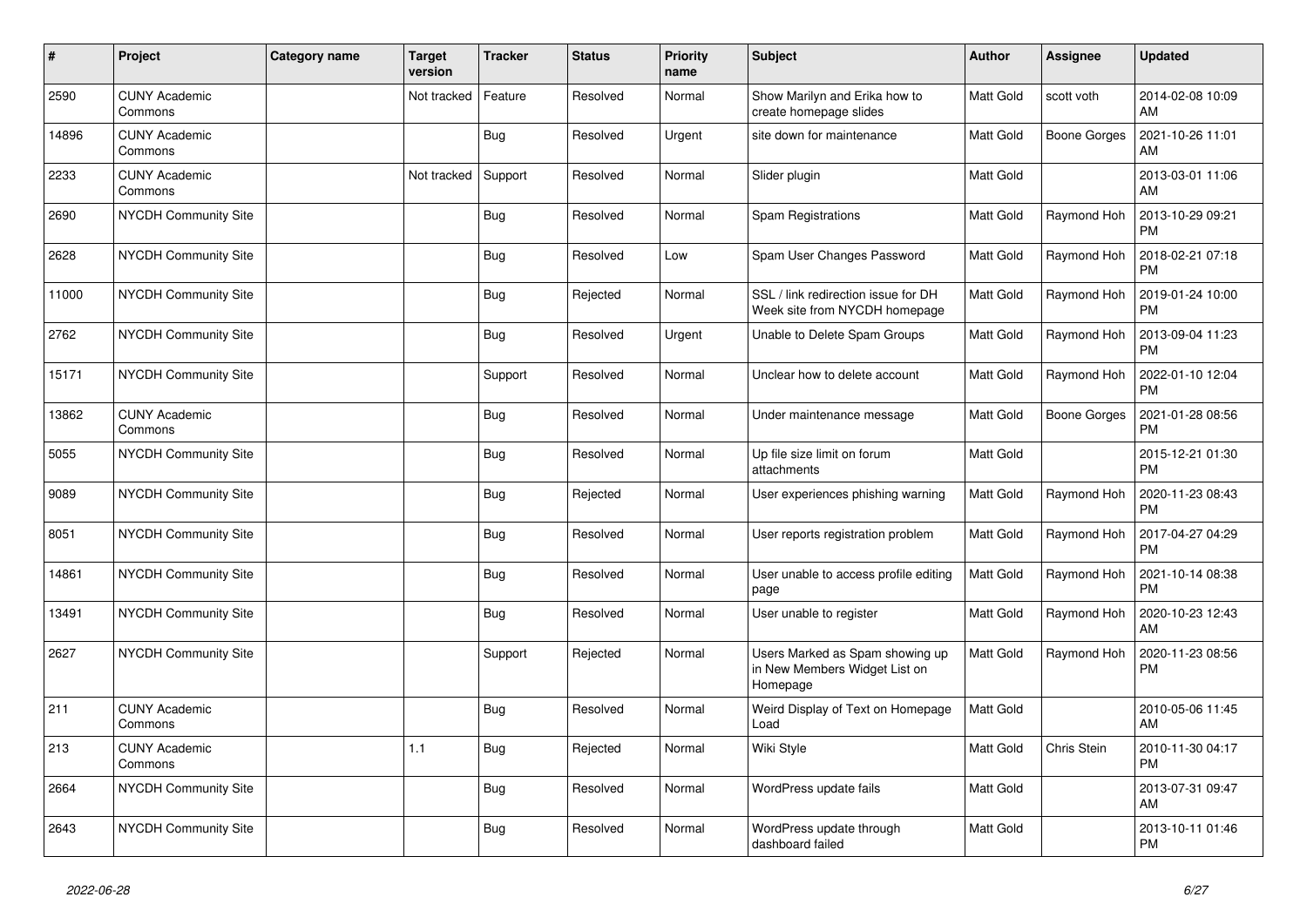| #     | Project                         | Category name      | Target<br>version | <b>Tracker</b> | <b>Status</b> | <b>Priority</b><br>name | <b>Subject</b>                                                                                         | <b>Author</b>    | Assignee            | <b>Updated</b>                |
|-------|---------------------------------|--------------------|-------------------|----------------|---------------|-------------------------|--------------------------------------------------------------------------------------------------------|------------------|---------------------|-------------------------------|
| 2953  | NYCDH Community Site            |                    |                   | Bug            | Resolved      | Normal                  | <b>WP Update Failed</b>                                                                                | <b>Matt Gold</b> | Raymond Hoh         | 2014-06-24 10:48<br><b>PM</b> |
| 8899  | <b>CUNY Academic</b><br>Commons | Accessibility      | 1.13              | Feature        | Resolved      | Normal                  | <b>Accessibility Fixes</b>                                                                             | <b>Matt Gold</b> | <b>Boone Gorges</b> | 2018-04-23 10:55<br>AM        |
| 8900  | <b>CUNY Academic</b><br>Commons | Accessibility      | Future<br>release | Feature        | Assigned      | Normal                  | Look into tools to enforce<br>accessibility in WP environment                                          | <b>Matt Gold</b> | Boone Gorges        | 2022-04-26 11:59<br>AM        |
| 13496 | <b>CUNY Academic</b><br>Commons | Accessibility      | 1.18.0            | Bug            | Resolved      | Normal                  | Review contrast issues on<br>registration page and profile page                                        | <b>Matt Gold</b> | Sonja Leix          | 2020-12-08 11:31<br>AM        |
| 8901  | <b>CUNY Academic</b><br>Commons | Accessibility      | Future<br>release | Feature        | Assigned      | Normal                  | Theme analysis for accessibility                                                                       | <b>Matt Gold</b> | <b>Boone Gorges</b> | 2022-04-26 11:59<br>AM        |
| 1334  | <b>CUNY Academic</b><br>Commons | Analytics          | Future<br>release | Feature        | Abandoned     | Normal                  | Create Tool To Count Email<br><b>Notifications</b>                                                     | <b>Matt Gold</b> | Matt Gold           | 2015-11-12 12:56<br>AM        |
| 5581  | <b>CUNY Academic</b><br>Commons | Analytics          | Future<br>release | Feature        | Assigned      | Normal                  | <b>Explore alternatives to Google</b><br>Analytics                                                     | <b>Matt Gold</b> | Valerie<br>Townsend | 2020-04-17 03:12<br><b>PM</b> |
| 4070  | <b>CUNY Academic</b><br>Commons | Analytics          | Not tracked       | Support        | Assigned      | Normal                  | Request for JITP site analytics                                                                        | <b>Matt Gold</b> | Seth Persons        | 2016-02-23 03:09<br><b>PM</b> |
| 342   | <b>CUNY Academic</b><br>Commons | Blogs (BuddyPress) | 1.10.2            | Feature        | Resolved      | Low                     | <b>Blog Listing Displays User Avatars</b><br>Instead of Blog Avatars                                   | <b>Matt Gold</b> | Boone Gorges        | 2019-12-06 11:08<br>AM        |
| 1098  | <b>CUNY Academic</b><br>Commons | Blogs (BuddyPress) | 1.6               | Feature        | Resolved      | Low                     | Create way for people to search<br>through authors on blog listings                                    | Matt Gold        | Boone Gorges        | 2014-03-31 07:01<br><b>PM</b> |
| 5691  | <b>CUNY Academic</b><br>Commons | Blogs (BuddyPress) | Future<br>release | Bug            | Assigned      | High                    | Differing numbers on Sites display                                                                     | <b>Matt Gold</b> | Raymond Hoh         | 2016-06-13 01:37<br><b>PM</b> |
| 6350  | <b>CUNY Academic</b><br>Commons | Blogs (BuddyPress) | 1.9.31            | Bug            | Resolved      | Normal                  | Editing blog posts results in activity<br>items                                                        | <b>Matt Gold</b> | Boone Gorges        | 2016-10-18 09:24<br><b>PM</b> |
| 8836  | <b>CUNY Academic</b><br>Commons | Blogs (BuddyPress) | Future<br>release | Feature        | Assigned      | Normal                  | Redesign site launch process                                                                           | <b>Matt Gold</b> | Boone Gorges        | 2019-10-03 02:49<br><b>PM</b> |
| 3293  | <b>CUNY Academic</b><br>Commons | BuddyPress (misc)  |                   | <b>Bug</b>     | Rejected      | Normal                  | 'Page Not Found' Message Received<br>After Clicking on View/Reply Link in<br><b>Email Notification</b> | <b>Matt Gold</b> | Boone Gorges        | 2014-07-02 08:47<br><b>PM</b> |
| 615   | <b>CUNY Academic</b><br>Commons | BuddyPress (misc)  |                   | Feature        | Rejected      | Low                     | "Enter" should trigger autocomplete<br>event                                                           | <b>Matt Gold</b> | Boone Gorges        | 2016-10-24 11:49<br>AM        |
| 2129  | <b>CUNY Academic</b><br>Commons | BuddyPress (misc)  | 1.4.6             | Bug            | Resolved      | Low                     | […]                                                                                                    | Matt Gold        | Boone Gorges        | 2012-09-30 09:53<br>AM        |
| 2858  | <b>CUNY Academic</b><br>Commons | BuddyPress (misc)  | 1.5.7             | <b>Bug</b>     | Resolved      | Normal                  | […] redux                                                                                              | <b>Matt Gold</b> | Boone Gorges        | 2013-10-30 10:08<br><b>PM</b> |
| 266   | <b>CUNY Academic</b><br>Commons | BuddyPress (misc)  | 1.0.1             | Bug            | Resolved      | Normal                  | <b>Account Deletion Process</b>                                                                        | Matt Gold        | Boone Gorges        | 2010-07-19 11:07<br>AM        |
| 15123 | <b>CUNY Academic</b><br>Commons | BuddyPress (misc)  | 1.19.1            | Feature        | Resolved      | Low                     | Actions in notification list unclear?                                                                  | <b>Matt Gold</b> | <b>Boone Gorges</b> | 2022-01-11 04:41<br><b>PM</b> |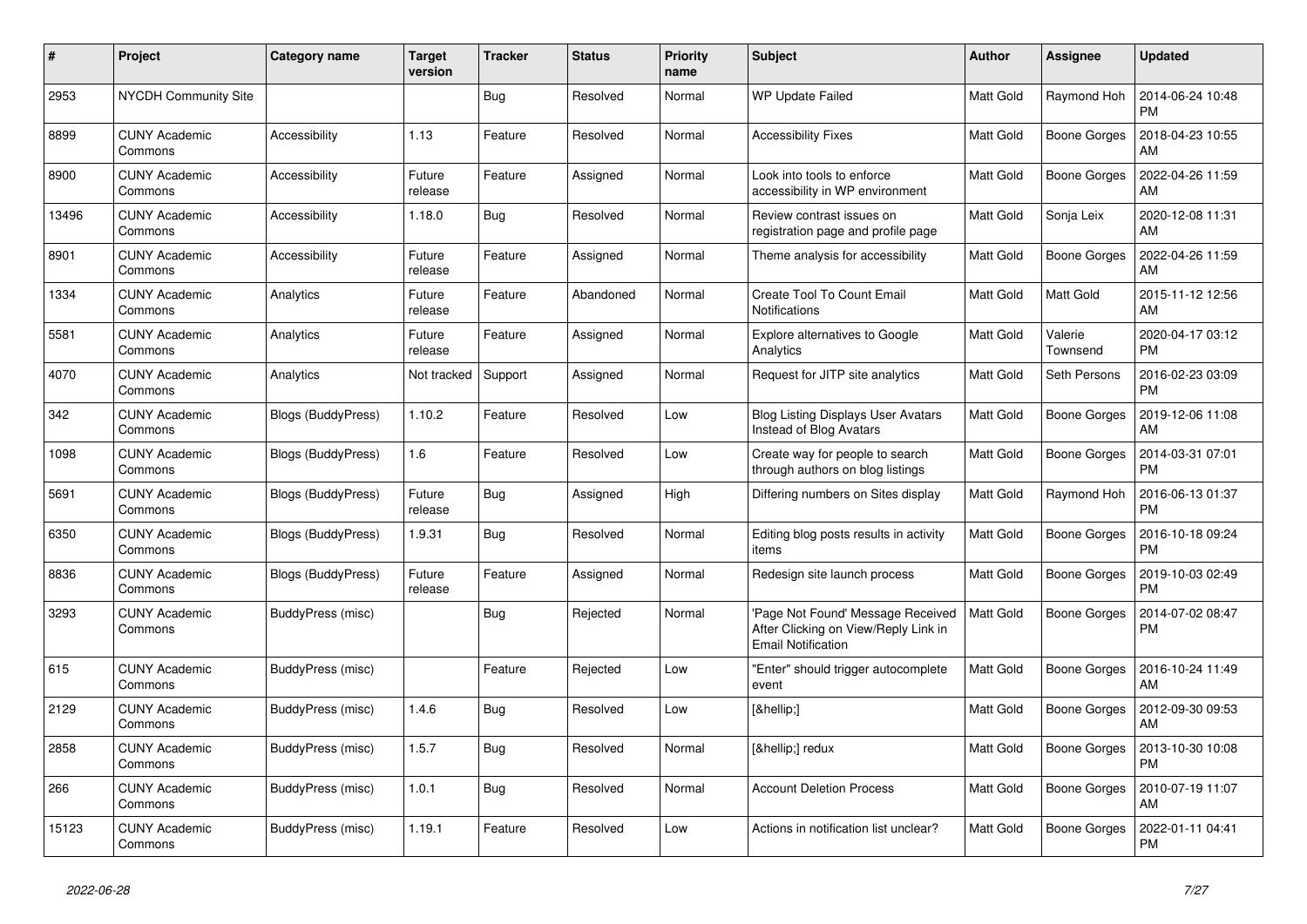| #     | Project                         | Category name     | <b>Target</b><br>version | <b>Tracker</b> | <b>Status</b> | <b>Priority</b><br>name | <b>Subject</b>                                                                                                               | <b>Author</b>    | Assignee            | <b>Updated</b>                |
|-------|---------------------------------|-------------------|--------------------------|----------------|---------------|-------------------------|------------------------------------------------------------------------------------------------------------------------------|------------------|---------------------|-------------------------------|
| 1344  | <b>CUNY Academic</b><br>Commons | BuddyPress (misc) | 1.3                      | <b>Bug</b>     | Resolved      | Normal                  | Activity Feed Items not Appearing in<br>Group                                                                                | <b>Matt Gold</b> | <b>Boone Gorges</b> | 2011-11-14 11:26<br>AM        |
| 360   | <b>CUNY Academic</b><br>Commons | BuddyPress (misc) | 1.0.3                    | <b>Bug</b>     | Resolved      | High                    | <b>Activity Feed Problems</b>                                                                                                | Matt Gold        | <b>Boone Gorges</b> | 2010-09-28 11:45<br>AM        |
| 1672  | <b>CUNY Academic</b><br>Commons | BuddyPress (misc) | 1.3.11                   | <b>Bug</b>     | Resolved      | Normal                  | Activity replies in groups                                                                                                   | Matt Gold        | Boone Gorges        | 2012-04-04 09:37<br>AM        |
| 11209 | <b>CUNY Academic</b><br>Commons | BuddyPress (misc) | 1.14.11                  | <b>Bug</b>     | Resolved      | Normal                  | Activity timestamp errors                                                                                                    | Matt Gold        | Raymond Hoh         | 2019-04-23 12:27<br><b>PM</b> |
| 261   | <b>CUNY Academic</b><br>Commons | BuddyPress (misc) |                          | Feature        | Resolved      | Normal                  | Add "more groups" and "more blogs"<br>and "more members" links to<br>homepage under lists of recently<br>active groups/blogs | Matt Gold        | <b>Boone Gorges</b> | 2010-06-24 03:44<br><b>PM</b> |
| 486   | <b>CUNY Academic</b><br>Commons | BuddyPress (misc) | 1.1.4                    | Feature        | Resolved      | Normal                  | Add "Post Topic" to Group Forum<br>pages                                                                                     | Matt Gold        | <b>Boone Gorges</b> | 2010-12-16 11:13<br>AM        |
| 1387  | <b>CUNY Academic</b><br>Commons | BuddyPress (misc) | Not tracked              | Feature        | Resolved      | Normal                  | Add Alumnus/a Category for BP<br><b>Profile Fields</b>                                                                       | Matt Gold        | Matt Gold           | 2011-11-29 12:04<br>AM        |
| 257   | <b>CUNY Academic</b><br>Commons | BuddyPress (misc) | 1.1                      | Feature        | Resolved      | Normal                  | Add avatar dimensions to the Change<br>Avatar page.                                                                          | <b>Matt Gold</b> | Chris Stein         | 2010-11-16 03:58<br><b>PM</b> |
| 32    | <b>CUNY Academic</b><br>Commons | BuddyPress (misc) | 1.1                      | Feature        | Resolved      | Low                     | Add BP External Group Blogs Plugin                                                                                           | Matt Gold        | <b>Boone Gorges</b> | 2010-10-06 05:12<br><b>PM</b> |
| 782   | <b>CUNY Academic</b><br>Commons | BuddyPress (misc) | 1.2.3                    | Feature        | Resolved      | Normal                  | Add Captcha Plugin                                                                                                           | <b>Matt Gold</b> | Boone Gorges        | 2011-06-06 10:37<br>AM        |
| 2711  | <b>CUNY Academic</b><br>Commons | BuddyPress (misc) | 1.5.1                    | Feature        | Resolved      | Normal                  | Add Change Avatar Link/Interface to<br>Profile Editing Page                                                                  | Matt Gold        | <b>Boone Gorges</b> | 2013-08-28 12:40<br><b>PM</b> |
| 291   | <b>CUNY Academic</b><br>Commons | BuddyPress (misc) | Future<br>release        | Feature        | Rejected      | Normal                  | Add Chat/IM functionality                                                                                                    | <b>Matt Gold</b> | <b>Boone Gorges</b> | 2015-11-12 01:36<br>AM        |
| 1507  | <b>CUNY Academic</b><br>Commons | BuddyPress (misc) | 1.3.3                    | Feature        | Resolved      | Normal                  | Add Custom Sidebar Plugin                                                                                                    | <b>Matt Gold</b> | <b>Boone Gorges</b> | 2012-01-10 07:30<br><b>PM</b> |
| 349   | <b>CUNY Academic</b><br>Commons | BuddyPress (misc) | 1.2                      | Feature        | Resolved      | Normal                  | Add explanatory note to Group Send<br><b>Invites Page</b>                                                                    | Matt Gold        | Boone Gorges        | 2011-03-08 08:44<br><b>PM</b> |
| 325   | <b>CUNY Academic</b><br>Commons | BuddyPress (misc) | 1.3                      | Feature        | Resolved      | Normal                  | Add folder hierarchies to Group<br>Documents plugin                                                                          | Matt Gold        | <b>Boone Gorges</b> | 2011-05-23 01:33<br>AM        |
| 546   | <b>CUNY Academic</b><br>Commons | BuddyPress (misc) | 1.1.8                    | Bug            | Resolved      | Normal                  | Add Group/Group Blog Author<br>Syncing on an Automated Basis to<br>the Group Blog Plugin                                     | Matt Gold        | Boone Gorges        | 2011-02-03 08:44<br>AM        |
| 627   | <b>CUNY Academic</b><br>Commons | BuddyPress (misc) | 1.2                      | Feature        | Resolved      | Normal                  | Add LaTeX support for BP Group<br>Forums                                                                                     | Matt Gold        | <b>Boone Gorges</b> | 2011-05-09 05:21<br><b>PM</b> |
| 2775  | <b>CUNY Academic</b><br>Commons | BuddyPress (misc) | 1.5.1.1                  | Bug            | Resolved      | High                    | Add Lehman College to List of<br>Colleges in Profiles                                                                        | Matt Gold        | Boone Gorges        | 2013-09-06 04:40<br><b>PM</b> |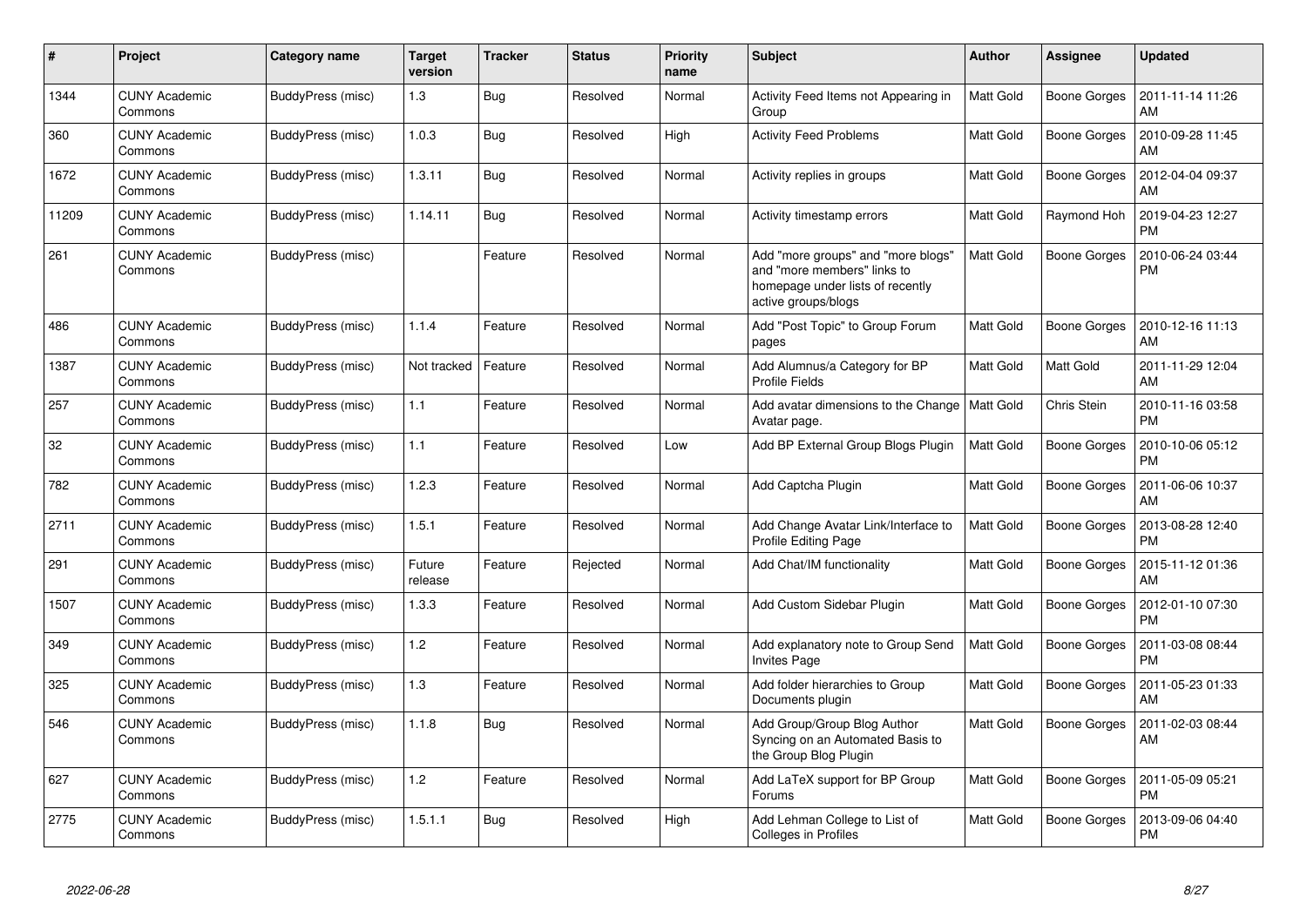| #     | Project                         | Category name     | <b>Target</b><br>version | <b>Tracker</b> | <b>Status</b> | <b>Priority</b><br>name | <b>Subject</b>                                                                        | <b>Author</b>    | Assignee            | <b>Updated</b>                |
|-------|---------------------------------|-------------------|--------------------------|----------------|---------------|-------------------------|---------------------------------------------------------------------------------------|------------------|---------------------|-------------------------------|
| 1199  | <b>CUNY Academic</b><br>Commons | BuddyPress (misc) | 1.4                      | Feature        | Resolved      | Normal                  | Add Option for Open Text Field to BP<br>Profile Checkbox Fields                       | <b>Matt Gold</b> | Boone Gorges        | 2012-08-01 05:23<br><b>PM</b> |
| 1648  | <b>CUNY Academic</b><br>Commons | BuddyPress (misc) | 1.3.9                    | Feature        | Resolved      | Urgent                  | <b>Add Password Protect WordPress</b><br>Plugin                                       | <b>Matt Gold</b> |                     | 2012-02-24 10:22<br>AM        |
| 1393  | <b>CUNY Academic</b><br>Commons | BuddyPress (misc) | Not tracked              | Feature        | Resolved      | Normal                  | Add Postdoc option to Profile Role                                                    | <b>Matt Gold</b> | Matt Gold           | 2011-12-03 04:17<br><b>PM</b> |
| 1560  | <b>CUNY Academic</b><br>Commons | BuddyPress (misc) | 1.3.12                   | Outreach       | Resolved      | Normal                  | Add social media icons/info to About<br>page and Contact Us page                      | <b>Matt Gold</b> | <b>Boone Gorges</b> | 2012-04-12 09:07<br>AM        |
| 233   | <b>CUNY Academic</b><br>Commons | BuddyPress (misc) | 1.0                      | Feature        | Resolved      | Low                     | Add time limit to forum post editing<br>capabilities                                  | Matt Gold        | <b>Boone Gorges</b> | 2010-08-29 02:09<br><b>PM</b> |
| 554   | <b>CUNY Academic</b><br>Commons | BuddyPress (misc) | Future<br>release        | Feature        | Assigned      | Normal                  | Add Trackback notifications to<br>site-wide activity feed                             | <b>Matt Gold</b> | <b>Boone Gorges</b> | 2015-11-09 06:19<br><b>PM</b> |
| 5978  | <b>CUNY Academic</b><br>Commons | BuddyPress (misc) | Not tracked              | Feature        | Resolved      | Normal                  | Add Undergraduate Student to<br>Checkable filters on People page                      | <b>Matt Gold</b> | Boone Gorges        | 2016-09-04 09:48<br><b>PM</b> |
| 2800  | <b>CUNY Academic</b><br>Commons | BuddyPress (misc) | 1.5.6                    | Feature        | Resolved      | Normal                  | Add Vimeo & Github social media<br>account fields to Profiles                         | <b>Matt Gold</b> | Dominic Giglio      | 2013-10-14 04:51<br><b>PM</b> |
| 2185  | <b>CUNY Academic</b><br>Commons | BuddyPress (misc) | 1.4.8                    | Feature        | Resolved      | Normal                  | Add WP Touch plugin                                                                   | <b>Matt Gold</b> | Dominic Giglio      | 2012-10-15 01:33<br><b>PM</b> |
| 56    | <b>CUNY Academic</b><br>Commons | BuddyPress (misc) |                          | Bug            | Resolved      | Normal                  | Addition of a Profile Field Option<br>Removes Existing One                            | <b>Matt Gold</b> | Zach Davis          | 2009-10-27 05:14<br><b>PM</b> |
| 10209 | <b>CUNY Academic</b><br>Commons | BuddyPress (misc) | 1.13.8                   | Bug            | Resolved      | Normal                  | Additional login prompt                                                               | Matt Gold        | Raymond Hoh         | 2018-08-29 03:23<br><b>PM</b> |
| 12966 | <b>CUNY Academic</b><br>Commons | BuddyPress (misc) | 1.16.15                  | Feature        | Resolved      | Normal                  | Adjust export data page language to<br>indicate that you should not leave the<br>page | <b>Matt Gold</b> | Raymond Hoh         | 2020-07-14 12:07<br>PM        |
| 2184  | <b>CUNY Academic</b><br>Commons | BuddyPress (misc) | 1.4.9                    | Support        | Resolved      | Normal                  | Adjust Invite Directions to include info<br>about max invites                         | <b>Matt Gold</b> | Boone Gorges        | 2012-11-03 04:23<br><b>PM</b> |
| 1145  | <b>CUNY Academic</b><br>Commons | BuddyPress (misc) | 1.2.5                    | Bug            | Resolved      | Low                     | Alert Box on Group Join                                                               | <b>Matt Gold</b> | Boone Gorges        | 2011-09-12 05:56<br><b>PM</b> |
| 539   | <b>CUNY Academic</b><br>Commons | BuddyPress (misc) | 1.2                      | Feature        | Rejected      | Normal                  | Allow document category names to<br>be edited                                         | <b>Matt Gold</b> | <b>Boone Gorges</b> | 2011-01-24 12:52<br>PM        |
| 2322  | <b>CUNY Academic</b><br>Commons | BuddyPress (misc) | 1.5                      | Feature        | Resolved      | Normal                  | Allow File uploads to be added<br>"quietly" (without email notification)              | Matt Gold        | Dominic Giglio      | 2013-08-21 05:23<br><b>PM</b> |
| 188   | <b>CUNY Academic</b><br>Commons | BuddyPress (misc) |                          | Feature        | Resolved      | Low                     | Allow Group Documents to be Sorted<br>by Date                                         | <b>Matt Gold</b> | Boone Gorges        | 2010-05-11 10:14<br><b>PM</b> |
| 1504  | <b>CUNY Academic</b><br>Commons | BuddyPress (misc) | 1.4                      | Feature        | Resolved      | Normal                  | Allow members to choose multiple<br>colleges on Profile pages                         | <b>Matt Gold</b> | <b>Boone Gorges</b> | 2012-08-01 03:34<br><b>PM</b> |
| 1505  | <b>CUNY Academic</b><br>Commons | BuddyPress (misc) | 1.4                      | Feature        | Duplicate     | Normal                  | Allow members to clear past status<br>updates                                         | <b>Matt Gold</b> | <b>Boone Gorges</b> | 2012-04-06 04:42<br>PM        |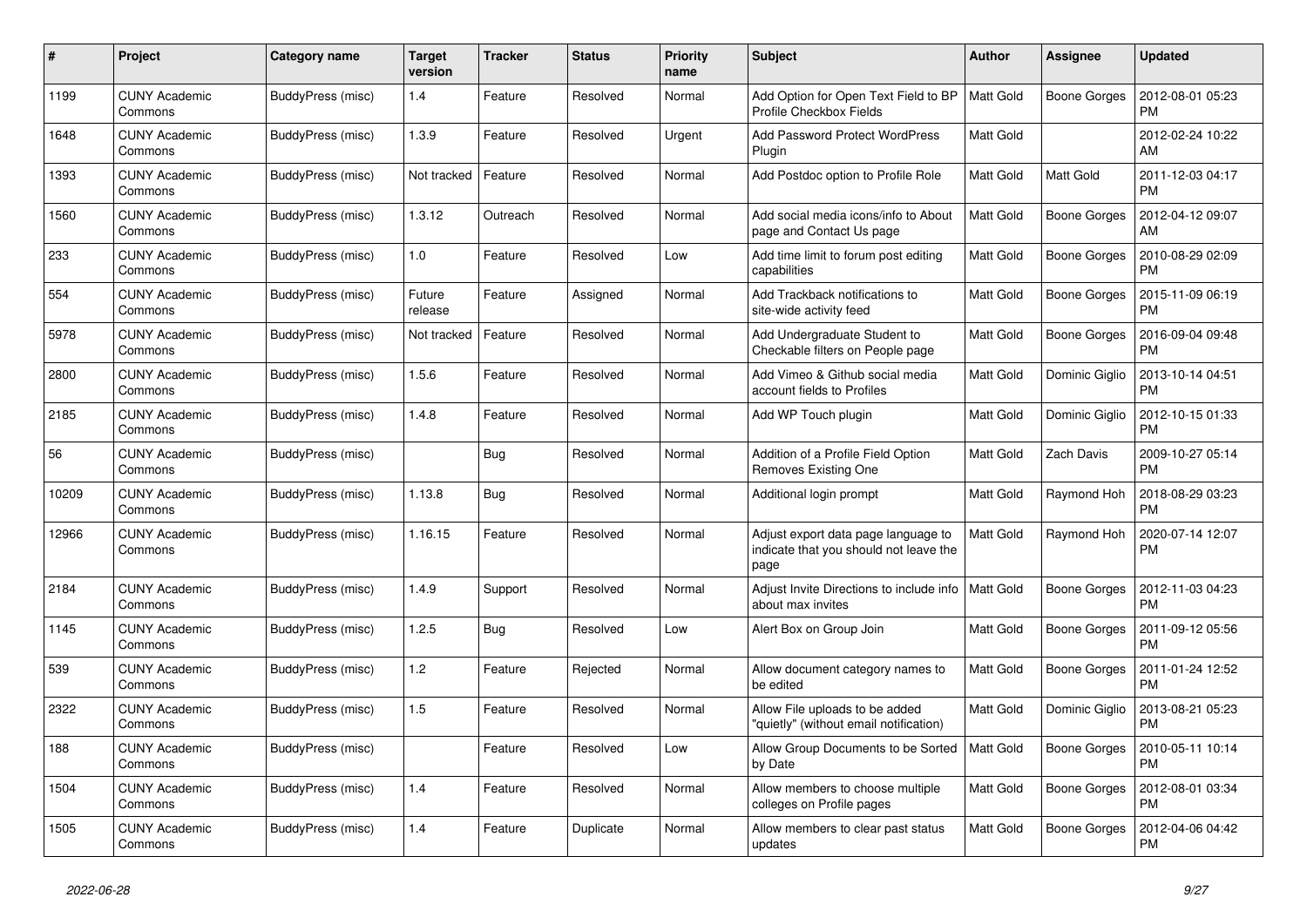| #    | Project                         | Category name     | <b>Target</b><br>version | <b>Tracker</b> | <b>Status</b> | <b>Priority</b><br>name | <b>Subject</b>                                                                        | <b>Author</b>    | Assignee            | <b>Updated</b>                |
|------|---------------------------------|-------------------|--------------------------|----------------|---------------|-------------------------|---------------------------------------------------------------------------------------|------------------|---------------------|-------------------------------|
| 177  | <b>CUNY Academic</b><br>Commons | BuddyPress (misc) |                          | Feature        | Resolved      | Normal                  | Allow members to edit forum posts                                                     | Matt Gold        | Boone Gorges        | 2010-05-11 10:01<br><b>PM</b> |
| 532  | <b>CUNY Academic</b><br>Commons | BuddyPress (misc) | 1.3                      | Feature        | Resolved      | Normal                  | Allow members to paste in a group of<br>email addresses when sending<br>invites       | <b>Matt Gold</b> | <b>Boone Gorges</b> | 2011-09-13 01:12<br><b>PM</b> |
| 1457 | <b>CUNY Academic</b><br>Commons | BuddyPress (misc) | 1.4                      | Feature        | Resolved      | Low                     | Allow people to clear old status<br>updates                                           | <b>Matt Gold</b> | Dominic Giglio      | 2012-04-24 10:35<br>AM        |
| 2033 | <b>CUNY Academic</b><br>Commons | BuddyPress (misc) |                          | Feature        | Rejected      | Normal                  | Allow status update to be deleted<br>directly from profile page                       | <b>Matt Gold</b> | <b>Boone Gorges</b> | 2012-08-10 04:51<br><b>PM</b> |
| 906  | <b>CUNY Academic</b><br>Commons | BuddyPress (misc) | 1.3                      | Feature        | Resolved      | Low                     | Allow users to edit BP Doc comments                                                   | <b>Matt Gold</b> | Boone Gorges        | 2011-09-14 01:27<br>AM        |
| 2976 | <b>CUNY Academic</b><br>Commons | BuddyPress (misc) | 1.5.16                   | Feature        | Resolved      | Normal                  | Allow users to permanently dismiss<br>notification of new profiles on profile<br>page | <b>Matt Gold</b> | Boone Gorges        | 2014-02-01 02:56<br><b>PM</b> |
| 184  | <b>CUNY Academic</b><br>Commons | BuddyPress (misc) |                          | Support        | Resolved      | Normal                  | Allowing Users to Delete Accounts                                                     | <b>Matt Gold</b> | Boone Gorges        | 2010-05-11 09:54<br><b>PM</b> |
| 2755 | <b>CUNY Academic</b><br>Commons | BuddyPress (misc) | 1.5.1                    | Bug            | Resolved      | Normal                  | Alphabetize list of colleges in<br>positions drop-down                                | <b>Matt Gold</b> | Boone Gorges        | 2013-08-29 09:30<br>AM        |
| 282  | <b>CUNY Academic</b><br>Commons | BuddyPress (misc) | 1.1                      | Feature        | Resolved      | Normal                  | Alter "Kick and Ban" Group<br>Functionality                                           | <b>Matt Gold</b> | <b>Boone Gorges</b> | 2010-09-08 06:14<br><b>PM</b> |
| 1412 | <b>CUNY Academic</b><br>Commons | BuddyPress (misc) | 1.3                      | Bug            | Resolved      | Normal                  | Alter text on pop-up message about<br>role field                                      | <b>Matt Gold</b> | Boone Gorges        | 2011-12-08 12:58<br><b>PM</b> |
| 2845 | <b>CUNY Academic</b><br>Commons | BuddyPress (misc) | 1.5.7                    | <b>Bug</b>     | Resolved      | Normal                  | Anchor errors with bp activity items<br>created from associated blog<br>postings      | <b>Matt Gold</b> | Boone Gorges        | 2013-11-01 08:15<br><b>PM</b> |
| 391  | <b>CUNY Academic</b><br>Commons | BuddyPress (misc) | Not tracked              | Feature        | Resolved      | Normal                  | Announce changes to Group<br>Interface                                                | <b>Matt Gold</b> | <b>Brian Foote</b>  | 2010-12-09 05:18<br><b>PM</b> |
| 506  | <b>CUNY Academic</b><br>Commons | BuddyPress (misc) |                          | Feature        | Rejected      | Normal                  | Attachments for Group<br><b>Announcement Posts</b>                                    | <b>Matt Gold</b> | <b>Boone Gorges</b> | 2016-10-24 11:20<br>AM        |
| 606  | <b>CUNY Academic</b><br>Commons | BuddyPress (misc) | 1.1.10                   | <b>Bug</b>     | Rejected      | Low                     | Avatars don't show up in list of<br>members on group invite tool                      | Matt Gold        | Boone Gorges        | 2011-02-24 11:47<br><b>PM</b> |
| 1401 | <b>CUNY Academic</b><br>Commons | BuddyPress (misc) | 1.4                      | <b>Bug</b>     | Resolved      | Low                     | Avoiding really long blog names                                                       | <b>Matt Gold</b> | Dominic Giglio      | 2012-07-16 01:02<br><b>PM</b> |
| 635  | <b>CUNY Academic</b><br>Commons | BuddyPress (misc) | Future<br>release        | Feature        | Assigned      | Normal                  | Big Blue Button - Videoconferencing<br>in Groups and Blogs                            | Matt Gold        | Boone Gorges        | 2011-03-14 03:24<br><b>PM</b> |
| 173  | <b>CUNY Academic</b><br>Commons | BuddyPress (misc) |                          | <b>Bug</b>     | Resolved      | Normal                  | Blockquote display cut off in mac<br>browsers                                         | <b>Matt Gold</b> | Boone Gorges        | 2010-05-11 04:58<br><b>PM</b> |
| 2106 | <b>CUNY Academic</b><br>Commons | BuddyPress (misc) | Not tracked              | Support        | Resolved      | Normal                  | Blog posts part of group activity feed                                                | <b>Matt Gold</b> | Boone Gorges        | 2016-01-26 12:30<br>AM        |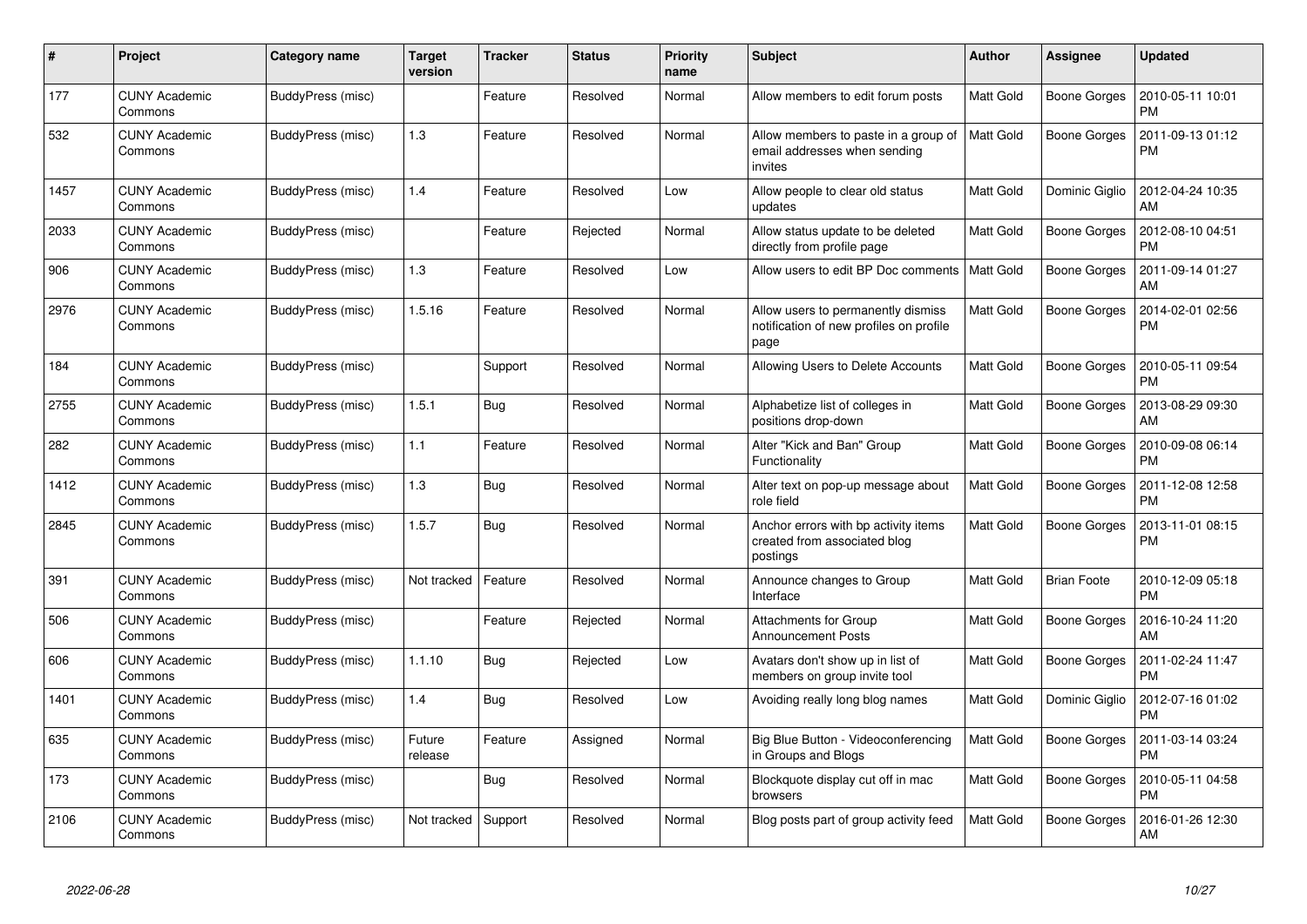| #              | Project                         | Category name     | <b>Target</b><br>version | <b>Tracker</b> | <b>Status</b> | <b>Priority</b><br>name | <b>Subject</b>                                                                         | <b>Author</b>    | <b>Assignee</b>     | <b>Updated</b>                |
|----------------|---------------------------------|-------------------|--------------------------|----------------|---------------|-------------------------|----------------------------------------------------------------------------------------|------------------|---------------------|-------------------------------|
| 527            | <b>CUNY Academic</b><br>Commons | BuddyPress (misc) | 1.1.7                    | Bug            | Resolved      | Low                     | BP Admin Bar Doesn't Show up on<br>Cityscape Theme                                     | Matt Gold        | <b>Boone Gorges</b> | 2011-01-04 03:39<br><b>PM</b> |
| 340            | <b>CUNY Academic</b><br>Commons | BuddyPress (misc) | 1.1                      | <b>Bug</b>     | Resolved      | High                    | BP Admin Bar Menu Mouseover<br><b>Areas Too Sensitive</b>                              | Matt Gold        | <b>Boone Gorges</b> | 2010-12-01 09:48<br>AM        |
| 235            | <b>CUNY Academic</b><br>Commons | BuddyPress (misc) |                          | <b>Bug</b>     | Resolved      | Normal                  | BP Admin Bar Not Appearing on Help<br>Blog                                             | <b>Matt Gold</b> | <b>Boone Gorges</b> | 2010-05-20 06:15<br><b>PM</b> |
| 1321           | CUNY Academic<br>Commons        | BuddyPress (misc) | 1.2.5                    | <b>Bug</b>     | Duplicate     | Normal                  | BP Doc Comment Doesn't Show Up<br>on Doc (but does appear in group<br>stream)          | Matt Gold        | <b>Boone Gorges</b> | 2011-11-04 08:04<br>AM        |
| 735            | <b>CUNY Academic</b><br>Commons | BuddyPress (misc) | 1.2.5                    | Feature        | Resolved      | Normal                  | BP Docs - Include Check-Box to<br>Avoid Email Notifications of Minor<br>Edits          | <b>Matt Gold</b> | <b>Boone Gorges</b> | 2011-07-24 11:34<br>AM        |
| 905            | <b>CUNY Academic</b><br>Commons | BuddyPress (misc) | 1.2.4                    | <b>Bug</b>     | Resolved      | Low                     | BP Docs Authentication Issue                                                           | Matt Gold        | <b>Boone Gorges</b> | 2011-07-12 01:39<br><b>PM</b> |
| 992            | CUNY Academic<br>Commons        | BuddyPress (misc) | 1.2.5                    | Bug            | Resolved      | Normal                  | BP Docs comments show up on WP<br>Dashboard                                            | Matt Gold        | <b>Boone Gorges</b> | 2011-07-19 02:17<br><b>PM</b> |
| 993            | <b>CUNY Academic</b><br>Commons | BuddyPress (misc) | 1.2.5                    | <b>Bug</b>     | Resolved      | Low                     | <b>BP Docs Notification Issue</b>                                                      | Matt Gold        | <b>Boone Gorges</b> | 2011-07-20 12:10<br>AM        |
| 806            | <b>CUNY Academic</b><br>Commons | BuddyPress (misc) | 1.2.4                    | <b>Bug</b>     | Resolved      | Normal                  | BP Docs Notification Throttling Issues                                                 | Matt Gold        | <b>Boone Gorges</b> | 2011-06-08 12:17<br><b>PM</b> |
| 1616           | <b>CUNY Academic</b><br>Commons | BuddyPress (misc) | 1.3.7                    | <b>Bug</b>     | Resolved      | Low                     | BP Docs timeout issue                                                                  | <b>Matt Gold</b> | Boone Gorges        | 2012-02-21 03:23<br><b>PM</b> |
| 2528           | <b>CUNY Academic</b><br>Commons | BuddyPress (misc) | 1.4.31                   | Feature        | Resolved      | Low                     | BP emails sent from secondary sites<br>should use main site headers                    | Matt Gold        | Raymond Hoh         | 2013-07-11 11:14<br>AM        |
| 783            | <b>CUNY Academic</b><br>Commons | BuddyPress (misc) | 1.2.4                    | Bug            | Resolved      | Normal                  | <b>Broken Avatar Images</b>                                                            | <b>Matt Gold</b> | <b>Boone Gorges</b> | 2011-06-06 02:49<br><b>PM</b> |
| 138            | <b>CUNY Academic</b><br>Commons | BuddyPress (misc) |                          | <b>Bug</b>     | Resolved      | Normal                  | Broken Links in Forum Notification<br>Emails                                           | Matt Gold        | <b>Boone Gorges</b> | 2010-03-02 07:59<br><b>PM</b> |
| 15228          | <b>CUNY Academic</b><br>Commons | BuddyPress (misc) | 1.19.3                   | Bug            | Resolved      | Normal                  | Broken site icon in "Sites Across<br><b>CUNY Listing</b>                               | <b>Matt Gold</b> | Raymond Hoh         | 2022-01-26 07:48<br><b>PM</b> |
| 623            | <b>CUNY Academic</b><br>Commons | BuddyPress (misc) | 1.2                      | Feature        | Resolved      | Normal                  | <b>BuddyPress Docs: Move</b><br>Paste-from-Word Icon Into Top Row<br>of Tiny-MCE icons | <b>Matt Gold</b> | <b>Boone Gorges</b> | 2011-02-28 06:33<br>PM        |
| 3809           | <b>CUNY Academic</b><br>Commons | BuddyPress (misc) | 1.7.17                   | <b>Bug</b>     | Resolved      | Normal                  | BuddyPress member filters not<br>working correctly                                     | Matt Gold        | Matt Gold           | 2015-03-22 01:03<br>l AM      |
| $\overline{7}$ | <b>CUNY Academic</b><br>Commons | BuddyPress (misc) |                          | <b>Bug</b>     | Resolved      | Normal                  | BuddyPress theme error on iPhone                                                       | Matt Gold        | Boone Gorges        | 2009-09-15 07:39<br><b>PM</b> |
| 1487           | <b>CUNY Academic</b><br>Commons | BuddyPress (misc) | 1.3.3                    | Feature        | Resolved      | Normal                  | Bug when using Featured Widget to<br>display a page                                    | Matt Gold        | <b>Boone Gorges</b> | 2012-01-10 10:05<br><b>PM</b> |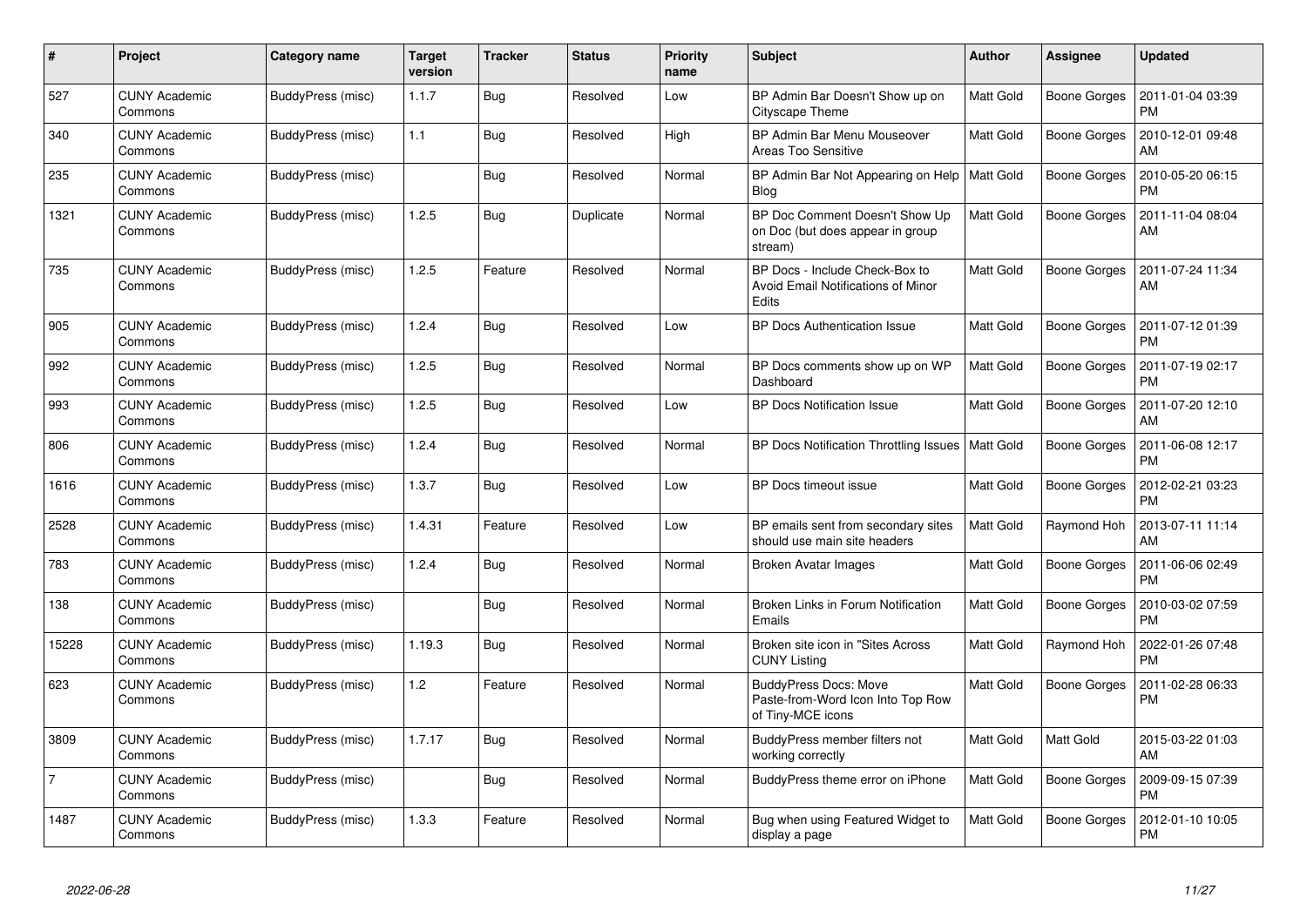| #    | Project                         | Category name     | <b>Target</b><br>version | Tracker    | <b>Status</b> | <b>Priority</b><br>name | <b>Subject</b>                                                                                        | Author           | <b>Assignee</b>     | <b>Updated</b>                |
|------|---------------------------------|-------------------|--------------------------|------------|---------------|-------------------------|-------------------------------------------------------------------------------------------------------|------------------|---------------------|-------------------------------|
| 467  | <b>CUNY Academic</b><br>Commons | BuddyPress (misc) | Not tracked              | <b>Bug</b> | Resolved      | Low                     | CAC Blog no longer listed on<br>BP-Admin Bar "My Blogs" list                                          | Matt Gold        | <b>Boone Gorges</b> | 2010-12-21 12:38<br><b>PM</b> |
| 2737 | <b>CUNY Academic</b><br>Commons | BuddyPress (misc) | 1.5.0.2                  | <b>Bug</b> | Resolved      | Urgent                  | CAC Not allowing CUNY Addresses<br>to Register                                                        | Matt Gold        | <b>Boone Gorges</b> | 2013-08-26 05:43<br><b>PM</b> |
| 1657 | CUNY Academic<br>Commons        | BuddyPress (misc) | 1.3.10                   | Bug        | Resolved      | Normal                  | Caching Issues                                                                                        | Matt Gold        |                     | 2012-04-04 10:17<br>AM        |
| 810  | <b>CUNY Academic</b><br>Commons | BuddyPress (misc) | 1.2.4                    | Bug        | Resolved      | Normal                  | Can't see all blogs in "My Blogs"                                                                     | <b>Matt Gold</b> | <b>Boone Gorges</b> | 2011-07-12 10:51<br><b>PM</b> |
| 205  | <b>CUNY Academic</b><br>Commons | BuddyPress (misc) |                          | <b>Bug</b> | Resolved      | High                    | <b>Cannot Create Account</b>                                                                          | <b>Matt Gold</b> | <b>Boone Gorges</b> | 2010-05-20 03:18<br><b>PM</b> |
| 281  | <b>CUNY Academic</b><br>Commons | BuddyPress (misc) | 1.1                      | Feature    | Resolved      | Low                     | Change "Kick and Ban" terminology<br>in Group Interface                                               | Matt Gold        | Boone Gorges        | 2010-09-08 06:14<br><b>PM</b> |
| 2206 | <b>CUNY Academic</b><br>Commons | BuddyPress (misc) | 1.4.9                    | Support    | Resolved      | Normal                  | Change anchor location for "Post<br>New Topic" in group forums                                        | Matt Gold        | Dominic Giglio      | 2012-11-01 11:16<br>AM        |
| 2771 | <b>CUNY Academic</b><br>Commons | BuddyPress (misc) | 1.5.2                    | Feature    | Resolved      | Normal                  | Change Brief Descriptor Text Color<br>Again                                                           | Matt Gold        | <b>Boone Gorges</b> | 2013-09-10 06:07<br>AM        |
| 646  | <b>CUNY Academic</b><br>Commons | BuddyPress (misc) | 1.2                      | Bug        | Resolved      | Low                     | Change Error Message Non<br>Logged-In Users See When<br>Authorized Page is Requested<br>Without Login | Matt Gold        | <b>Boone Gorges</b> | 2011-03-22 10:28<br>AM        |
| 510  | <b>CUNY Academic</b><br>Commons | BuddyPress (misc) | 1.2                      | Feature    | Resolved      | Normal                  | Change group slug placement on<br>group admin menu                                                    | <b>Matt Gold</b> | <b>Boone Gorges</b> | 2011-02-21 04:51<br>PM        |
| 2776 | <b>CUNY Academic</b><br>Commons | BuddyPress (misc) | 1.5.2                    | Bug        | Resolved      | Normal                  | Change Name of SPS in College list                                                                    | <b>Matt Gold</b> | Boone Gorges        | 2013-09-11 08:19<br><b>PM</b> |
| 237  | <b>CUNY Academic</b><br>Commons | BuddyPress (misc) |                          | Feature    | Resolved      | Low                     | Change Subject Line of Emailed<br>Group Updates                                                       | Matt Gold        | Boone Gorges        | 2010-05-12 11:24<br>AM        |
| 238  | <b>CUNY Academic</b><br>Commons | BuddyPress (misc) |                          | Feature    | Resolved      | Low                     | Change Subject Line of Group<br><b>Document Emails</b>                                                | Matt Gold        | <b>Boone Gorges</b> | 2010-05-12 11:27<br>AM        |
| 361  | <b>CUNY Academic</b><br>Commons | BuddyPress (misc) | 1.1                      | Feature    | Resolved      | Normal                  | Change Wording of Options on<br><b>Friend Request Responses</b>                                       | Matt Gold        | Chris Stein         | 2010-11-24 01:42<br><b>PM</b> |
| 314  | <b>CUNY Academic</b><br>Commons | BuddyPress (misc) | 1.0.2                    | <b>Bug</b> | Resolved      | Normal                  | Changing Blog Title in BuddyPress<br>Menus                                                            | Matt Gold        | Boone Gorges        | 2010-09-02 10:59<br>AM        |
| 1117 | <b>CUNY Academic</b><br>Commons | BuddyPress (misc) | 1.2.5                    | Bug        | Resolved      | Normal                  | Character Display Error in Feed                                                                       | Matt Gold        | Boone Gorges        | 2011-09-12 06:29<br>PM        |
| 456  | <b>CUNY Academic</b><br>Commons | BuddyPress (misc) | Not tracked   Bug        |            | Resolved      | Normal                  | <b>Check Sitewide Plugins</b>                                                                         | Matt Gold        | <b>Boone Gorges</b> | 2010-12-21 12:31<br><b>PM</b> |
| 174  | <b>CUNY Academic</b><br>Commons | BuddyPress (misc) |                          | <b>Bug</b> | Resolved      | Normal                  | College names no longer active links<br>on profiles                                                   | Matt Gold        | Boone Gorges        | 2010-05-11 05:00<br><b>PM</b> |
| 2892 | <b>CUNY Academic</b><br>Commons | BuddyPress (misc) |                          | <b>Bug</b> | Rejected      | High                    | Commons homepage - blog column                                                                        | Matt Gold        | Boone Gorges        | 2013-11-14 01:00<br>PM        |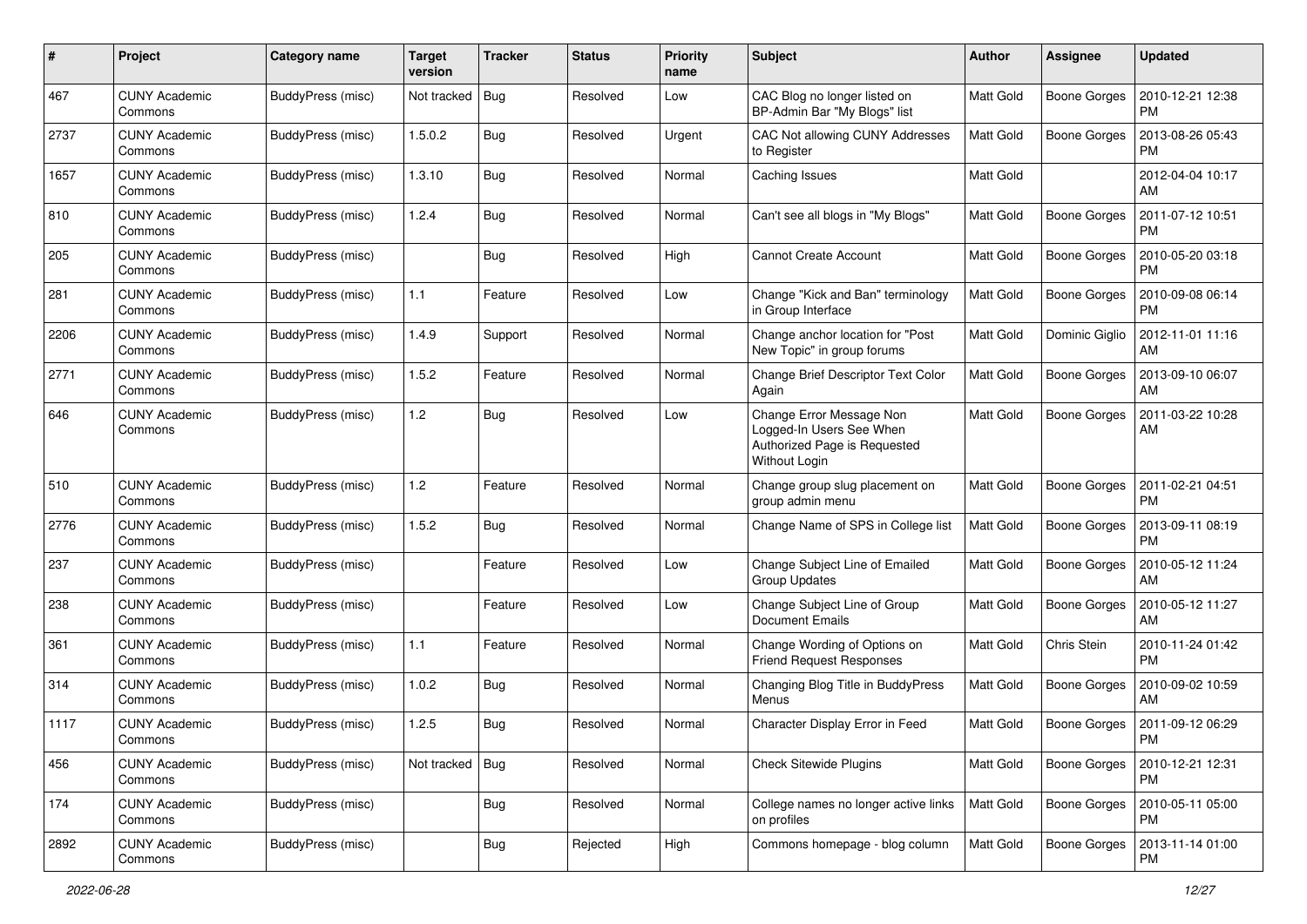| $\#$ | Project                         | <b>Category name</b> | <b>Target</b><br>version | <b>Tracker</b> | <b>Status</b> | <b>Priority</b><br>name | <b>Subject</b>                                                                     | Author           | Assignee            | <b>Updated</b>                |
|------|---------------------------------|----------------------|--------------------------|----------------|---------------|-------------------------|------------------------------------------------------------------------------------|------------------|---------------------|-------------------------------|
| 157  | <b>CUNY Academic</b><br>Commons | BuddyPress (misc)    | Not tracked              | Feature        | Rejected      | Normal                  | Conduct a review of BuddyPress<br>plugins                                          | <b>Matt Gold</b> | <b>Boone Gorges</b> | 2016-01-26 12:16<br>AM        |
| 2360 | <b>CUNY Academic</b><br>Commons | BuddyPress (misc)    | 1.5                      | Feature        | Resolved      | Low                     | Confirmation before File Deletion                                                  | <b>Matt Gold</b> | <b>Boone Gorges</b> | 2013-08-01 09:08<br><b>PM</b> |
| 656  | <b>CUNY Academic</b><br>Commons | BuddyPress (misc)    | 1.2                      | <b>Bug</b>     | Resolved      | Low                     | Conflicting Email Subscription<br>Messages                                         | <b>Matt Gold</b> | <b>Boone Gorges</b> | 2011-04-10 10:10<br><b>PM</b> |
| 1345 | <b>CUNY Academic</b><br>Commons | BuddyPress (misc)    | $1.3$                    | <b>Bug</b>     | Resolved      | Normal                  | <b>Consider Adding BuddyPress Group</b><br>for Community Admins and Mods<br>Plugin | <b>Matt Gold</b> | Boone Gorges        | 2011-11-28 03:17<br><b>PM</b> |
| 428  | <b>CUNY Academic</b><br>Commons | BuddyPress (misc)    | 1.2                      | Feature        | Resolved      | Normal                  | Consider adding Log Out button to<br><b>BP Admin Bar</b>                           | <b>Matt Gold</b> | Boone Gorges        | 2010-12-22 12:12<br><b>PM</b> |
| 120  | <b>CUNY Academic</b><br>Commons | BuddyPress (misc)    | 1.4                      | Feature        | Resolved      | Normal                  | <b>Consider Adding Privacy Options</b><br><b>Plugin for Profiles</b>               | Matt Gold        | <b>Boone Gorges</b> | 2015-11-12 01:02<br>AM        |
| 599  | <b>CUNY Academic</b><br>Commons | BuddyPress (misc)    | Future<br>release        | Feature        | Assigned      | Normal                  | Consider adding rating plugins for<br>BuddyPress/BBPress                           | Matt Gold        | Boone Gorges        | 2011-08-22 06:50<br><b>PM</b> |
| 774  | <b>CUNY Academic</b><br>Commons | BuddyPress (misc)    | $1.3$                    | Feature        | Resolved      | Normal                  | Consider Allowing Email to Be Sent<br><b>Between Unfriended Members</b>            | <b>Matt Gold</b> | <b>Boone Gorges</b> | 2011-06-16 04:06<br><b>PM</b> |
| 561  | <b>CUNY Academic</b><br>Commons | BuddyPress (misc)    |                          | Bug            | Resolved      | Normal                  | Copyright Violation                                                                | <b>Matt Gold</b> | Matt Gold           | 2011-02-05 03:10<br><b>PM</b> |
| 212  | <b>CUNY Academic</b><br>Commons | BuddyPress (misc)    |                          | Feature        | Resolved      | High                    | Create a way for group members to<br>send out email announcements                  | Matt Gold        | <b>Boone Gorges</b> | 2010-05-12 10:11<br>AM        |
| 498  | <b>CUNY Academic</b><br>Commons | BuddyPress (misc)    |                          | Feature        | Duplicate     | Normal                  | Create ability to respond to forum<br>posts by email                               | <b>Matt Gold</b> | Boone Gorges        | 2010-12-20 11:34<br>AM        |
| 330  | <b>CUNY Academic</b><br>Commons | BuddyPress (misc)    | Not tracked              | Feature        | Resolved      | Low                     | Create avatar/gravatar for Commons<br>WP profile page                              | Matt Gold        | Boone Gorges        | 2010-09-10 03:36<br><b>PM</b> |
| 909  | <b>CUNY Academic</b><br>Commons | BuddyPress (misc)    |                          | Feature        | Duplicate     | Normal                  | Create Calendar Feature for Groups                                                 | <b>Matt Gold</b> | Boone Gorges        | 2012-07-16 12:38<br><b>PM</b> |
| 649  | <b>CUNY Academic</b><br>Commons | BuddyPress (misc)    | 1.3                      | Feature        | Resolved      | Normal                  | Create Copy All button for<br><b>BuddyPress Docs</b>                               | Matt Gold        | Boone Gorges        | 2011-09-13 11:59<br>AM        |
| 2090 | <b>CUNY Academic</b><br>Commons | BuddyPress (misc)    |                          | Feature        | Rejected      | Normal                  | Create Course Group Template that<br>includes notifications of new blog<br>posts   | <b>Matt Gold</b> | Boone Gorges        | 2012-12-18 10:59<br>AM        |
| 2039 | <b>CUNY Academic</b><br>Commons | BuddyPress (misc)    | 1.4.3                    | Support        | Resolved      | Normal                  | Create Failure function for RBE                                                    | <b>Matt Gold</b> | Raymond Hoh         | 2012-08-27 09:44<br>AM        |
| 64   | <b>CUNY Academic</b><br>Commons | BuddyPress (misc)    |                          | Feature        | Resolved      | Normal                  | Create links to file attachments in BP<br>Forum Subscription Plugin                | <b>Matt Gold</b> | Boone Gorges        | 2009-12-10 01:29<br><b>PM</b> |
| 643  | CUNY Academic<br>Commons        | BuddyPress (misc)    | 1.3                      | Feature        | Resolved      | Normal                  | Create Mechanism to Require People<br>to Fill Out New Identity Profile Field       | <b>Matt Gold</b> | Boone Gorges        | 2011-10-19 01:50<br><b>PM</b> |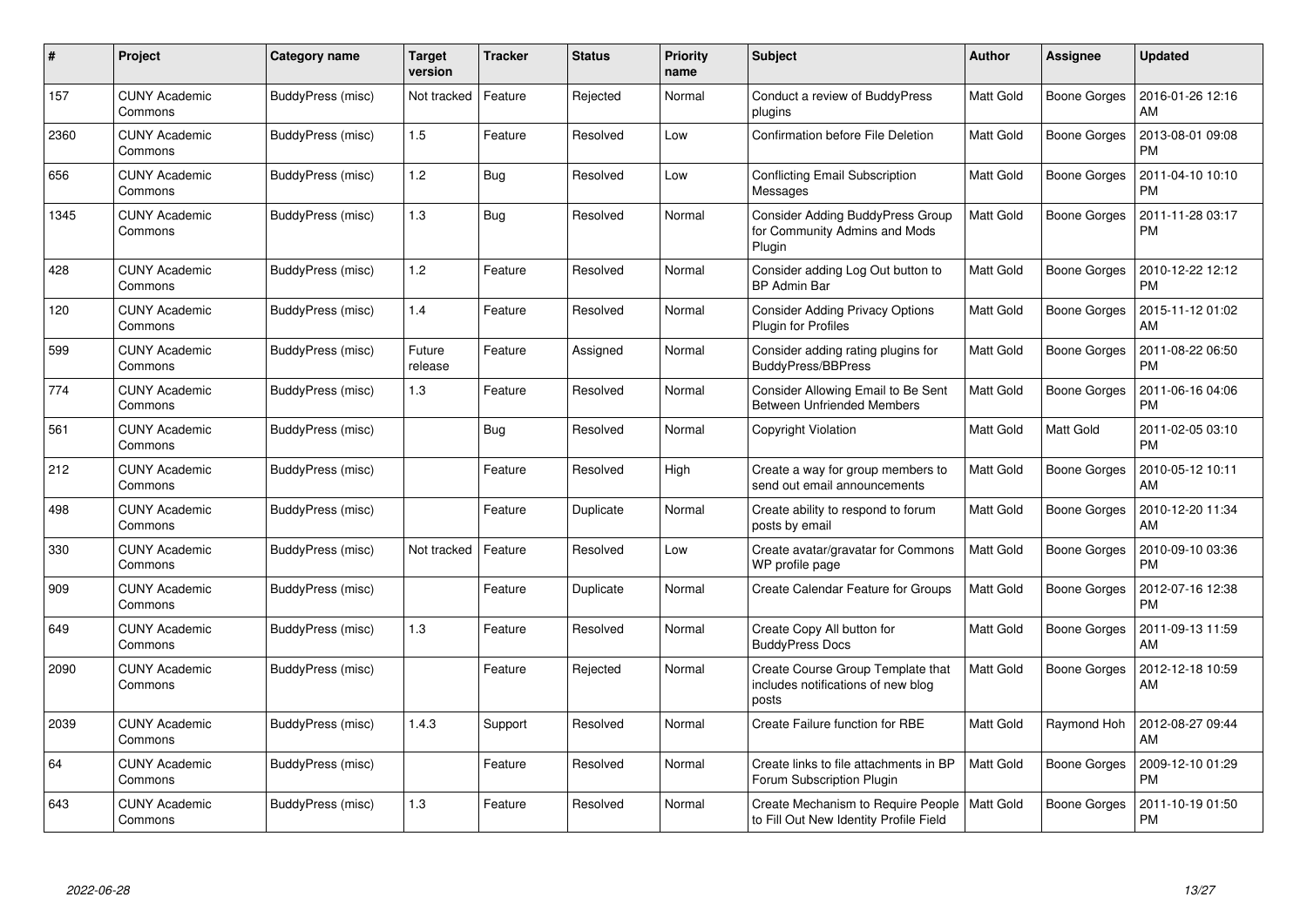| #    | Project                         | Category name     | <b>Target</b><br>version | <b>Tracker</b> | <b>Status</b> | <b>Priority</b><br>name | Subject                                                                                            | <b>Author</b>    | Assignee            | <b>Updated</b>                |
|------|---------------------------------|-------------------|--------------------------|----------------|---------------|-------------------------|----------------------------------------------------------------------------------------------------|------------------|---------------------|-------------------------------|
| 1220 | <b>CUNY Academic</b><br>Commons | BuddyPress (misc) |                          | Feature        | Duplicate     | Normal                  | Create native WordPress version of<br>UserVoice integrated into the<br>Commons                     | Matt Gold        | <b>Boone Gorges</b> | 2012-08-15 01:15<br><b>PM</b> |
| 642  | <b>CUNY Academic</b><br>Commons | BuddyPress (misc) | Not tracked              | Feature        | Resolved      | Normal                  | Create new BuddyPress Profile Field<br>to Designate Role                                           | <b>Matt Gold</b> | Matt Gold           | 2011-09-24 03:22<br><b>PM</b> |
| 746  | <b>CUNY Academic</b><br>Commons | BuddyPress (misc) | 1.3                      | Bug            | Resolved      | Normal                  | Create Pop-Up Login Overlay                                                                        | Matt Gold        | Raymond Hoh         | 2011-05-16 06:32<br><b>PM</b> |
| 648  | <b>CUNY Academic</b><br>Commons | BuddyPress (misc) | 1.3                      | Feature        | Resolved      | Normal                  | Create Print functionality for<br><b>BuddyPress Docs</b>                                           | Matt Gold        | <b>Boone Gorges</b> | 2011-07-19 11:46<br>AM        |
| 34   | <b>CUNY Academic</b><br>Commons | BuddyPress (misc) |                          | Feature        | Resolved      | Low                     | Create Privacy Settings for Profile<br>Data                                                        | <b>Matt Gold</b> | <b>Boone Gorges</b> | 2010-05-11 06:52<br><b>PM</b> |
| 2248 | <b>CUNY Academic</b><br>Commons | BuddyPress (misc) | 1.4.11                   | Feature        | Resolved      | Low                     | Create Profile link to academia.edu<br>profile                                                     | Matt Gold        | Dominic Giglio      | 2012-11-21 11:55<br><b>PM</b> |
| 629  | <b>CUNY Academic</b><br>Commons | BuddyPress (misc) | 1.2                      | Feature        | Resolved      | Normal                  | Create Required Profile Field to<br>Define User Status                                             | Matt Gold        | <b>Matt Gold</b>    | 2011-03-17 06:34<br><b>PM</b> |
| 348  | <b>CUNY Academic</b><br>Commons | BuddyPress (misc) | 1.2                      | Feature        | Resolved      | Normal                  | Create status marker to show which<br>invited group members have already<br>received group invites | <b>Matt Gold</b> | <b>Boone Gorges</b> | 2011-03-08 09:08<br><b>PM</b> |
| 6365 | <b>CUNY Academic</b><br>Commons | BuddyPress (misc) | Not tracked              | Feature        | Duplicate     | Normal                  | Create Undergraduate Student<br>status/role on the CAC                                             | Matt Gold        | <b>Boone Gorges</b> | 2016-10-20 11:38<br>AM        |
| 1386 | <b>CUNY Academic</b><br>Commons | BuddyPress (misc) | 1.5                      | Feature        | Resolved      | Low                     | Create way to create custom order<br>BP Profile Field checklist items                              | <b>Matt Gold</b> | Dominic Giglio      | 2012-12-18 10:38<br>AM        |
| 1559 | <b>CUNY Academic</b><br>Commons | BuddyPress (misc) |                          | Feature        | Rejected      | Normal                  | Crop Text Length Field on Featured<br>Homepage Widget Doesn't Work                                 | <b>Matt Gold</b> | Dominic Giglio      | 2012-07-02 12:10<br><b>PM</b> |
| 2469 | <b>CUNY Academic</b><br>Commons | BuddyPress (misc) | Not tracked              | Feature        | Resolved      | Normal                  | cuny.is shortlink request                                                                          | Matt Gold        | Sarah<br>Morgano    | 2013-02-21 07:56<br><b>PM</b> |
| 1784 | <b>CUNY Academic</b><br>Commons | BuddyPress (misc) | 1.3.11                   | <b>Bug</b>     | Resolved      | Normal                  | Date/Content Problems on Forum<br>digest emails                                                    | <b>Matt Gold</b> | <b>Boone Gorges</b> | 2012-04-03 08:28<br><b>PM</b> |
| 2082 | <b>CUNY Academic</b><br>Commons | BuddyPress (misc) | 1.4.8                    | Support        | Resolved      | High                    | Default: No Email?                                                                                 | Matt Gold        | Dominic Giglio      | 2012-10-19 04:55<br><b>PM</b> |
| 1411 | <b>CUNY Academic</b><br>Commons | BuddyPress (misc) | 1.3.17                   | Feature        | Resolved      | Low                     | <b>Deleting Docs</b>                                                                               | Matt Gold        | <b>Boone Gorges</b> | 2012-07-02 12:43<br><b>PM</b> |
| 1629 | <b>CUNY Academic</b><br>Commons | BuddyPress (misc) | 1.4                      | Support        | Resolved      | Normal                  | Deleting Group Announcements                                                                       | Matt Gold        | Dominic Giglio      | 2012-07-16 12:26<br>PM        |
| 557  | <b>CUNY Academic</b><br>Commons | BuddyPress (misc) | $1.3$                    | Feature        | Rejected      | Normal                  | Denied Size and Extension Alerts on<br>Forum posts                                                 | Matt Gold        | <b>Boone Gorges</b> | 2011-06-17 02:58<br><b>PM</b> |
| 36   | <b>CUNY Academic</b><br>Commons | BuddyPress (misc) | $1.1$                    | Feature        | Resolved      | Normal                  | Digest Version of Group Forums<br>Notification Plugin                                              | Matt Gold        | <b>Boone Gorges</b> | 2010-09-26 11:10<br>AM        |
| 387  | <b>CUNY Academic</b><br>Commons | BuddyPress (misc) | $1.1$                    | <b>Bug</b>     | Resolved      | Normal                  | Disable activity replies for group<br>announcements                                                | Matt Gold        | <b>Boone Gorges</b> | 2010-11-16 04:20<br><b>PM</b> |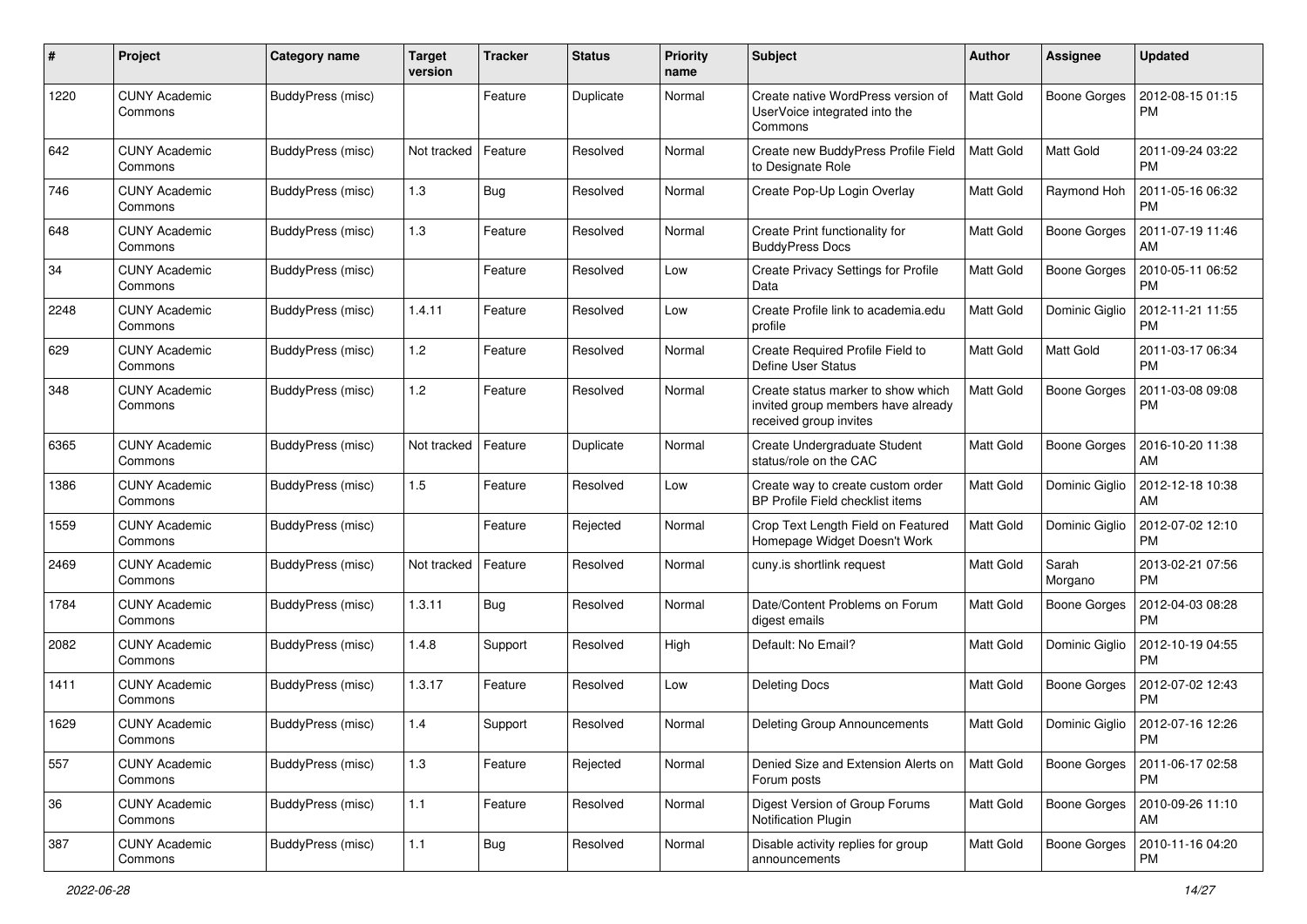| #    | Project                         | Category name     | <b>Target</b><br>version | <b>Tracker</b> | <b>Status</b> | <b>Priority</b><br>name | <b>Subject</b>                                                            | <b>Author</b>    | <b>Assignee</b>     | <b>Updated</b>                |
|------|---------------------------------|-------------------|--------------------------|----------------|---------------|-------------------------|---------------------------------------------------------------------------|------------------|---------------------|-------------------------------|
| 134  | <b>CUNY Academic</b><br>Commons | BuddyPress (misc) |                          | Bug            | Resolved      | Low                     | Div Overflow Issue on Mail Interface                                      | <b>Matt Gold</b> | Boone Gorges        | 2009-12-13 06:28<br><b>PM</b> |
| 2785 | <b>CUNY Academic</b><br>Commons | BuddyPress (misc) | Not tracked              | Bug            | Resolved      | Normal                  | Don't see cuny is shortlink for myself                                    | <b>Matt Gold</b> | <b>Boone Gorges</b> | 2013-09-12 10:56<br>AM        |
| 2827 | <b>CUNY Academic</b><br>Commons | BuddyPress (misc) |                          | Bug            | Duplicate     | Normal                  | Double email notification                                                 | Matt Gold        | Raymond Hoh         | 2013-10-11 01:53<br><b>PM</b> |
| 1881 | <b>CUNY Academic</b><br>Commons | BuddyPress (misc) | 1.3.13                   | Bug            | Resolved      | Low                     | Double forum notification received                                        | <b>Matt Gold</b> | Boone Gorges        | 2012-05-22 02:51<br><b>PM</b> |
| 2045 | <b>CUNY Academic</b><br>Commons | BuddyPress (misc) |                          | <b>Bug</b>     | Duplicate     | Normal                  | Double Post/RBE Notification                                              | <b>Matt Gold</b> | Boone Gorges        | 2012-08-15 08:53<br>АM        |
| 2857 | <b>CUNY Academic</b><br>Commons | BuddyPress (misc) | Not tracked              | Bug            | Resolved      | Normal                  | Double posting via RBE                                                    | <b>Matt Gold</b> | <b>Boone Gorges</b> | 2013-11-01 02:55<br>PM        |
| 2479 | <b>CUNY Academic</b><br>Commons | BuddyPress (misc) | 1.4.21                   | Bug            | Resolved      | Urgent                  | Double posting, double notification of<br>message posted via RBE          | Matt Gold        | Raymond Hoh         | 2013-04-09 02:04<br>AM        |
| 2816 | <b>CUNY Academic</b><br>Commons | BuddyPress (misc) | Future<br>release        | <b>Bug</b>     | Resolved      | Normal                  | Double posting/email notification                                         | Matt Gold        | Raymond Hoh         | 2013-11-01 08:04<br><b>PM</b> |
| 626  | <b>CUNY Academic</b><br>Commons | BuddyPress (misc) | Not tracked              | Bug            | Resolved      | Normal                  | Edit Help Blog Post on Syncing<br>Group/Blog Authorship                   | <b>Matt Gold</b> | Sarah<br>Morgano    | 2011-10-13 11:29<br>AM        |
| 1953 | <b>CUNY Academic</b><br>Commons | BuddyPress (misc) | 1.3.15                   | Bug            | Resolved      | Normal                  | Email forum notification formatting<br>issue                              | <b>Matt Gold</b> | <b>Boone Gorges</b> | 2012-06-21 03:32<br><b>PM</b> |
| 2121 | <b>CUNY Academic</b><br>Commons | BuddyPress (misc) | 1.4.6                    | <b>Bug</b>     | Resolved      | Low                     | Email notification of forum post omits<br>hyperlinked word                | <b>Matt Gold</b> | Boone Gorges        | 2012-09-30 09:05<br>АM        |
| 149  | <b>CUNY Academic</b><br>Commons | BuddyPress (misc) |                          | Bug            | Resolved      | Normal                  | Email Notifications and TinyMCE                                           | <b>Matt Gold</b> | Boone Gorges        | 2010-01-08 09:33<br><b>PM</b> |
| 638  | <b>CUNY Academic</b><br>Commons | BuddyPress (misc) | 1.1.11                   | <b>Bug</b>     | Resolved      | Normal                  | Email Notifications Include Odd<br>Characters                             | Matt Gold        | Boone Gorges        | 2011-03-16 11:06<br>АM        |
| 450  | <b>CUNY Academic</b><br>Commons | BuddyPress (misc) |                          | Bug            | Duplicate     | Normal                  | Email Notifications Summary vs. Full<br>Posts                             | <b>Matt Gold</b> | Boone Gorges        | 2010-12-08 07:30<br>AM        |
| 247  | CUNY Academic<br>Commons        | BuddyPress (misc) |                          | <b>Bug</b>     | Resolved      | Normal                  | Email problem on signup                                                   | Matt Gold        | Boone Gorges        | 2010-05-18 03:09<br><b>PM</b> |
| 241  | <b>CUNY Academic</b><br>Commons | BuddyPress (misc) |                          | <b>Bug</b>     | Resolved      | Normal                  | <b>Emailed Group Activity Updates</b><br><b>Contain Escape Characters</b> | <b>Matt Gold</b> | Boone Gorges        | 2010-08-25 01:30<br><b>PM</b> |
| 332  | <b>CUNY Academic</b><br>Commons | BuddyPress (misc) | 1.0.3                    | Feature        | Resolved      | Low                     | <b>Embed Links in Forum Notification</b><br>Posts                         | <b>Matt Gold</b> | Boone Gorges        | 2010-09-14 09:34<br>AM        |
| 204  | <b>CUNY Academic</b><br>Commons | BuddyPress (misc) |                          | <b>Bug</b>     | Resolved      | Normal                  | Embiggen list of my groups                                                | Matt Gold        | <b>Boone Gorges</b> | 2010-05-11 05:13<br><b>PM</b> |
| 1256 | CUNY Academic<br>Commons        | BuddyPress (misc) | 1.3                      | Feature        | Resolved      | Normal                  | Enable BP Docs by default on<br>Commons groups                            | <b>Matt Gold</b> | Boone Gorges        | 2011-11-15 02:27<br>PM        |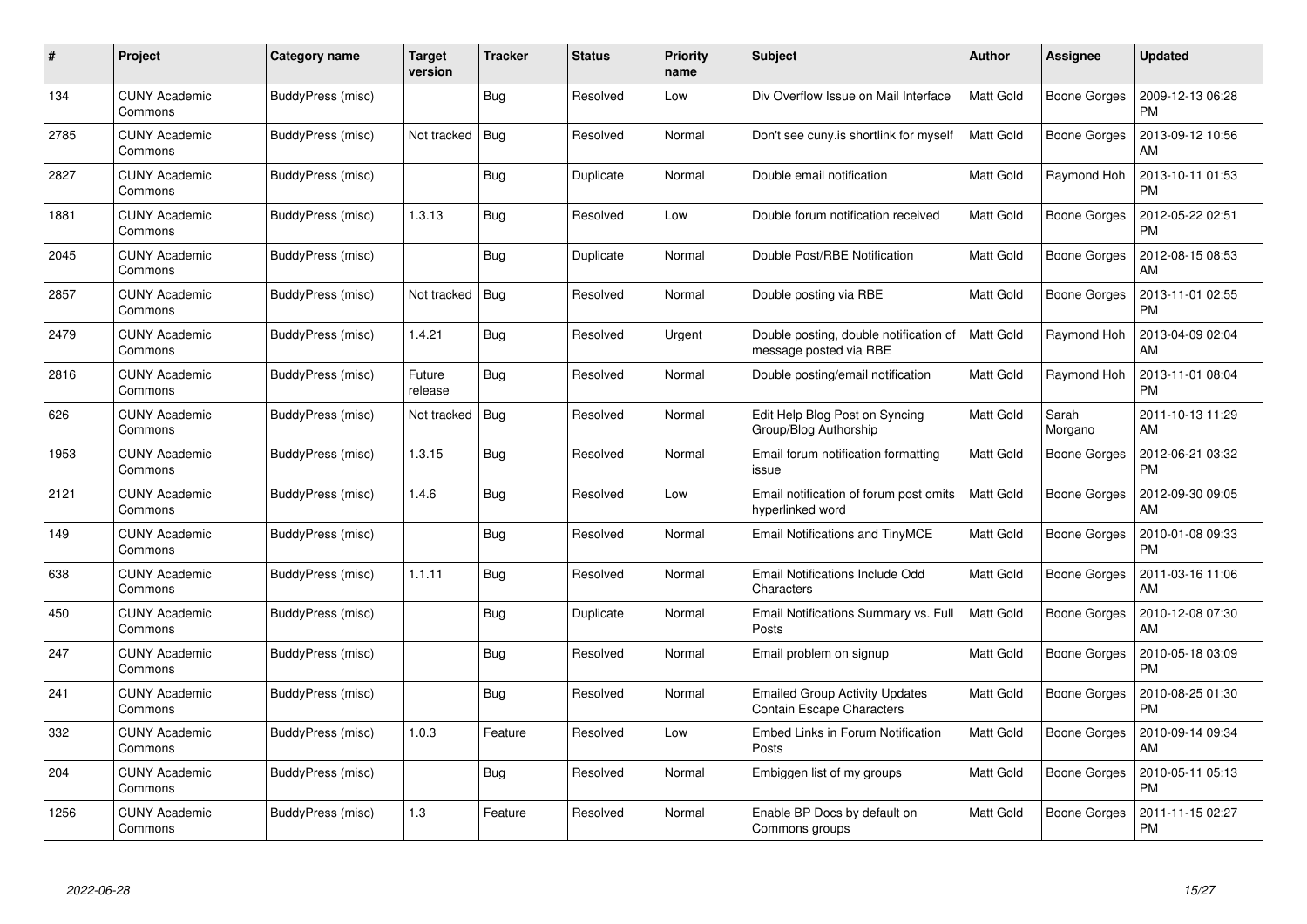| #     | Project                         | Category name     | <b>Target</b><br>version | <b>Tracker</b> | <b>Status</b> | <b>Priority</b><br>name | <b>Subject</b>                                                      | Author           | <b>Assignee</b>     | <b>Updated</b>                |
|-------|---------------------------------|-------------------|--------------------------|----------------|---------------|-------------------------|---------------------------------------------------------------------|------------------|---------------------|-------------------------------|
| 1455  | <b>CUNY Academic</b><br>Commons | BuddyPress (misc) | 1.3.1                    | <b>Bug</b>     | Resolved      | Normal                  | Errant error message on Groups<br>page                              | <b>Matt Gold</b> | <b>Boone Gorges</b> | 2011-12-16 02:05<br><b>PM</b> |
| 674   | <b>CUNY Academic</b><br>Commons | BuddyPress (misc) | Not tracked              | <b>Bug</b>     | Rejected      | Normal                  | <b>Errant Friend Request?</b>                                       | Matt Gold        | Boone Gorges        | 2011-04-06 11:28<br><b>PM</b> |
| 12957 | <b>CUNY Academic</b><br>Commons | BuddyPress (misc) | 1.16.14                  | Support        | Resolved      | Normal                  | Export data question                                                | Matt Gold        | Raymond Hoh         | 2020-06-23 10:53<br>AM        |
| 500   | <b>CUNY Academic</b><br>Commons | BuddyPress (misc) | Future<br>release        | Feature        | Assigned      | Normal                  | <b>Export Group Data</b>                                            | <b>Matt Gold</b> | Boone Gorges        | 2010-12-19 12:09<br><b>PM</b> |
| 1503  | <b>CUNY Academic</b><br>Commons | BuddyPress (misc) | 1.3.3                    | Bug            | Resolved      | Normal                  | File list not showing file descriptions                             | <b>Matt Gold</b> | Boone Gorges        | 2012-01-10 07:28<br><b>PM</b> |
| 2105  | <b>CUNY Academic</b><br>Commons | BuddyPress (misc) | 1.4.9                    | Bug            | Resolved      | Normal                  | File name in a file uploaded to group<br>contains escape characters | <b>Matt Gold</b> | Dominic Giglio      | 2012-11-01 12:02<br><b>PM</b> |
| 2387  | <b>CUNY Academic</b><br>Commons | BuddyPress (misc) | 1.4.19                   | Bug            | Resolved      | Low                     | File upload notifications contain<br>escape characters              | Matt Gold        | Boone Gorges        | 2013-02-11 02:21<br><b>PM</b> |
| 2191  | <b>CUNY Academic</b><br>Commons | BuddyPress (misc) | 1.4.10                   | Bug            | Resolved      | Low                     | File upload to group doesn't register<br>as activity?               | Matt Gold        | Dominic Giglio      | 2012-11-11 09:28<br><b>PM</b> |
| 1400  | <b>CUNY Academic</b><br>Commons | BuddyPress (misc) | 1.2.7                    | <b>Bug</b>     | Resolved      | Normal                  | Firefox Login Caching Issue                                         | <b>Matt Gold</b> | Boone Gorges        | 2011-12-06 05:53<br><b>PM</b> |
| 2714  | <b>CUNY Academic</b><br>Commons | BuddyPress (misc) | 1.5.0.1                  | <b>Bug</b>     | Resolved      | Normal                  | Font and Font Size Inconsistent in<br><b>Commons Profile</b>        | <b>Matt Gold</b> | <b>Boone Gorges</b> | 2013-08-23 04:17<br>PM        |
| 2712  | <b>CUNY Academic</b><br>Commons | BuddyPress (misc) | 1.5.0.1                  | Bug            | Resolved      | Normal                  | Font Size in BP Profile Menu Should<br>be Larger                    | <b>Matt Gold</b> | <b>Boone Gorges</b> | 2013-08-23 04:36<br><b>PM</b> |
| 172   | <b>CUNY Academic</b><br>Commons | BuddyPress (misc) |                          | <b>Bug</b>     | Resolved      | Normal                  | Forum Notifications not working                                     | <b>Matt Gold</b> |                     | 2010-03-04 07:28<br>AM        |
| 239   | <b>CUNY Academic</b><br>Commons | BuddyPress (misc) |                          | <b>Bug</b>     | Resolved      | Normal                  | Forum Post Error                                                    | <b>Matt Gold</b> | <b>Boone Gorges</b> | 2010-05-12 11:48<br>АM        |
| 1997  | <b>CUNY Academic</b><br>Commons | BuddyPress (misc) | 1.4.6                    | Bug            | Resolved      | Normal                  | Forum post notification didn't indicate<br>image attachments        | <b>Matt Gold</b> | <b>Boone Gorges</b> | 2012-09-23 05:03<br><b>PM</b> |
| 1615  | <b>CUNY Academic</b><br>Commons | BuddyPress (misc) |                          | Feature        | Duplicate     | Low                     | Forum search                                                        | <b>Matt Gold</b> | Boone Gorges        | 2012-02-04 10:22<br>AM        |
| 2979  | <b>CUNY Academic</b><br>Commons | BuddyPress (misc) |                          | <b>Bug</b>     | Resolved      | Normal                  | Frame error in Invite Anyone                                        | <b>Matt Gold</b> | Boone Gorges        | 2014-01-29 03:53<br><b>PM</b> |
| 908   | <b>CUNY Academic</b><br>Commons | BuddyPress (misc) | 1.2.4                    | <b>Bug</b>     | Resolved      | Normal                  | Free a BP Doc from Locked Status                                    | <b>Matt Gold</b> | Boone Gorges        | 2011-07-02 11:15<br><b>PM</b> |
| 310   | <b>CUNY Academic</b><br>Commons | BuddyPress (misc) | Future<br>release        | Feature        | Assigned      | Low                     | <b>Friend Request Email</b>                                         | Matt Gold        | Samantha<br>Raddatz | 2015-11-09 05:08<br><b>PM</b> |
| 143   | CUNY Academic<br>Commons        | BuddyPress (misc) |                          | <b>Bug</b>     | Resolved      | Normal                  | <b>Friendship Acceptance Error</b><br>Message                       | <b>Matt Gold</b> | Boone Gorges        | 2010-05-11 04:44<br>PM        |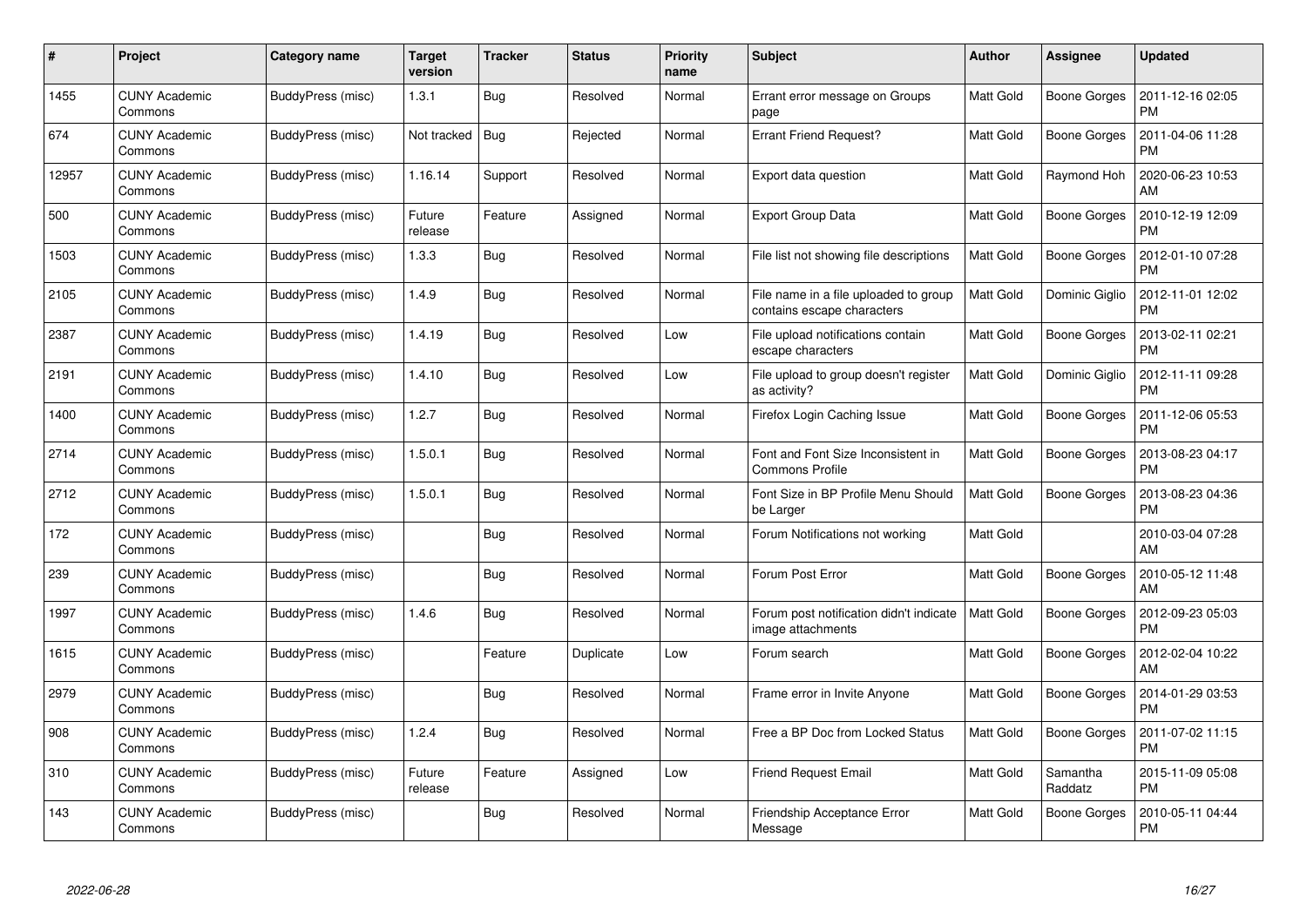| #    | Project                         | Category name     | Target<br>version | <b>Tracker</b> | <b>Status</b> | <b>Priority</b><br>name | <b>Subject</b>                                                               | <b>Author</b>    | <b>Assignee</b>     | <b>Updated</b>                |
|------|---------------------------------|-------------------|-------------------|----------------|---------------|-------------------------|------------------------------------------------------------------------------|------------------|---------------------|-------------------------------|
| 2795 | <b>CUNY Academic</b><br>Commons | BuddyPress (misc) | 1.6               | Bug            | Resolved      | Normal                  | Friendship Request Acceptance<br>interface                                   | <b>Matt Gold</b> | Chris Stein         | 2014-03-27 03:07<br><b>PM</b> |
| 466  | <b>CUNY Academic</b><br>Commons | BuddyPress (misc) | Not tracked       | Bug            | Rejected      | Normal                  | Friendship Requests coming out of<br>nowhere                                 | Matt Gold        | <b>Boone Gorges</b> | 2011-08-22 06:52<br><b>PM</b> |
| 2251 | <b>CUNY Academic</b><br>Commons | BuddyPress (misc) | 1.4.13            | <b>Bug</b>     | Resolved      | Low                     | From address of forum notifications                                          | <b>Matt Gold</b> | Boone Gorges        | 2013-02-03 01:56<br><b>PM</b> |
| 50   | <b>CUNY Academic</b><br>Commons | BuddyPress (misc) |                   | Feature        | Resolved      | Low                     | Give Group Moderators Additional<br>Privileges                               | <b>Matt Gold</b> | Boone Gorges        | 2009-12-08 02:23<br><b>PM</b> |
| 278  | <b>CUNY Academic</b><br>Commons | BuddyPress (misc) | 1.0.1             | <b>Bug</b>     | Resolved      | Normal                  | Group Blog plugin creates<br>subdirectory, not subdomain blogs               | Matt Gold        | Boone Gorges        | 2010-08-29 01:52<br><b>PM</b> |
| 2468 | <b>CUNY Academic</b><br>Commons | BuddyPress (misc) | Not tracked       | Support        | Resolved      | Normal                  | Group files total and individual size<br>limit?                              | <b>Matt Gold</b> | Boone Gorges        | 2013-02-20 10:31<br><b>PM</b> |
| 2595 | <b>CUNY Academic</b><br>Commons | BuddyPress (misc) | 1.4.29            | <b>Bug</b>     | Resolved      | Low                     | Group invitation script                                                      | <b>Matt Gold</b> | Boone Gorges        | 2013-06-02 04:06<br><b>PM</b> |
| 187  | <b>CUNY Academic</b><br>Commons | BuddyPress (misc) |                   | Bug            | Resolved      | Normal                  | Group Member unable to be<br>promoted to admin status                        | <b>Matt Gold</b> | Boone Gorges        | 2010-04-02 09:26<br><b>PM</b> |
| 1624 | <b>CUNY Academic</b><br>Commons | BuddyPress (misc) | Future<br>release | Feature        | Rejected      | Low                     | Group's announcements disappear<br>when group privacy changed                | Matt Gold        | Boone Gorges        | 2012-02-29 09:31<br>AM        |
| 30   | <b>CUNY Academic</b><br>Commons | BuddyPress (misc) |                   | <b>Bug</b>     | Resolved      | Normal                  | Hidden Forum Activity Showing up in<br>News Feed                             | Matt Gold        | Boone Gorges        | 2009-09-30 02:51<br><b>PM</b> |
| 220  | <b>CUNY Academic</b><br>Commons | BuddyPress (misc) |                   | <b>Bug</b>     | Resolved      | High                    | Hidden Groups showing up in<br>homepage group listing                        | <b>Matt Gold</b> | Boone Gorges        | 2010-05-07 10:30<br>AM        |
| 1441 | <b>CUNY Academic</b><br>Commons | BuddyPress (misc) | Not tracked       | Support        | Rejected      | Normal                  | Hiding BP Admin bar on a subdomain<br>blog                                   | <b>Matt Gold</b> | Boone Gorges        | 2011-12-14 04:01<br><b>PM</b> |
| 1249 | <b>CUNY Academic</b><br>Commons | BuddyPress (misc) |                   | Feature        | Rejected      | Low                     | Highlight password-change options<br>for people using automated<br>passwords | Matt Gold        | Dominic Giglio      | 2012-07-02 07:50<br>AM        |
| 2596 | <b>CUNY Academic</b><br>Commons | BuddyPress (misc) |                   | <b>Bug</b>     | Rejected      | Normal                  | Homepage Recent blog posts widget<br>display                                 | <b>Matt Gold</b> | Boone Gorges        | 2013-05-23 10:50<br><b>PM</b> |
| 660  | <b>CUNY Academic</b><br>Commons | BuddyPress (misc) | 1.2               | <b>Bug</b>     | Resolved      | Low                     | HTML Markup appears in activity<br>comment                                   | <b>Matt Gold</b> | Boone Gorges        | 2011-04-04 02:39<br><b>PM</b> |
| 661  | <b>CUNY Academic</b><br>Commons | BuddyPress (misc) | 1.2               | <b>Bug</b>     | Resolved      | Low                     | HTML Special Characters Appear in<br><b>Email Notification Text</b>          | <b>Matt Gold</b> | Raymond Hoh         | 2011-05-04 08:55<br>AM        |
| 152  | <b>CUNY Academic</b><br>Commons | BuddyPress (misc) |                   | Bug            | Resolved      | Normal                  | <b>HTML Tags Added to Email</b><br><b>Notifications</b>                      | <b>Matt Gold</b> | Boone Gorges        | 2010-05-11 04:52<br><b>PM</b> |
| 2798 | <b>CUNY Academic</b><br>Commons | BuddyPress (misc) | 1.5.4             | <b>Bug</b>     | Resolved      | Normal                  | IE10 Profile Display Errors                                                  | <b>Matt Gold</b> | Raymond Hoh         | 2013-09-25 03:33<br>PM        |
| 2014 | <b>CUNY Academic</b><br>Commons | BuddyPress (misc) | 1.5               | Bug            | Resolved      | Normal                  | Improper margins on Members<br>Directory                                     | <b>Matt Gold</b> | Dominic Giglio      | 2012-12-18 10:37<br>AM        |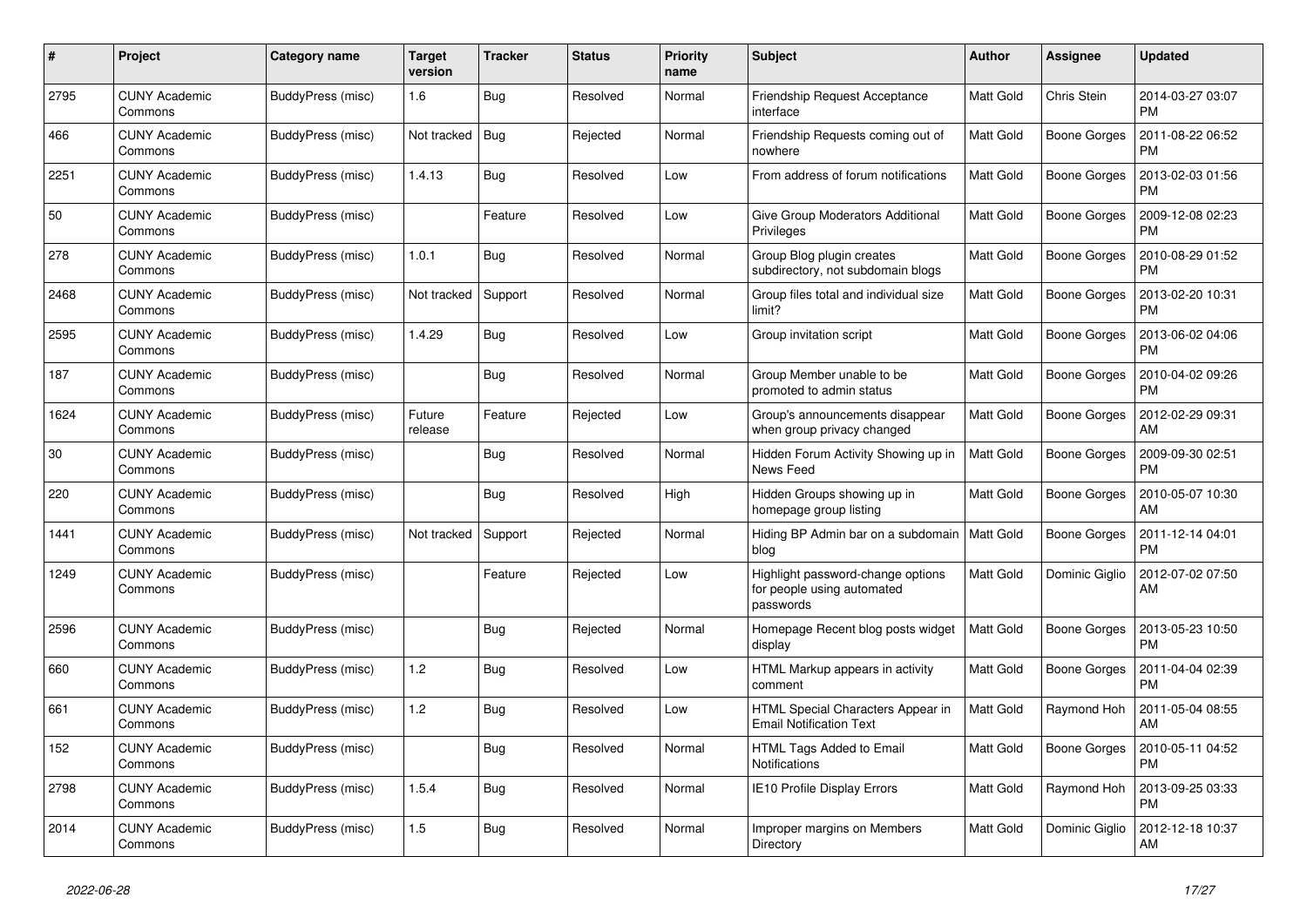| #    | Project                         | Category name     | <b>Target</b><br>version | <b>Tracker</b> | <b>Status</b> | <b>Priority</b><br>name | <b>Subject</b>                                                      | Author           | Assignee            | <b>Updated</b>                |
|------|---------------------------------|-------------------|--------------------------|----------------|---------------|-------------------------|---------------------------------------------------------------------|------------------|---------------------|-------------------------------|
| 1990 | <b>CUNY Academic</b><br>Commons | BuddyPress (misc) | 1.3.17                   | <b>Bug</b>     | Resolved      | Low                     | In Forum post list, member avatar<br>partially obscures member name | <b>Matt Gold</b> | <b>Boone Gorges</b> | 2012-07-29 08:42<br><b>PM</b> |
| 215  | <b>CUNY Academic</b><br>Commons | BuddyPress (misc) |                          | Bug            | Resolved      | Low                     | Inaccurate dates on group page`                                     | <b>Matt Gold</b> | <b>Boone Gorges</b> | 2010-05-12 12:11<br>PM        |
| 435  | <b>CUNY Academic</b><br>Commons | BuddyPress (misc) | Future<br>release        | Feature        | Assigned      | Normal                  | Include Avatar Images in Forum Post<br><b>Notification Emails</b>   | <b>Matt Gold</b> | <b>Boone Gorges</b> | 2010-12-08 12:40<br><b>PM</b> |
| 2116 | <b>CUNY Academic</b><br>Commons | BuddyPress (misc) | 1.4.31                   | <b>Bug</b>     | Resolved      | Normal                  | Include failed message in RBE<br><b>Failure Notification</b>        | <b>Matt Gold</b> | Raymond Hoh         | 2013-07-08 11:01<br><b>PM</b> |
| 180  | <b>CUNY Academic</b><br>Commons | BuddyPress (misc) |                          | Bug            | Resolved      | Normal                  | Incorrect Link on Friendship Request<br><b>Notification Issues</b>  | Matt Gold        | Boone Gorges        | 2010-03-13 08:47<br>AM        |
| 2169 | <b>CUNY Academic</b><br>Commons | BuddyPress (misc) | Not tracked              | Feature        | Resolved      | Normal                  | Increase Maximum Number of Invite<br>Anyone Invites                 | <b>Matt Gold</b> | Boone Gorges        | 2012-10-04 07:36<br>AM        |
| 1191 | <b>CUNY Academic</b><br>Commons | BuddyPress (misc) |                          | Feature        | Rejected      | Normal                  | Integrate Zotero Libraries into<br>Individual and Group Profiles    | <b>Matt Gold</b> | <b>Boone Gorges</b> | 2015-11-09 05:46<br><b>PM</b> |
| 240  | <b>CUNY Academic</b><br>Commons | BuddyPress (misc) |                          | Bug            | Resolved      | Normal                  | Invite Anyone - CUNY email domain<br>produces error                 | Matt Gold        | Boone Gorges        | 2010-05-14 12:39<br><b>PM</b> |
| 507  | <b>CUNY Academic</b><br>Commons | BuddyPress (misc) | 1.1.6                    | Bug            | Resolved      | High                    | Invite Anyone Rejects CUNY Email<br>Addresses                       | Matt Gold        | <b>Boone Gorges</b> | 2010-12-21 11:26<br>AM        |
| 351  | <b>CUNY Academic</b><br>Commons | BuddyPress (misc) | Not tracked              | Bug            | Rejected      | Normal                  | Invited Group Members Aren't<br>Automatically Added to Groups       | Matt Gold        | <b>Boone Gorges</b> | 2011-08-22 06:54<br><b>PM</b> |
| 55   | <b>CUNY Academic</b><br>Commons | BuddyPress (misc) |                          | Feature        | Resolved      | Low                     | Length of RSS feed on News page                                     | <b>Matt Gold</b> | <b>Boone Gorges</b> | 2009-10-22 10:32<br>AM        |
| 2713 | <b>CUNY Academic</b><br>Commons | BuddyPress (misc) | 1.5.1                    | Feature        | Resolved      | Normal                  | Lighten Brief Descriptor Text Color                                 | <b>Matt Gold</b> | Boone Gorges        | 2013-08-28 12:58<br>PM        |
| 377  | <b>CUNY Academic</b><br>Commons | BuddyPress (misc) | Future<br>release        | Feature        | Assigned      | Normal                  | Like buttons                                                        | <b>Matt Gold</b> | <b>Boone Gorges</b> | 2010-11-16 05:13<br><b>PM</b> |
| 2183 | <b>CUNY Academic</b><br>Commons | BuddyPress (misc) | Not tracked              | Support        | Resolved      | Normal                  | Limit on group membership                                           | <b>Matt Gold</b> | <b>Boone Gorges</b> | 2012-10-12 03:40<br><b>PM</b> |
| 2730 | <b>CUNY Academic</b><br>Commons | BuddyPress (misc) |                          | <b>Bug</b>     | Duplicate     | Normal                  | Limits on Publications Entry Field                                  | <b>Matt Gold</b> | <b>Boone Gorges</b> | 2013-08-29 09:36<br>AM        |
| 2188 | <b>CUNY Academic</b><br>Commons | BuddyPress (misc) | 1.4.9                    | Bug            | Resolved      | Normal                  | Line Spacing/Breaks on BP Docs                                      | <b>Matt Gold</b> | Chris Stein         | 2012-11-01 03:15<br><b>PM</b> |
| 130  | CUNY Academic<br>Commons        | BuddyPress (misc) |                          | Bug            | Resolved      | Normal                  | Link to Blog on Group Pages leads<br>back to Group                  | <b>Matt Gold</b> | Boone Gorges        | 2009-12-10 01:28<br><b>PM</b> |
| 614  | <b>CUNY Academic</b><br>Commons | BuddyPress (misc) | 1.1.10                   | <b>Bug</b>     | Rejected      | Low                     | Log out button on BP Admin bar<br>covers logo                       | <b>Matt Gold</b> | <b>Boone Gorges</b> | 2011-03-04 05:58<br><b>PM</b> |
| 1558 | CUNY Academic<br>Commons        | BuddyPress (misc) | 1.3.6                    | <b>Bug</b>     | Resolved      | Normal                  | Login Issues                                                        | <b>Matt Gold</b> | Boone Gorges        | 2012-02-08 06:40<br>PM        |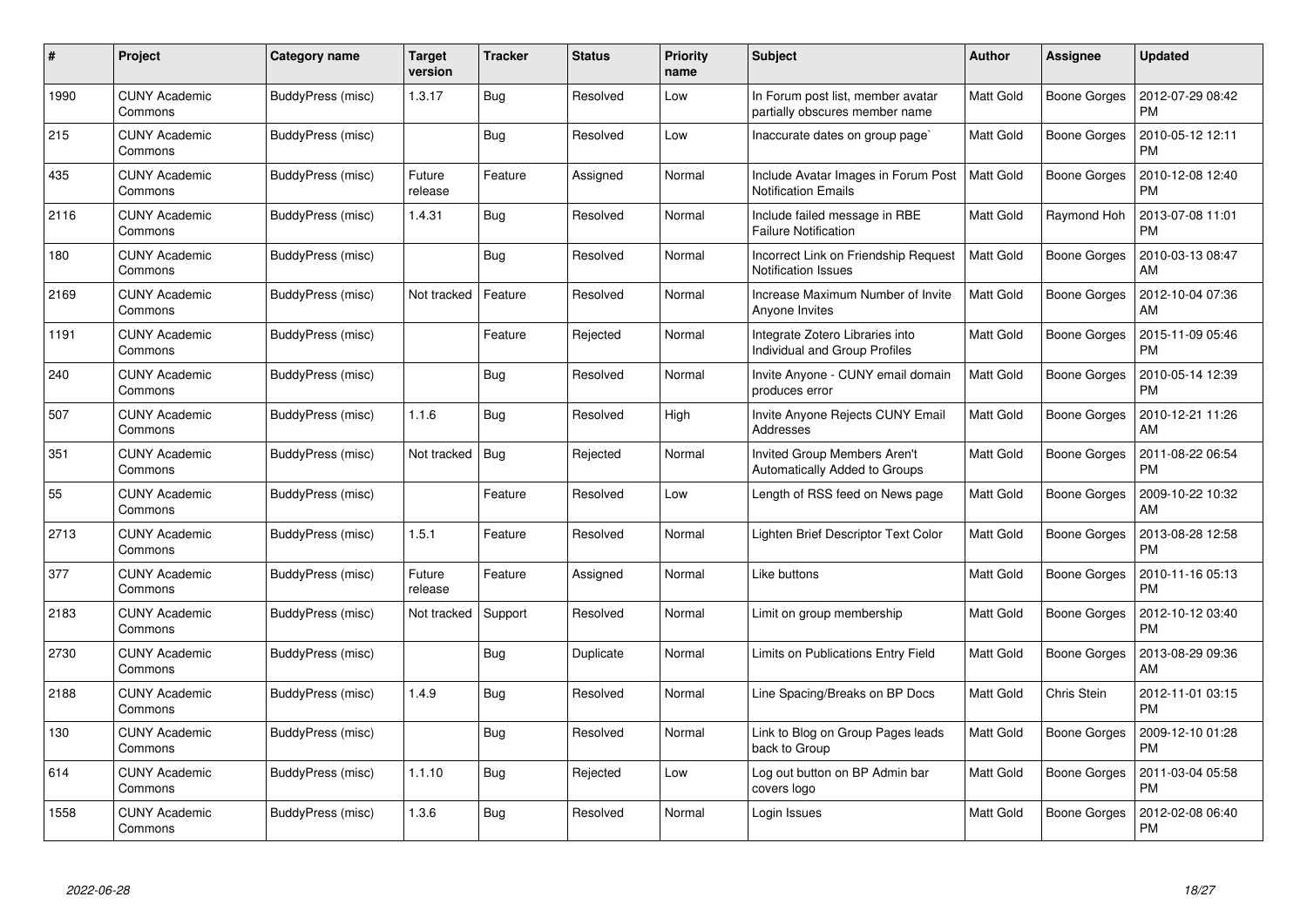| #     | Project                         | Category name     | <b>Target</b><br>version | <b>Tracker</b> | <b>Status</b> | <b>Priority</b><br>name | <b>Subject</b>                                              | <b>Author</b>    | <b>Assignee</b>     | <b>Updated</b>                |
|-------|---------------------------------|-------------------|--------------------------|----------------|---------------|-------------------------|-------------------------------------------------------------|------------------|---------------------|-------------------------------|
| 540   | <b>CUNY Academic</b><br>Commons | BuddyPress (misc) | 1.1.8                    | <b>Bug</b>     | Resolved      | Normal                  | Long BP Group Doc Names Hide<br><b>Edit/Delete Options</b>  | <b>Matt Gold</b> | Boone Gorges        | 2011-02-02 10:58<br>AM        |
| 2944  | <b>CUNY Academic</b><br>Commons | BuddyPress (misc) | 1.5.13                   | Bug            | Resolved      | Normal                  | Long load time on send invites group<br>pages               | <b>Matt Gold</b> | Boone Gorges        | 2014-01-02 02:50<br><b>PM</b> |
| 3058  | <b>CUNY Academic</b><br>Commons | BuddyPress (misc) | 1.5.18.1                 | <b>Bug</b>     | Resolved      | Urgent                  | Main navigation bar not working                             | <b>Matt Gold</b> | <b>Boone Gorges</b> | 2014-02-21 09:28<br>AM        |
| 328   | <b>CUNY Academic</b><br>Commons | BuddyPress (misc) | Future<br>release        | Feature        | Duplicate     | Normal                  | Make Group Invitation Status Clearer                        | <b>Matt Gold</b> | Boone Gorges        | 2010-12-20 11:08<br>AM        |
| 12353 | <b>CUNY Academic</b><br>Commons | BuddyPress (misc) | Not tracked              | <b>Bug</b>     | Abandoned     | Normal                  | Member filtering not working                                | <b>Matt Gold</b> | <b>Boone Gorges</b> | 2020-03-10 11:14<br>AM        |
| 363   | <b>CUNY Academic</b><br>Commons | BuddyPress (misc) | Not tracked              | Bug            | Resolved      | Normal                  | Member listed twice in group                                | Matt Gold        | Boone Gorges        | 2010-10-06 10:35<br>AM        |
| 731   | <b>CUNY Academic</b><br>Commons | BuddyPress (misc) | 1.2.1                    | <b>Bug</b>     | Resolved      | Normal                  | Member reports a problem posting to<br>a private group      | <b>Matt Gold</b> | <b>Boone Gorges</b> | 2011-05-03 07:10<br><b>PM</b> |
| 613   | <b>CUNY Academic</b><br>Commons | BuddyPress (misc) | 1.1.10                   | Bug            | Resolved      | Normal                  | Member reports group blog / group<br>member syncing         | <b>Matt Gold</b> | Boone Gorges        | 2011-03-03 09:26<br>AM        |
| 1568  | <b>CUNY Academic</b><br>Commons | BuddyPress (misc) | Not tracked              | <b>Bug</b>     | Resolved      | Normal                  | Member reports problem with email<br>notifications          | <b>Matt Gold</b> |                     | 2012-02-28 10:51<br>AM        |
| 352   | <b>CUNY Academic</b><br>Commons | BuddyPress (misc) | 1.1                      | <b>Bug</b>     | Resolved      | Normal                  | Member reports problems with avatar<br>cropping             | <b>Matt Gold</b> | <b>Boone Gorges</b> | 2010-11-16 05:07<br><b>PM</b> |
| 531   | <b>CUNY Academic</b><br>Commons | BuddyPress (misc) | 1.1.7                    | Bug            | Resolved      | Low                     | Member reports problems with avatar<br>cropping             | <b>Matt Gold</b> | <b>Boone Gorges</b> | 2011-01-04 05:10<br><b>PM</b> |
| 568   | <b>CUNY Academic</b><br>Commons | BuddyPress (misc) | 1.1.10                   | Bug            | Resolved      | High                    | Member reports trouble uploading<br>documents to groups     | Matt Gold        | Boone Gorges        | 2011-02-10 02:33<br><b>PM</b> |
| 612   | <b>CUNY Academic</b><br>Commons | BuddyPress (misc) | 1.1.10                   | Bug            | Resolved      | Normal                  | Member reports trouble uploading<br>documents to groups     | Matt Gold        | Boone Gorges        | 2011-03-07 10:12<br><b>PM</b> |
| 159   | <b>CUNY Academic</b><br>Commons | BuddyPress (misc) |                          | Bug            | Resolved      | Normal                  | Member reports trouble with<br><b>Notification Settings</b> | <b>Matt Gold</b> | Boone Gorges        | 2010-05-11 04:50<br><b>PM</b> |
| 697   | <b>CUNY Academic</b><br>Commons | BuddyPress (misc) | 1.3                      | Feature        | Resolved      | Normal                  | Member request: Indented text in<br>Forum Posts             | <b>Matt Gold</b> | Boone Gorges        | 2011-09-13 03:29<br><b>PM</b> |
| 605   | <b>CUNY Academic</b><br>Commons | BuddyPress (misc) | 1.1.10                   | Bug            | Rejected      | Normal                  | Member search on Group Invite Page<br>Not Working           | <b>Matt Gold</b> | Boone Gorges        | 2011-02-24 11:41<br><b>PM</b> |
| 279   | <b>CUNY Academic</b><br>Commons | BuddyPress (misc) | 1.1                      | <b>Bug</b>     | Rejected      | Normal                  | Members Report Problems with<br>Notifications               | <b>Matt Gold</b> | <b>Boone Gorges</b> | 2010-11-16 04:37<br><b>PM</b> |
| 209   | <b>CUNY Academic</b><br>Commons | BuddyPress (misc) |                          | Bug            | Resolved      | High                    | Members Report that Forum<br>Attachments not working        | Matt Gold        | <b>Boone Gorges</b> | 2010-05-14 12:13<br><b>PM</b> |
| 574   | <b>CUNY Academic</b><br>Commons | BuddyPress (misc) | 1.1.10                   | <b>Bug</b>     | Resolved      | High                    | Members unable to read documents<br>posted to groups        | <b>Matt Gold</b> | Boone Gorges        | 2011-02-10 03:01<br><b>PM</b> |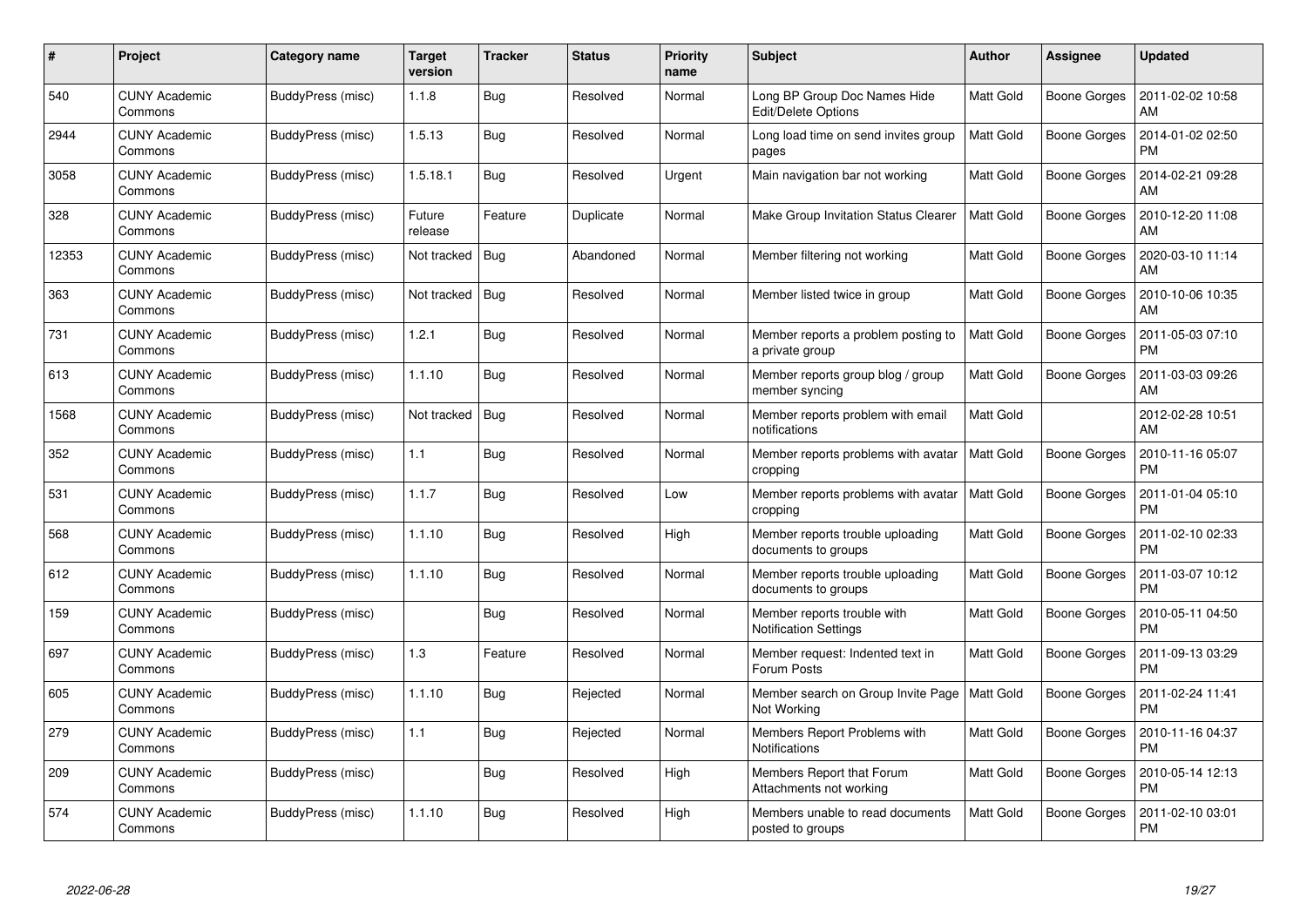| #    | <b>Project</b>                  | Category name     | Target<br>version | <b>Tracker</b> | <b>Status</b> | <b>Priority</b><br>name | <b>Subject</b>                                                                      | <b>Author</b>    | <b>Assignee</b>     | <b>Updated</b>                |
|------|---------------------------------|-------------------|-------------------|----------------|---------------|-------------------------|-------------------------------------------------------------------------------------|------------------|---------------------|-------------------------------|
| 451  | <b>CUNY Academic</b><br>Commons | BuddyPress (misc) | Not tracked       | Bug            | Resolved      | High                    | Members Unable to Upload<br>Documents to Groups                                     | <b>Matt Gold</b> | <b>Boone Gorges</b> | 2010-12-09 12:32<br><b>PM</b> |
| 3190 | <b>CUNY Academic</b><br>Commons | BuddyPress (misc) | 1.6.3             | Bug            | Resolved      | Normal                  | Mention link on Member Profile<br>Leads to SiteWide activity stream                 | <b>Matt Gold</b> | <b>Boone Gorges</b> | 2014-05-12 02:53<br><b>PM</b> |
| 533  | <b>CUNY Academic</b><br>Commons | BuddyPress (misc) | 1.1.8             | <b>Bug</b>     | Resolved      | Normal                  | Minor CSS issue on group page                                                       | <b>Matt Gold</b> | Boone Gorges        | 2011-02-02 09:44<br>AM        |
| 3343 | <b>CUNY Academic</b><br>Commons | BuddyPress (misc) | 1.6.11            | <b>Bug</b>     | Resolved      | Low                     | Minor Email display error                                                           | <b>Matt Gold</b> | <b>Boone Gorges</b> | 2014-08-01 10:01<br>AM        |
| 2791 | <b>CUNY Academic</b><br>Commons | BuddyPress (misc) | 1.5.19            | Bug            | Rejected      | Normal                  | Modify yellow profile bar alert                                                     | <b>Matt Gold</b> | Chris Stein         | 2014-02-21 03:52<br>PM        |
| 350  | <b>CUNY Academic</b><br>Commons | BuddyPress (misc) | 1.2               | Feature        | Resolved      | Normal                  | Move "Send Invites" Button                                                          | <b>Matt Gold</b> | Boone Gorges        | 2010-12-20 11:29<br>AM        |
| 254  | <b>CUNY Academic</b><br>Commons | BuddyPress (misc) |                   | Feature        | Resolved      | Normal                  | Move "Upload a New Document" link                                                   | <b>Matt Gold</b> | <b>Boone Gorges</b> | 2010-06-22 06:53<br><b>PM</b> |
| 37   | <b>CUNY Academic</b><br>Commons | BuddyPress (misc) |                   | Feature        | Resolved      | Low                     | Move Member Search up on Member<br>page                                             | <b>Matt Gold</b> | <b>Boone Gorges</b> | 2009-12-07 08:20<br>AM        |
| 2786 | <b>CUNY Academic</b><br>Commons | BuddyPress (misc) | 1.5.3             | Bug            | Resolved      | Normal                  | Move position of close window<br>checkbox on overlay                                | <b>Matt Gold</b> | Boone Gorges        | 2013-09-19 12:07<br><b>PM</b> |
| 320  | <b>CUNY Academic</b><br>Commons | BuddyPress (misc) | Not tracked       | <b>Bug</b>     | Resolved      | Normal                  | Multiple listings of account in BP<br>group                                         | <b>Matt Gold</b> | Boone Gorges        | 2010-09-01 07:37<br>AM        |
| 323  | <b>CUNY Academic</b><br>Commons | BuddyPress (misc) | 1.0.3             | <b>Bug</b>     | Resolved      | Normal                  | Multiple listings of member account in<br>BP group                                  | <b>Matt Gold</b> | Boone Gorges        | 2010-09-08 02:40<br><b>PM</b> |
| 1453 | <b>CUNY Academic</b><br>Commons | BuddyPress (misc) |                   | Bug            | Rejected      | High                    | Multiple problems with featured<br>image widget for blog posts                      | <b>Matt Gold</b> | Dominic Giglio      | 2012-07-02 04:22<br><b>PM</b> |
| 402  | <b>CUNY Academic</b><br>Commons | BuddyPress (misc) | Not tracked       | Support        | Resolved      | Normal                  | Name Change Request                                                                 | <b>Matt Gold</b> | Boone Gorges        | 2016-01-26 12:15<br>AM        |
| 249  | CUNY Academic<br>Commons        | BuddyPress (misc) |                   | <b>Bug</b>     | Resolved      | Normal                  | New group contains activity stream<br>post from older group                         | <b>Matt Gold</b> | Boone Gorges        | 2010-05-20 03:00<br><b>PM</b> |
| 1556 | <b>CUNY Academic</b><br>Commons | BuddyPress (misc) | 1.3.6             | Feature        | Rejected      | Normal                  | New option for College profile field                                                | <b>Matt Gold</b> | <b>Boone Gorges</b> | 2012-01-19 08:12<br>AM        |
| 3219 | <b>CUNY Academic</b><br>Commons | BuddyPress (misc) | 1.6.7             | Bug            | Resolved      | Normal                  | new groupblog post emails not<br>being sent as HTML                                 | <b>Matt Gold</b> | Raymond Hoh         | 2014-06-23 08:36<br>AM        |
| 1495 | <b>CUNY Academic</b><br>Commons | BuddyPress (misc) | 1.3.3             | <b>Bug</b>     | Rejected      | Low                     | Newest Member Filter on homepage<br>not working                                     | <b>Matt Gold</b> | <b>Boone Gorges</b> | 2011-12-22 11:29<br>AM        |
| 2057 | <b>CUNY Academic</b><br>Commons | BuddyPress (misc) | 1.4.3             | Bug            | Resolved      | Normal                  | Newest/Active/Popular Filters Not<br>working on Homepage List of<br>Groups, Members | <b>Matt Gold</b> | <b>Boone Gorges</b> | 2012-08-23 03:18<br><b>PM</b> |
| 538  | <b>CUNY Academic</b><br>Commons | BuddyPress (misc) | 1.1.8             | Bug            | Resolved      | Normal                  | News feed assigns incorrect<br>trackback origins                                    | <b>Matt Gold</b> | <b>Boone Gorges</b> | 2011-02-02 11:22<br>AM        |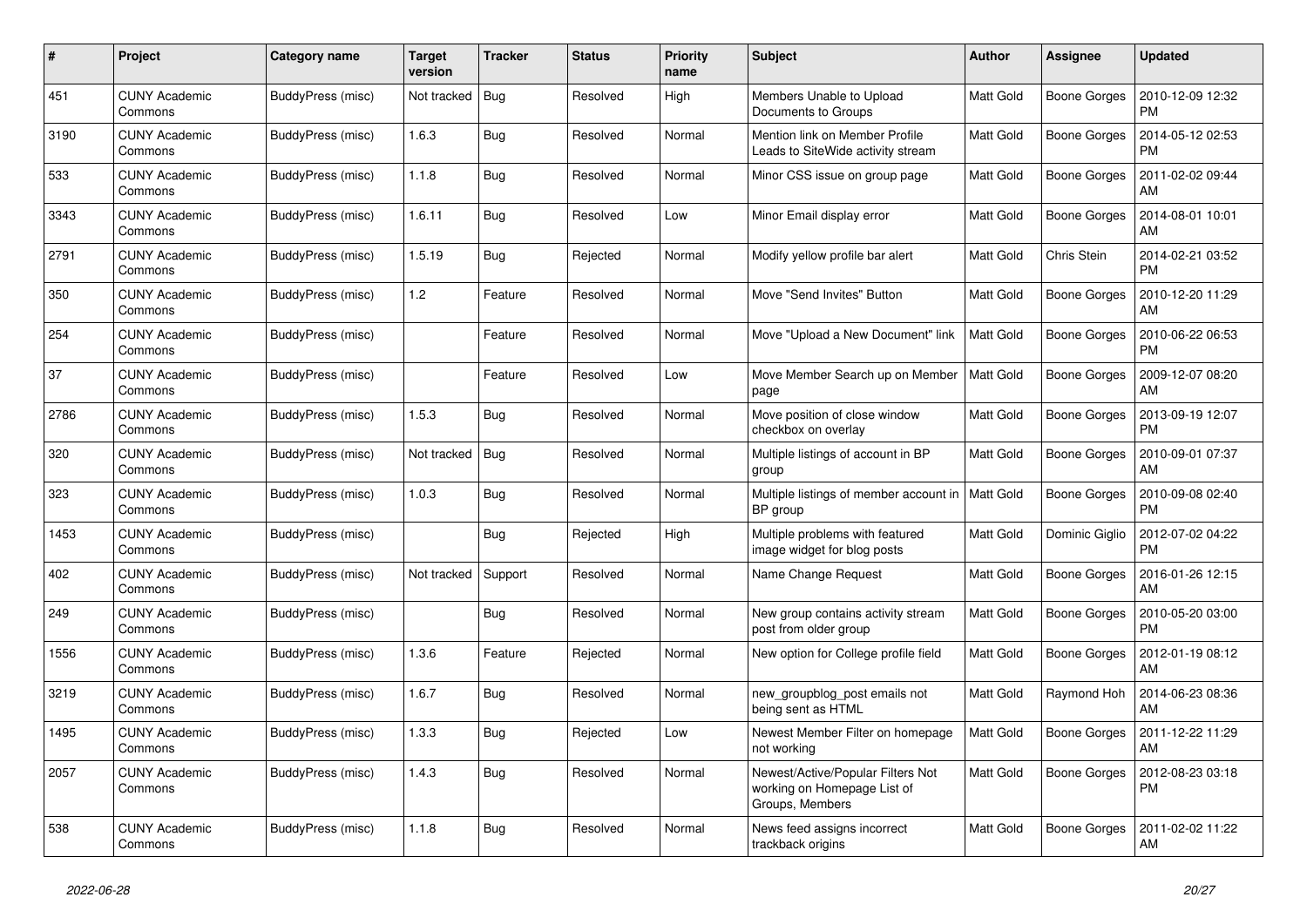| #    | Project                         | Category name     | Target<br>version | <b>Tracker</b> | <b>Status</b> | <b>Priority</b><br>name | <b>Subject</b>                                                                        | <b>Author</b>    | Assignee            | <b>Updated</b>                |
|------|---------------------------------|-------------------|-------------------|----------------|---------------|-------------------------|---------------------------------------------------------------------------------------|------------------|---------------------|-------------------------------|
| 346  | <b>CUNY Academic</b><br>Commons | BuddyPress (misc) | 1.0.3             | <b>Bug</b>     | Resolved      | High                    | News Nav Bar Link on Wiki Pages<br>Points to Wrong Page                               | <b>Matt Gold</b> | <b>Boone Gorges</b> | 2010-09-20 05:28<br><b>PM</b> |
| 222  | <b>CUNY Academic</b><br>Commons | BuddyPress (misc) |                   | Bug            | Resolved      | High                    | No way for group admins to invite<br>new members                                      | <b>Matt Gold</b> | <b>Boone Gorges</b> | 2010-05-11 09:02<br><b>PM</b> |
| 1614 | <b>CUNY Academic</b><br>Commons | BuddyPress (misc) | 1.3.11            | <b>Bug</b>     | Resolved      | Normal                  | Non-CUNY Sign-Up Code<br>Disappears After Creation                                    | <b>Matt Gold</b> | Boone Gorges        | 2012-04-05 01:50<br>AM        |
| 1571 | <b>CUNY Academic</b><br>Commons | BuddyPress (misc) | 1.3.6             | <b>Bug</b>     | Resolved      | Low                     | Non-CUNY Sign-Up Code Pages<br>Published                                              | <b>Matt Gold</b> | <b>Boone Gorges</b> | 2012-02-08 04:46<br><b>PM</b> |
| 1498 | <b>CUNY Academic</b><br>Commons | BuddyPress (misc) | 1.3.3             | Bug            | Resolved      | Normal                  | Non-Logged in User Redirect Feature<br>not working                                    | <b>Matt Gold</b> | <b>Boone Gorges</b> | 2012-01-11 04:57<br>PM        |
| 3346 | <b>CUNY Academic</b><br>Commons | BuddyPress (misc) | 1.8               | Design/UX      | Resolved      | Normal                  | Notification page option ordering                                                     | <b>Matt Gold</b> | Daniel Jones        | 2015-03-13 05:25<br><b>PM</b> |
| 458  | <b>CUNY Academic</b><br>Commons | BuddyPress (misc) | 1.1.3             | Bug            | Resolved      | Normal                  | Notifications Not Received for Own<br>Messages                                        | Matt Gold        | <b>Boone Gorges</b> | 2010-12-13 08:28<br><b>PM</b> |
| 1143 | <b>CUNY Academic</b><br>Commons | BuddyPress (misc) | 1.2.5             | Bug            | Resolved      | Normal                  | Notifications of Old Posts                                                            | Matt Gold        |                     | 2011-08-30 09:56<br><b>PM</b> |
| 339  | <b>CUNY Academic</b><br>Commons | BuddyPress (misc) | Future<br>release | Feature        | Rejected      | Low                     | Offer Views/Previews of Documents<br>in Group Docs folder                             | <b>Matt Gold</b> | <b>Boone Gorges</b> | 2010-09-20 09:03<br><b>PM</b> |
| 154  | <b>CUNY Academic</b><br>Commons | BuddyPress (misc) |                   | Bug            | Resolved      | Low                     | Order of posts on Forum page                                                          | <b>Matt Gold</b> | Boone Gorges        | 2010-05-11 04:53<br><b>PM</b> |
| 1162 | <b>CUNY Academic</b><br>Commons | BuddyPress (misc) | 1.2.5             | Feature        | Resolved      | Normal                  | Organization of "My Blogs" Dropdown<br>on Nav Bar                                     | <b>Matt Gold</b> | Boone Gorges        | 2011-09-14 01:24<br>AM        |
| 1859 | <b>CUNY Academic</b><br>Commons | BuddyPress (misc) | 1.3.13            | <b>Bug</b>     | Resolved      | Low                     | Orthographical error on page in the<br>sign-up process                                | <b>Matt Gold</b> | <b>Boone Gorges</b> | 2012-05-02 11:43<br>AM        |
| 2176 | <b>CUNY Academic</b><br>Commons | BuddyPress (misc) | 1.4.9             | <b>Bug</b>     | Rejected      | Normal                  | Page error upon accepting group<br>membership request                                 | <b>Matt Gold</b> | Dominic Giglio      | 2012-11-01 09:48<br><b>PM</b> |
| 2159 | CUNY Academic<br>Commons        | BuddyPress (misc) | 1.4.24            | <b>Bug</b>     | Resolved      | Normal                  | Page redirection after accepting<br>group invite                                      | Matt Gold        | Dominic Giglio      | 2013-04-11 08:00<br><b>PM</b> |
| 1663 | <b>CUNY Academic</b><br>Commons | BuddyPress (misc) | 1.3.9             | Support        | Resolved      | Normal                  | Please add info on Private --> Public<br>Group Announcement Functionality<br>to Codex | <b>Matt Gold</b> | Sarah<br>Morgano    | 2012-03-01 10:26<br>AM        |
| 3995 | <b>CUNY Academic</b><br>Commons | BuddyPress (misc) | Not tracked       | Bug            | Resolved      | Normal                  | Possible People Page filter error                                                     | <b>Matt Gold</b> | <b>Boone Gorges</b> | 2015-04-16 07:51<br>AM        |
| 307  | <b>CUNY Academic</b><br>Commons | BuddyPress (misc) | 1.1               | Feature        | Resolved      | Low                     | Possible to Change in Group Slug?                                                     | Matt Gold        | Boone Gorges        | 2010-11-20 09:12<br>AM        |
| 3853 | <b>CUNY Academic</b><br>Commons | BuddyPress (misc) | 1.7.16            | <b>Bug</b>     | Resolved      | High                    | Post erroneously ascribed to wrong<br>author in activity feed                         | <b>Matt Gold</b> | Raymond Hoh         | 2015-03-21 01:13<br><b>PM</b> |
| 778  | <b>CUNY Academic</b><br>Commons | BuddyPress (misc) | 1.2.2             | Bug            | Resolved      | Normal                  | Private BP Docs Comment<br>Notification in RSS Feed                                   | <b>Matt Gold</b> | <b>Boone Gorges</b> | 2011-06-02 09:29<br>AM        |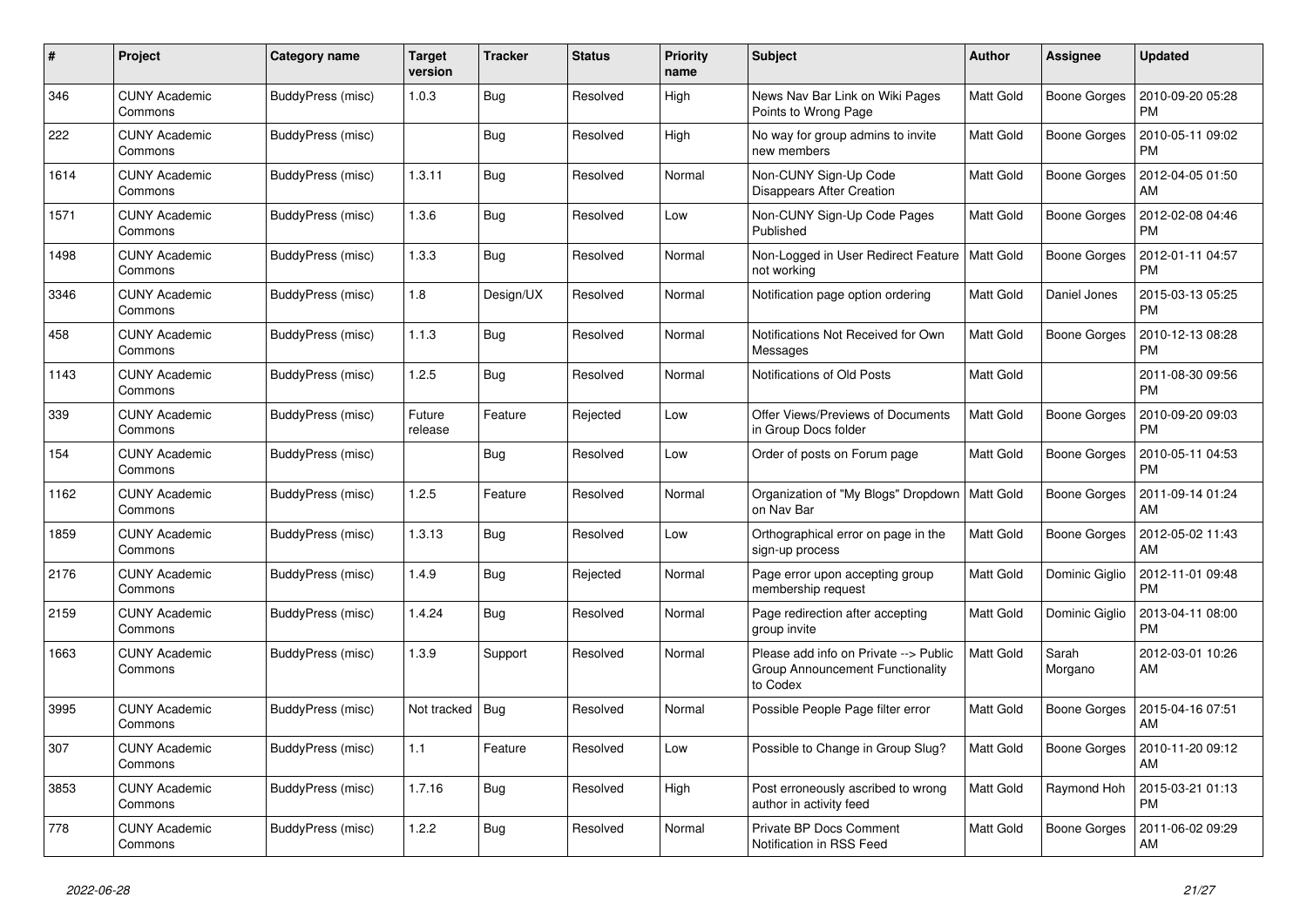| #    | Project                         | Category name     | <b>Target</b><br>version | <b>Tracker</b> | <b>Status</b> | <b>Priority</b><br>name | <b>Subject</b>                                                                     | Author           | <b>Assignee</b>     | <b>Updated</b>                |
|------|---------------------------------|-------------------|--------------------------|----------------|---------------|-------------------------|------------------------------------------------------------------------------------|------------------|---------------------|-------------------------------|
| 185  | <b>CUNY Academic</b><br>Commons | BuddyPress (misc) |                          | Bug            | Resolved      | Immediate               | Private Group Info/Documents on<br><b>Activity Stream</b>                          | Matt Gold        | <b>Boone Gorges</b> | 2010-05-11 05:01<br>PM        |
| 2706 | <b>CUNY Academic</b><br>Commons | BuddyPress (misc) | 1.6.4                    | <b>Bug</b>     | Resolved      | Normal                  | Problem sending group invitations                                                  | <b>Matt Gold</b> | <b>Boone Gorges</b> | 2014-05-18 11:36<br>AM        |
| 1545 | <b>CUNY Academic</b><br>Commons | BuddyPress (misc) | 1.3.5                    | Bug            | Resolved      | Normal                  | Problem with BP Doc Comment Edit<br>Icon in Forums                                 | Matt Gold        | <b>Boone Gorges</b> | 2012-01-16 06:14<br><b>PM</b> |
| 155  | <b>CUNY Academic</b><br>Commons | BuddyPress (misc) |                          | <b>Bug</b>     | Resolved      | Normal                  | Problem with Group Blog<br><b>BuddyPress Plugin</b>                                | <b>Matt Gold</b> | <b>Boone Gorges</b> | 2010-01-23 07:19<br>AM        |
| 2691 | <b>CUNY Academic</b><br>Commons | BuddyPress (misc) |                          | <b>Bug</b>     | Rejected      | Normal                  | Problems inviting members to a<br>group                                            | <b>Matt Gold</b> | Dominic Giglio      | 2015-01-02 03:12<br><b>PM</b> |
| 1294 | <b>CUNY Academic</b><br>Commons | BuddyPress (misc) | Not tracked              | Bug            | Resolved      | Normal                  | Profile Field Search by College Not<br><b>Working Correctly</b>                    | Matt Gold        | Boone Gorges        | 2011-12-09 07:11<br>AM        |
| 2735 | <b>CUNY Academic</b><br>Commons | BuddyPress (misc) | 1.5.1                    | Bug            | Resolved      | Normal                  | Profile Incorrectly Shortens About<br>You Field                                    | <b>Matt Gold</b> | Boone Gorges        | 2013-08-28 11:36<br>AM        |
| 2731 | <b>CUNY Academic</b><br>Commons | BuddyPress (misc) | Not tracked              | Support        | Resolved      | Normal                  | <b>Profile Positions Question</b>                                                  | Matt Gold        | <b>Boone Gorges</b> | 2013-08-26 08:41<br>AM        |
| 280  | <b>CUNY Academic</b><br>Commons | BuddyPress (misc) |                          | Support        | Resolved      | Normal                  | Prospective Member has trouble<br>signing up                                       | <b>Matt Gold</b> | Boone Gorges        | 2010-07-27 09:41<br>AM        |
| 2101 | <b>CUNY Academic</b><br>Commons | BuddyPress (misc) | 1.5                      | Feature        | Resolved      | Low                     | Provide Site Admins Access to Send<br><b>Invites Menus</b>                         | Matt Gold        | <b>Boone Gorges</b> | 2013-08-01 09:07<br><b>PM</b> |
| 2066 | <b>CUNY Academic</b><br>Commons | BuddyPress (misc) | 1.5                      | Feature        | Resolved      | Low                     | Public Blog Posts Associated with<br>Private Groups showing up in<br>Sitewide feed | <b>Matt Gold</b> | <b>Boone Gorges</b> | 2013-08-09 08:24<br><b>PM</b> |
| 6467 | <b>CUNY Academic</b><br>Commons | BuddyPress (misc) | Not tracked              | Support        | Resolved      | Normal                  | Question about what happens when<br>people leave/are removed from<br>groups        | <b>Matt Gold</b> | <b>Boone Gorges</b> | 2017-11-15 01:24<br><b>PM</b> |
| 322  | <b>CUNY Academic</b><br>Commons | BuddyPress (misc) | 1.0.2                    | Feature        | Resolved      | High                    | Raising Limitation on Emailed Invites                                              | <b>Matt Gold</b> | Boone Gorges        | 2010-09-03 07:07<br>AM        |
| 2821 | <b>CUNY Academic</b><br>Commons | BuddyPress (misc) |                          | Bug            | Duplicate     | Normal                  | RBE attempted double posts                                                         | <b>Matt Gold</b> | Raymond Hoh         | 2013-10-11 01:53<br><b>PM</b> |
| 2046 | <b>CUNY Academic</b><br>Commons | BuddyPress (misc) | 1.4.3                    | <b>Bug</b>     | Resolved      | High                    | <b>RBE Delayed Post</b>                                                            | <b>Matt Gold</b> | Raymond Hoh         | 2012-08-27 11:55<br>AM        |
| 2091 | <b>CUNY Academic</b><br>Commons | BuddyPress (misc) | Not tracked   Bug        |                | Resolved      | Normal                  | <b>RBE Down</b>                                                                    | Matt Gold        | Raymond Hoh         | 2012-09-02 06:00<br>PM        |
| 2880 | <b>CUNY Academic</b><br>Commons | BuddyPress (misc) | 1.11                     | Feature        | Resolved      | Normal                  | RBE Group Post New Topic Shortlink<br>Addresses                                    | <b>Matt Gold</b> | Raymond Hoh         | 2017-05-18 01:04<br><b>PM</b> |
| 2052 | <b>CUNY Academic</b><br>Commons | BuddyPress (misc) |                          | <b>Bug</b>     | Rejected      | Normal                  | RBE Not Enabled?                                                                   | Matt Gold        | Boone Gorges        | 2012-08-18 09:16<br><b>PM</b> |
| 2053 | <b>CUNY Academic</b><br>Commons | BuddyPress (misc) | 1.4.6                    | Feature        | Resolved      | Normal                  | RBE on BP Docs                                                                     | Matt Gold        | Boone Gorges        | 2012-10-01 04:14<br>PM        |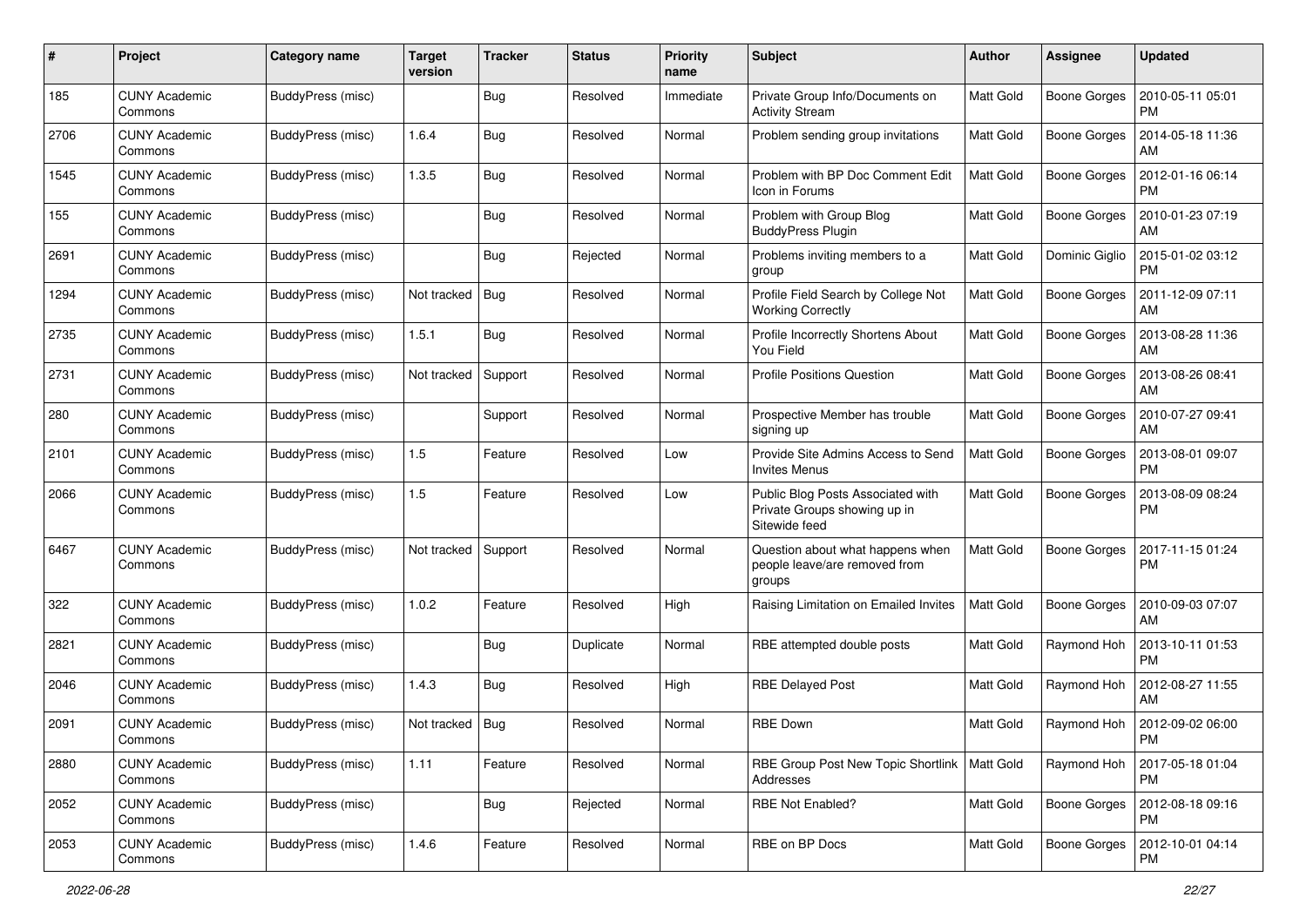| #    | Project                         | Category name     | <b>Target</b><br>version | <b>Tracker</b> | <b>Status</b> | <b>Priority</b><br>name | <b>Subject</b>                                                                                    | Author           | <b>Assignee</b>     | <b>Updated</b>                |
|------|---------------------------------|-------------------|--------------------------|----------------|---------------|-------------------------|---------------------------------------------------------------------------------------------------|------------------|---------------------|-------------------------------|
| 2040 | <b>CUNY Academic</b><br>Commons | BuddyPress (misc) | 1.4.2                    | Bug            | Resolved      | Normal                  | RBE on BP Docs Edits?                                                                             | Matt Gold        | <b>Boone Gorges</b> | 2012-08-14 08:13<br>AM        |
| 1979 | <b>CUNY Academic</b><br>Commons | BuddyPress (misc) | 1.4                      | <b>Bug</b>     | Rejected      | Normal                  | Received two notifications of an<br>activity update                                               | Matt Gold        | <b>Boone Gorges</b> | 2012-07-12 10:43<br>AM        |
| 2195 | CUNY Academic<br>Commons        | BuddyPress (misc) |                          | Feature        | Rejected      | Normal                  | Reconfigure Files Page Layout                                                                     | <b>Matt Gold</b> | Chris Stein         | 2013-06-28 03:57<br><b>PM</b> |
| 1794 | <b>CUNY Academic</b><br>Commons | BuddyPress (misc) | 1.3.10                   | <b>Bug</b>     | Resolved      | Normal                  | Remove "Notice anything new"<br>notification                                                      | <b>Matt Gold</b> | <b>Boone Gorges</b> | 2012-03-29 09:45<br>PM        |
| 2415 | <b>CUNY Academic</b><br>Commons | BuddyPress (misc) | 1.4.19                   | <b>Bug</b>     | Resolved      | Normal                  | Remove "Popular" link on homepage<br>members widget                                               | <b>Matt Gold</b> | <b>Boone Gorges</b> | 2013-02-12 10:05<br><b>PM</b> |
| 66   | <b>CUNY Academic</b><br>Commons | BuddyPress (misc) |                          | Feature        | Resolved      | Normal                  | Remove "Popular" listing from<br><b>Members Widget</b>                                            | <b>Matt Gold</b> | Boone Gorges        | 2009-11-18 09:20<br>AM        |
| 258  | <b>CUNY Academic</b><br>Commons | BuddyPress (misc) | 1.0                      | Feature        | Resolved      | Normal                  | Remove posting text box on group<br>homepages                                                     | <b>Matt Gold</b> | Boone Gorges        | 2010-08-23 04:09<br><b>PM</b> |
| 193  | <b>CUNY Academic</b><br>Commons | BuddyPress (misc) | 1.1                      | Feature        | Rejected      | Low                     | Replace "Kick and Ban" terminology<br>on group member admin page with<br>kinder, gentler language | Matt Gold        | <b>Boone Gorges</b> | 2010-07-22 02:38<br>PM        |
| 2035 | <b>CUNY Academic</b><br>Commons | BuddyPress (misc) | 1.4.3                    | Support        | Resolved      | High                    | Reply by Email - some possible<br>confusion                                                       | <b>Matt Gold</b> | Raymond Hoh         | 2012-08-19 08:58<br>AM        |
| 47   | <b>CUNY Academic</b><br>Commons | BuddyPress (misc) |                          | <b>Bug</b>     | Resolved      | Normal                  | Request to Join Group Lost                                                                        | <b>Matt Gold</b> |                     | 2009-10-19 04:08<br><b>PM</b> |
| 929  | <b>CUNY Academic</b><br>Commons | BuddyPress (misc) | Not tracked              | Support        | Resolved      | Normal                  | Request: Change Member ID                                                                         | Matt Gold        | <b>Boone Gorges</b> | 2011-07-08 02:25<br><b>PM</b> |
| 362  | <b>CUNY Academic</b><br>Commons | BuddyPress (misc) | 1.2                      | Feature        | Resolved      | Low                     | Require Confirmation on Leaving a<br>Group                                                        | <b>Matt Gold</b> | <b>Boone Gorges</b> | 2011-02-21 02:51<br><b>PM</b> |
| 763  | <b>CUNY Academic</b><br>Commons | BuddyPress (misc) | 1.2.3                    | <b>Bug</b>     | Resolved      | Low                     | Resaving BP Docs Preferences on<br>Same Setting Produces Unclear Error<br>Message                 | <b>Matt Gold</b> | <b>Boone Gorges</b> | 2011-06-02 09:19<br>AM        |
| 762  | <b>CUNY Academic</b><br>Commons | BuddyPress (misc) |                          | Bug            | Resolved      | Normal                  | <b>Resolve Email Notification Problems</b><br>with Lehman addresses                               | Matt Gold        |                     | 2012-02-28 10:52<br>AM        |
| 2732 | <b>CUNY Academic</b><br>Commons | BuddyPress (misc) | 1.5.1                    | Feature        | Resolved      | Normal                  | Return users to profile public view<br>after editing save                                         | Matt Gold        | <b>Boone Gorges</b> | 2013-08-28 12:53<br><b>PM</b> |
| 2978 | <b>CUNY Academic</b><br>Commons | BuddyPress (misc) |                          | Feature        | Deferred      | Normal                  | Revise Invite Anyone Workflow                                                                     | Matt Gold        | Chris Stein         | 2015-04-01 08:54<br>PM        |
| 590  | <b>CUNY Academic</b><br>Commons | BuddyPress (misc) | Not tracked   Bug        |                | Resolved      | Normal                  | Roadmap Discussion                                                                                | Matt Gold        | Boone Gorges        | 2011-08-22 06:51<br><b>PM</b> |
| 53   | <b>CUNY Academic</b><br>Commons | BuddyPress (misc) |                          | <b>Bug</b>     | Resolved      | Normal                  | Search on Group Page Not Working,<br>Leads to Home Page                                           | Matt Gold        | Boone Gorges        | 2009-10-22 10:51<br><b>AM</b> |
| 256  | <b>CUNY Academic</b><br>Commons | BuddyPress (misc) | Not tracked   Bug        |                | Resolved      | High                    | Security warnings on site                                                                         | Matt Gold        | Boone Gorges        | 2014-05-01 09:23<br>AM        |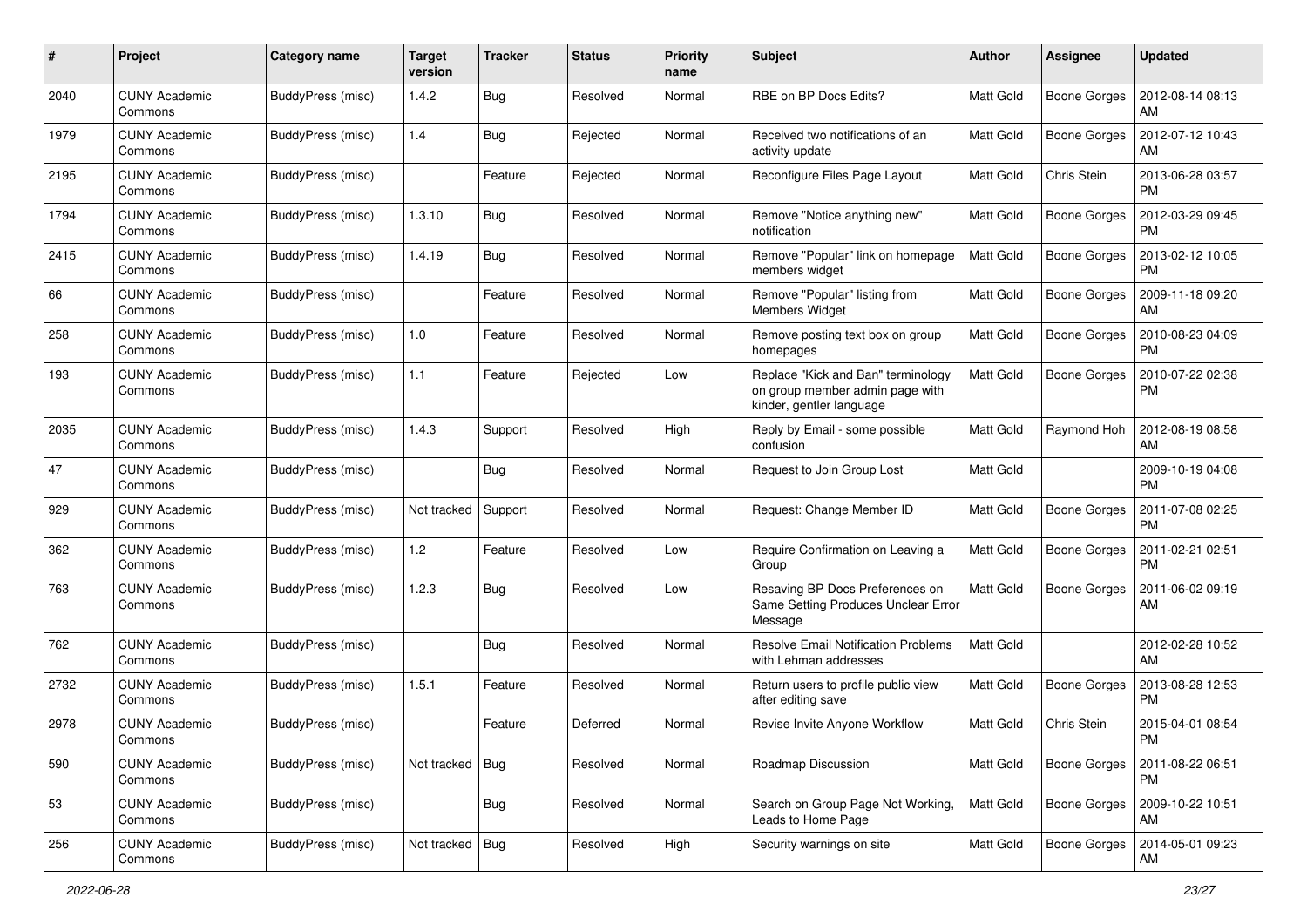| #    | Project                         | Category name     | <b>Target</b><br>version | <b>Tracker</b> | <b>Status</b> | <b>Priority</b><br>name | <b>Subject</b>                                              | <b>Author</b>    | <b>Assignee</b>     | <b>Updated</b>                |
|------|---------------------------------|-------------------|--------------------------|----------------|---------------|-------------------------|-------------------------------------------------------------|------------------|---------------------|-------------------------------|
| 231  | <b>CUNY Academic</b><br>Commons | BuddyPress (misc) |                          | Feature        | Resolved      | Normal                  | Select from all groups on email<br>invites                  | <b>Matt Gold</b> | Boone Gorges        | 2010-05-12 10:08<br>AM        |
| 259  | <b>CUNY Academic</b><br>Commons | BuddyPress (misc) |                          | Feature        | Resolved      | Normal                  | Send group document description<br>with email notification  | Matt Gold        | <b>Boone Gorges</b> | 2010-06-24 03:46<br><b>PM</b> |
| 2763 | <b>CUNY Academic</b><br>Commons | BuddyPress (misc) |                          | <b>Bug</b>     | Rejected      | Normal                  | Send Invites Page Hang                                      | <b>Matt Gold</b> | <b>Boone Gorges</b> | 2013-08-29 09:33<br>AM        |
| 1390 | <b>CUNY Academic</b><br>Commons | BuddyPress (misc) | 1.4                      | Feature        | Resolved      | Normal                  | Show "Kitchen Sink" by Default in<br><b>TinyMCE</b>         | <b>Matt Gold</b> | Dominic Giglio      | 2012-02-28 10:37<br>AM        |
| 2008 | <b>CUNY Academic</b><br>Commons | BuddyPress (misc) | 1.4                      | Feature        | Resolved      | Normal                  | Show Recently Active Users on<br>Commons Homepage           | Matt Gold        | Raymond Hoh         | 2012-08-01 05:23<br><b>PM</b> |
| 2385 | <b>CUNY Academic</b><br>Commons | BuddyPress (misc) | 1.4.18                   | Bug            | Resolved      | Normal                  | Sitewide nav bar not appearing                              | Matt Gold        | Boone Gorges        | 2013-01-24 10:21<br>AM        |
| 1451 | <b>CUNY Academic</b><br>Commons | BuddyPress (misc) | 1.3.1                    | Bug            | Resolved      | Normal                  | Social Media Profile Icons Not<br>Showing Up Automatically? | Matt Gold        | Boone Gorges        | 2011-12-15 07:06<br><b>PM</b> |
| 244  | <b>CUNY Academic</b><br>Commons | BuddyPress (misc) |                          | Bug            | Rejected      | Low                     | Some notifications persist after being<br>clicked           | <b>Matt Gold</b> | Boone Gorges        | 2014-05-01 09:20<br>AM        |
| 224  | <b>CUNY Academic</b><br>Commons | BuddyPress (misc) |                          | Feature        | Resolved      | Low                     | Sort Group Documents                                        | <b>Matt Gold</b> | <b>Boone Gorges</b> | 2010-05-11 07:36<br><b>PM</b> |
| 2220 | <b>CUNY Academic</b><br>Commons | BuddyPress (misc) | 1.4.11                   | Bug            | Resolved      | Low                     | Spacing error on BP Doc comments                            | <b>Matt Gold</b> | Dominic Giglio      | 2012-11-20 03:47<br>PM        |
| 2221 | CUNY Academic<br>Commons        | BuddyPress (misc) |                          | Bug            | Duplicate     | Low                     | Spacing error on BP Doc comments                            | <b>Matt Gold</b> | <b>Boone Gorges</b> | 2012-10-30 10:03<br>AM        |
| 181  | <b>CUNY Academic</b><br>Commons | BuddyPress (misc) |                          | <b>Bug</b>     | Resolved      | Low                     | spam comments showing up in<br>activity stream              | <b>Matt Gold</b> | Boone Gorges        | 2010-06-22 06:53<br><b>PM</b> |
| 950  | <b>CUNY Academic</b><br>Commons | BuddyPress (misc) | 1.2.4                    | Bug            | Rejected      | Normal                  | Spam/Moderation Issue                                       | <b>Matt Gold</b> | Boone Gorges        | 2011-07-11 09:15<br>АM        |
| 2037 | <b>CUNY Academic</b><br>Commons | BuddyPress (misc) | 1.4.5                    | Bug            | Resolved      | Normal                  | Special Character shows up in RBE<br>post                   | <b>Matt Gold</b> | Raymond Hoh         | 2012-09-17 07:12<br><b>PM</b> |
| 1555 | <b>CUNY Academic</b><br>Commons | BuddyPress (misc) | 1.3.6                    | <b>Bug</b>     | Resolved      | Low                     | Sticky forum post shows up twice in<br>post listings        | <b>Matt Gold</b> | <b>Boone Gorges</b> | 2012-02-08 06:44<br><b>PM</b> |
| 156  | <b>CUNY Academic</b><br>Commons | BuddyPress (misc) |                          | <b>Bug</b>     | Resolved      | Low                     | Sticky Posts and Recently Active<br><b>Topics List</b>      | <b>Matt Gold</b> | Boone Gorges        | 2010-05-11 05:22<br><b>PM</b> |
| 160  | <b>CUNY Academic</b><br>Commons | BuddyPress (misc) |                          | Bug            | Resolved      | Low                     | Sticky Posts and Recently Active<br>Topics List             | <b>Matt Gold</b> | <b>Boone Gorges</b> | 2010-01-21 02:02<br><b>PM</b> |
| 229  | <b>CUNY Academic</b><br>Commons | BuddyPress (misc) | Future<br>release        | Feature        | Rejected      | Low                     | Text color on BP elements                                   | Matt Gold        | Chris Stein         | 2010-08-26 04:26<br><b>PM</b> |
| 306  | CUNY Academic<br>Commons        | BuddyPress (misc) | 1.0.1                    | <b>Bug</b>     | Rejected      | Low                     | Text on Group Page should be<br>darker                      | <b>Matt Gold</b> | Boone Gorges        | 2010-08-26 04:23<br>PM        |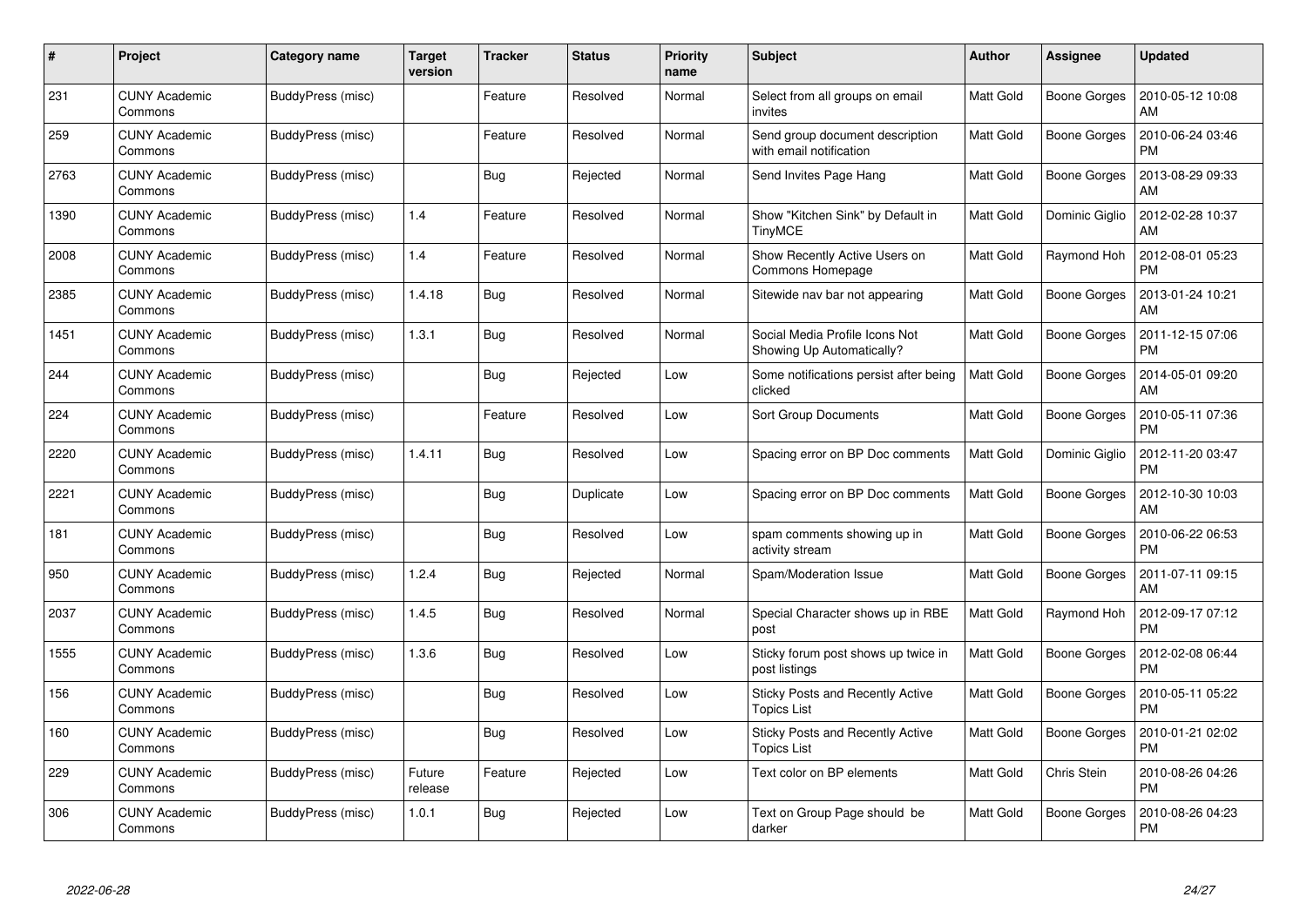| #    | Project                         | Category name     | Target<br>version | <b>Tracker</b> | <b>Status</b> | <b>Priority</b><br>name | <b>Subject</b>                                                                          | <b>Author</b>    | Assignee            | <b>Updated</b>                |
|------|---------------------------------|-------------------|-------------------|----------------|---------------|-------------------------|-----------------------------------------------------------------------------------------|------------------|---------------------|-------------------------------|
| 856  | <b>CUNY Academic</b><br>Commons | BuddyPress (misc) | 1.2.4             | <b>Bug</b>     | Resolved      | Low                     | Text-alignment issue on group                                                           | <b>Matt Gold</b> | Raymond Hoh         | 2011-06-22 10:02<br><b>PM</b> |
| 148  | <b>CUNY Academic</b><br>Commons | BuddyPress (misc) |                   | Bug            | Resolved      | Normal                  | TinyMCE Problem with URLs in<br>Posts                                                   | <b>Matt Gold</b> | <b>Boone Gorges</b> | 2010-02-25 12:22<br><b>PM</b> |
| 145  | <b>CUNY Academic</b><br>Commons | BuddyPress (misc) |                   | <b>Bug</b>     | Resolved      | Normal                  | Trackbacks are being attributed to<br>'ungooglable'                                     | Matt Gold        | Boone Gorges        | 2010-05-20 03:07<br><b>PM</b> |
| 189  | <b>CUNY Academic</b><br>Commons | BuddyPress (misc) |                   | Bug            | Resolved      | Normal                  | <b>Trouble Uploading Document</b>                                                       | <b>Matt Gold</b> | Boone Gorges        | 2010-05-11 04:31<br><b>PM</b> |
| 2906 | <b>CUNY Academic</b><br>Commons | BuddyPress (misc) | 1.5.10            | <b>Bug</b>     | Resolved      | Normal                  | Unable to delete file attachment from<br>forum post                                     | Matt Gold        | Boone Gorges        | 2013-12-01 09:35<br><b>PM</b> |
| 1488 | <b>CUNY Academic</b><br>Commons | BuddyPress (misc) | 1.3.3             | Bug            | Resolved      | Normal                  | Unable to edit forum post                                                               | <b>Matt Gold</b> | Boone Gorges        | 2012-01-10 07:20<br><b>PM</b> |
| 457  | <b>CUNY Academic</b><br>Commons | BuddyPress (misc) | 1.1.2             | <b>Bug</b>     | Resolved      | High                    | Unable to Upload Documents as<br>Forum Attachments                                      | <b>Matt Gold</b> | Boone Gorges        | 2010-12-10 06:56<br><b>PM</b> |
| 1546 | <b>CUNY Academic</b><br>Commons | BuddyPress (misc) | 1.3.5             | Bug            | Resolved      | Low                     | Unable to view comparative<br>document history in BP Docs                               | <b>Matt Gold</b> | <b>Boone Gorges</b> | 2012-01-17 06:13<br><b>PM</b> |
| 2922 | <b>CUNY Academic</b><br>Commons | BuddyPress (misc) |                   | <b>Bug</b>     | Rejected      | Normal                  | Unconfirmed Plugin error - user could<br>not be activated                               | <b>Matt Gold</b> | <b>Boone Gorges</b> | 2013-12-10 04:47<br><b>PM</b> |
| 1394 | <b>CUNY Academic</b><br>Commons | BuddyPress (misc) | 1.3               | Feature        | Rejected      | Normal                  | Update Filters to include new BP<br>Profile roles                                       | <b>Matt Gold</b> | Boone Gorges        | 2011-12-09 07:11<br>AM        |
| 2729 | <b>CUNY Academic</b><br>Commons | BuddyPress (misc) | 1.5.0.2           | Bug            | Resolved      | Urgent                  | Update Positions to Include Missing<br>Colleges                                         | <b>Matt Gold</b> | Boone Gorges        | 2013-08-26 09:54<br>AM        |
| 651  | <b>CUNY Academic</b><br>Commons | BuddyPress (misc) | Not tracked       | Feature        | Resolved      | Normal                  | Update Roadmap                                                                          | <b>Matt Gold</b> | Boone Gorges        | 2011-03-26 07:20<br><b>PM</b> |
| 31   | <b>CUNY Academic</b><br>Commons | BuddyPress (misc) |                   | Feature        | Resolved      | Low                     | Upgrade to BuddyPress 1.1                                                               | Matt Gold        | Boone Gorges        | 2009-12-08 04:00<br><b>PM</b> |
| 223  | <b>CUNY Academic</b><br>Commons | BuddyPress (misc) |                   | Bug            | Resolved      | Normal                  | Uploaded Group Document Failed to<br><b>Create Email Notification</b>                   | <b>Matt Gold</b> | Boone Gorges        | 2010-05-11 10:12<br><b>PM</b> |
| 153  | <b>CUNY Academic</b><br>Commons | BuddyPress (misc) |                   | Bug            | Resolved      | Normal                  | User Asked to login again while trying<br>to submit wire post                           | <b>Matt Gold</b> | Boone Gorges        | 2010-05-11 04:48<br><b>PM</b> |
| 2519 | <b>CUNY Academic</b><br>Commons | BuddyPress (misc) |                   | Bug            | Rejected      | Low                     | User doesn't show up in site search                                                     | Matt Gold        | Boone Gorges        | 2014-05-01 08:33<br><b>PM</b> |
| 654  | <b>CUNY Academic</b><br>Commons | BuddyPress (misc) | Not tracked       | Feature        | Rejected      | Normal                  | User Interface Issues                                                                   | Matt Gold        | Chris Stein         | 2016-01-26 10:53<br>AM        |
| 41   | <b>CUNY Academic</b><br>Commons | BuddyPress (misc) |                   | Bug            | Resolved      | Normal                  | User listed twice in group                                                              | Matt Gold        | Matt Gold           | 2009-12-08 07:35<br><b>PM</b> |
| 2830 | CUNY Academic<br>Commons        | BuddyPress (misc) | Not tracked       | Support        | Resolved      | Normal                  | User question: "How do I stop the<br>automatic underlining of things in my<br>profile?" | <b>Matt Gold</b> | Boone Gorges        | 2013-10-15 03:32<br><b>PM</b> |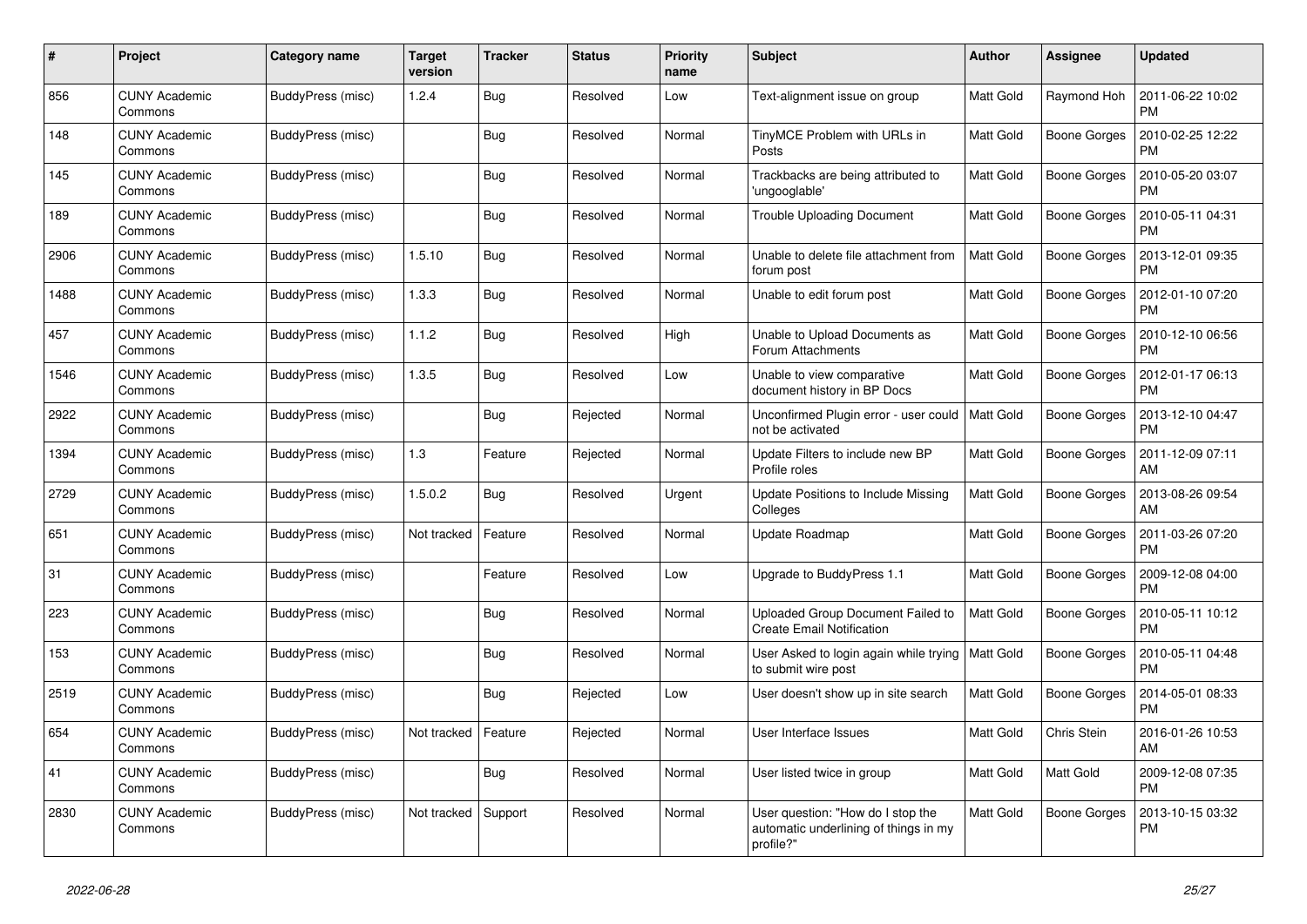| #    | Project                         | Category name          | Target<br>version | <b>Tracker</b> | <b>Status</b> | <b>Priority</b><br>name | <b>Subject</b>                                                               | <b>Author</b>    | Assignee            | <b>Updated</b>                |
|------|---------------------------------|------------------------|-------------------|----------------|---------------|-------------------------|------------------------------------------------------------------------------|------------------|---------------------|-------------------------------|
| 2117 | <b>CUNY Academic</b><br>Commons | BuddyPress (misc)      | 1.4.8             | <b>Bug</b>     | Resolved      | Normal                  | User reports double notification of<br>announcements                         | <b>Matt Gold</b> | Dominic Giglio      | 2012-10-22 09:37<br>AM        |
| 264  | <b>CUNY Academic</b><br>Commons | BuddyPress (misc)      |                   | Bug            | Resolved      | Normal                  | user reports receiving two<br>notifications for each new group<br>forum post | <b>Matt Gold</b> | <b>Boone Gorges</b> | 2010-08-26 02:57<br>PM        |
| 301  | <b>CUNY Academic</b><br>Commons | BuddyPress (misc)      |                   | <b>Bug</b>     | Resolved      | High                    | User unable to upload documents                                              | Matt Gold        | Boone Gorges        | 2010-08-25 12:06<br><b>PM</b> |
| 69   | <b>CUNY Academic</b><br>Commons | BuddyPress (misc)      |                   | <b>Bug</b>     | Resolved      | Normal                  | UserName doesn't appear in News<br>Feed Wiki Edit                            | <b>Matt Gold</b> | <b>Boone Gorges</b> | 2009-12-03 09:33<br>AM        |
| 2738 | <b>CUNY Academic</b><br>Commons | BuddyPress (misc)      | 1.5.0.2           | Bug            | Resolved      | High                    | Users Unable to Change Email<br>Address in Settings                          | <b>Matt Gold</b> | Boone Gorges        | 2013-08-28 09:05<br><b>PM</b> |
| 2041 | <b>CUNY Academic</b><br>Commons | BuddyPress (misc)      | 1.4.2             | Bug            | Resolved      | Low                     | Vertical Alignment on BP Doc<br>"delete" hoverlink                           | <b>Matt Gold</b> | Boone Gorges        | 2012-08-13 10:54<br><b>PM</b> |
| 67   | <b>CUNY Academic</b><br>Commons | BuddyPress (misc)      |                   | Feature        | Resolved      | Low                     | Who's Online                                                                 | <b>Matt Gold</b> | <b>Boone Gorges</b> | 2009-12-08 07:33<br><b>PM</b> |
| 218  | <b>CUNY Academic</b><br>Commons | BuddyPress (misc)      |                   | Feature        | Resolved      | Normal                  | Who's Online listing on homepage                                             | <b>Matt Gold</b> | Boone Gorges        | 2010-05-20 05:49<br><b>PM</b> |
| 436  | <b>CUNY Academic</b><br>Commons | BuddyPress (misc)      | 1.1.1             | <b>Bug</b>     | Resolved      | Normal                  | Who's Online Widget                                                          | <b>Matt Gold</b> | Boone Gorges        | 2010-12-07 08:14<br>AM        |
| 724  | <b>CUNY Academic</b><br>Commons | BuddyPress (misc)      | 1.2.1             | <b>Bug</b>     | Rejected      | Normal                  | Word Limit on Email Notifications of<br>Forum Posts?                         | Matt Gold        | <b>Boone Gorges</b> | 2011-05-11 12:04<br><b>PM</b> |
| 2523 | <b>CUNY Academic</b><br>Commons | <b>BuddyPress Docs</b> | Future<br>release | Feature        | Assigned      | Normal                  | Allow Users to Upload Images to BP<br>Docs                                   | <b>Matt Gold</b> | Boone Gorges        | 2015-11-09 06:14<br><b>PM</b> |
| 9105 | <b>CUNY Academic</b><br>Commons | <b>BuddyPress Docs</b> | 1.12.7            | <b>Bug</b>     | Resolved      | Urgent                  | BP doc titles/dates messed up                                                | <b>Matt Gold</b> | <b>Boone Gorges</b> | 2018-01-23 11:00<br>AM        |
| 3581 | <b>CUNY Academic</b><br>Commons | <b>BuddyPress Docs</b> | 1.7.1             | <b>Bug</b>     | Resolved      | Normal                  | <b>BuddyPress Docs Line Break issue</b>                                      | <b>Matt Gold</b> | Boone Gorges        | 2014-10-20 02:56<br><b>PM</b> |
| 4057 | <b>CUNY Academic</b><br>Commons | <b>BuddyPress Docs</b> | 1.8.1             | <b>Bug</b>     | Resolved      | Normal                  | Canceling edit mode of BP Doc<br>reloads editing screen                      | <b>Matt Gold</b> | Boone Gorges        | 2015-06-01 03:08<br><b>PM</b> |
| 3688 | <b>CUNY Academic</b><br>Commons | <b>BuddyPress Docs</b> | 1.7.6             | <b>Bug</b>     | Resolved      | Normal                  | Doc creation didn't create email<br>notification                             | <b>Matt Gold</b> | <b>Boone Gorges</b> | 2014-12-12 08:57<br>AM        |
| 5486 | <b>CUNY Academic</b><br>Commons | <b>BuddyPress Docs</b> | 1.9.15            | <b>Bug</b>     | Resolved      | Low                     | Doc history not showing up                                                   | <b>Matt Gold</b> | <b>Boone Gorges</b> | 2016-04-24 11:50<br>AM        |
| 9149 | <b>CUNY Academic</b><br>Commons | <b>BuddyPress Docs</b> | 1.12.8            | <b>Bug</b>     | Resolved      | Normal                  | Doc listing layout issue                                                     | <b>Matt Gold</b> | Boone Gorges        | 2018-02-13 10:36<br>AM        |
| 4722 | <b>CUNY Academic</b><br>Commons | <b>BuddyPress Docs</b> | Not tracked       | <b>Bug</b>     | Rejected      | Normal                  | Doc listing overflow issue                                                   | <b>Matt Gold</b> | <b>Boone Gorges</b> | 2015-10-11 10:09<br><b>PM</b> |
| 1542 | CUNY Academic<br>Commons        | <b>BuddyPress Docs</b> | 1.6               | <b>Bug</b>     | Resolved      | Normal                  | Group Docs Locked                                                            | <b>Matt Gold</b> | <b>Boone Gorges</b> | 2014-03-21 03:38<br>PM        |